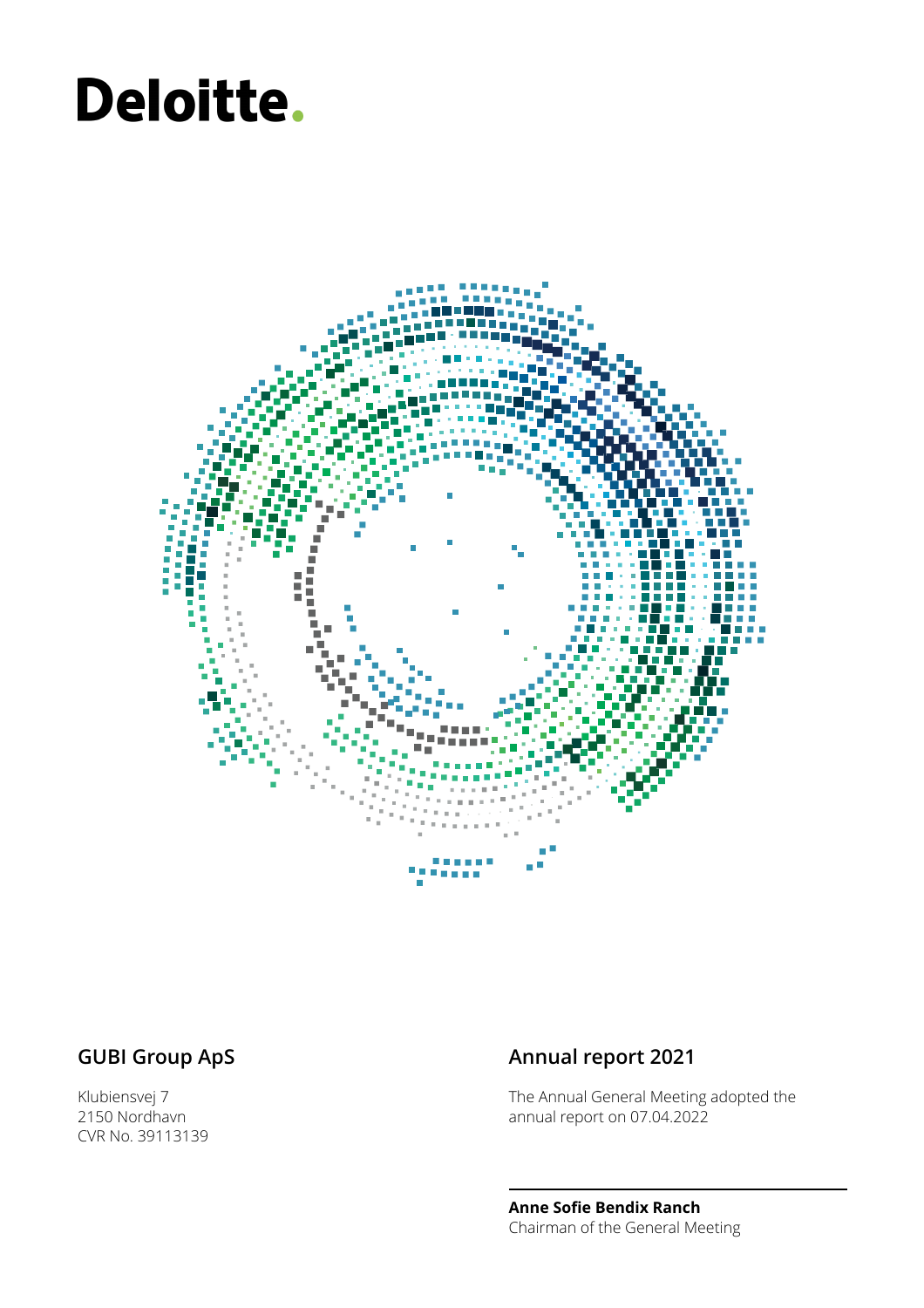### **Contents**

| Entity details                                       | $\overline{2}$ |
|------------------------------------------------------|----------------|
| Statement by Management on the annual report         | 3              |
| Independent auditor's report                         | 5              |
| Management commentary                                | 8              |
| Consolidated income statement for 2021               | 19             |
| Consolidated balance sheet at 31.12.2021             | 20             |
| Consolidated statement of changes in equity for 2021 | 22             |
| Notes to consolidated financial statements           | 23             |
| Parent income statement for 2021                     | 29             |
| Parent balance sheet at 31.12.2021                   | 30             |
| Parent statement of changes in equity for 2021       | 32             |
| Notes to parent financial statements                 | 33             |
| Accounting policies                                  | 36             |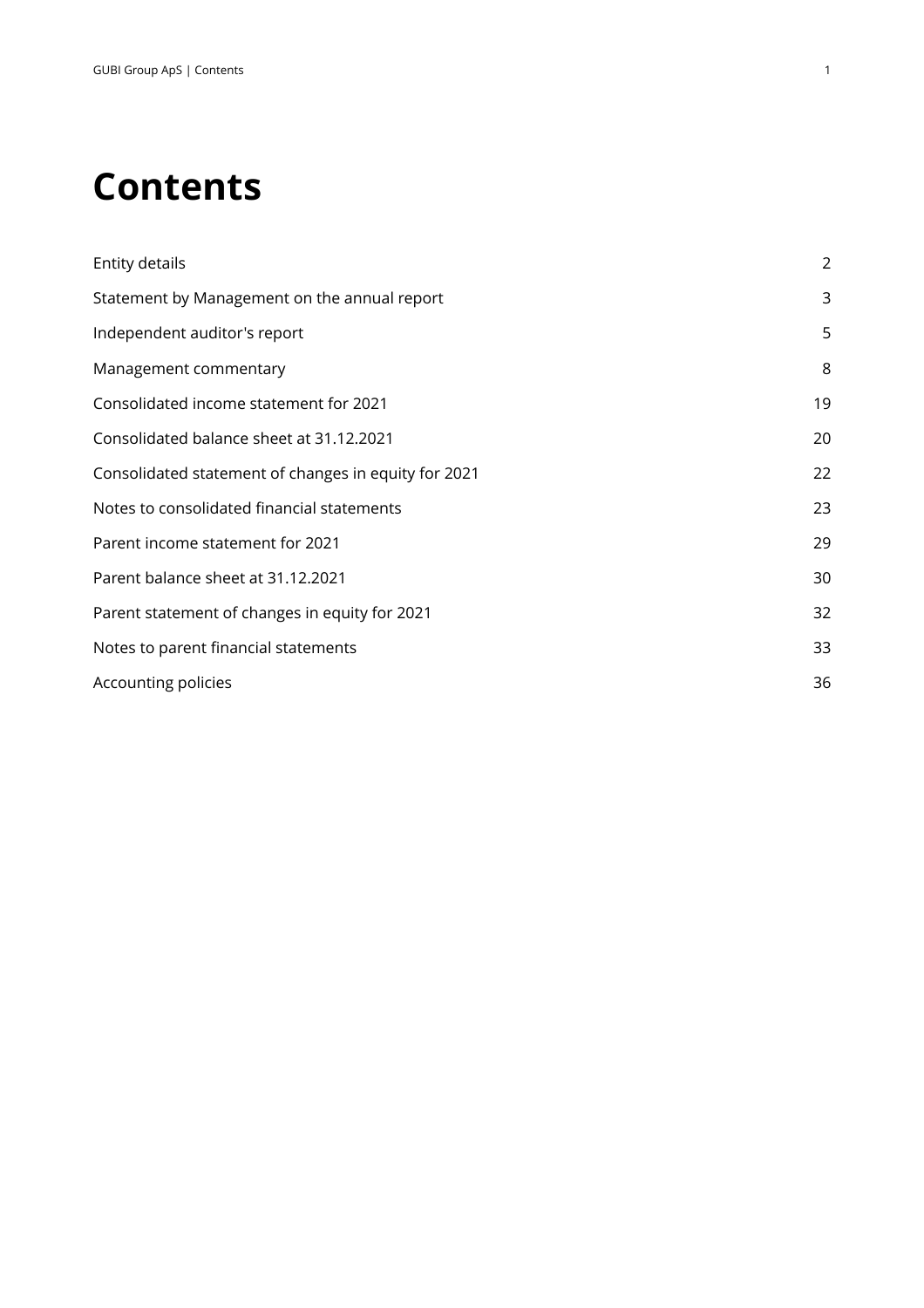### **Entity details**

#### **Entity**

GUBI Group ApS Klubiensvej 7 2150 Nordhavn

Business Registration No.: 39113139 Registered office: Copenhagen Financial year: 01.01.2021 - 31.12.2021

#### **Board of Directors**

Lars Henrik Munch, Chairman Asbjørn Mosgaard Hyldgaard, Vice Chairman Hans Christian Galst Jacob Gudmund Olsen Tue Mantoni Lars Cordt Jacob Lahn Sloth

#### **Executive Board**

Klaus Thyge Høeg-Hagensen Henriette Schütze

#### **Auditors**

Deloitte Statsautoriseret Revisionspartnerselskab Weidekampsgade 6 2300 Copenhagen S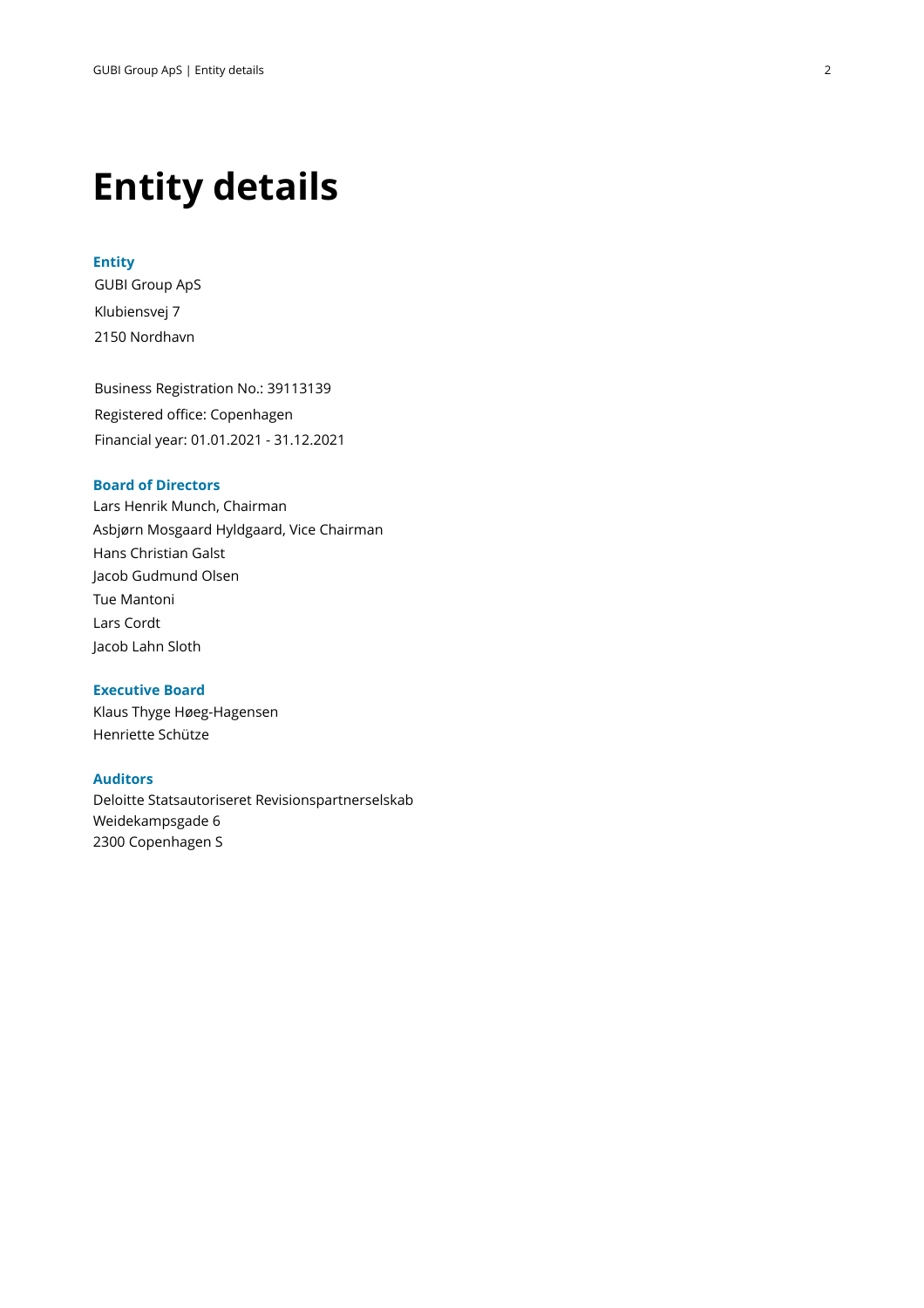## **Statement by Management on the annual report**

The Board of Directors and the Executive Board have today considered and approved the annual report of GUBI Group ApS for the financial year 01.01.2021 - 31.12.2021.

The annual report is presented in accordance with the Danish Financial Statements Act.

In our opinion, the consolidated financial statements and the parent financial statements give a true and fair view of the Group's and the Parent's financial position at 31.12.2021 and of the results of their operations for the financial year 01.01.2021 - 31.12.2021.

We believe that the management commentary contains a fair review of the affairs and conditions referred to therein.

We recommend the annual report for adoption at the Annual General Meeting.

Copenhagen, 03.03.2022

**Executive Board**

**Klaus Thyge Høeg-Hagensen Henriette Schütze**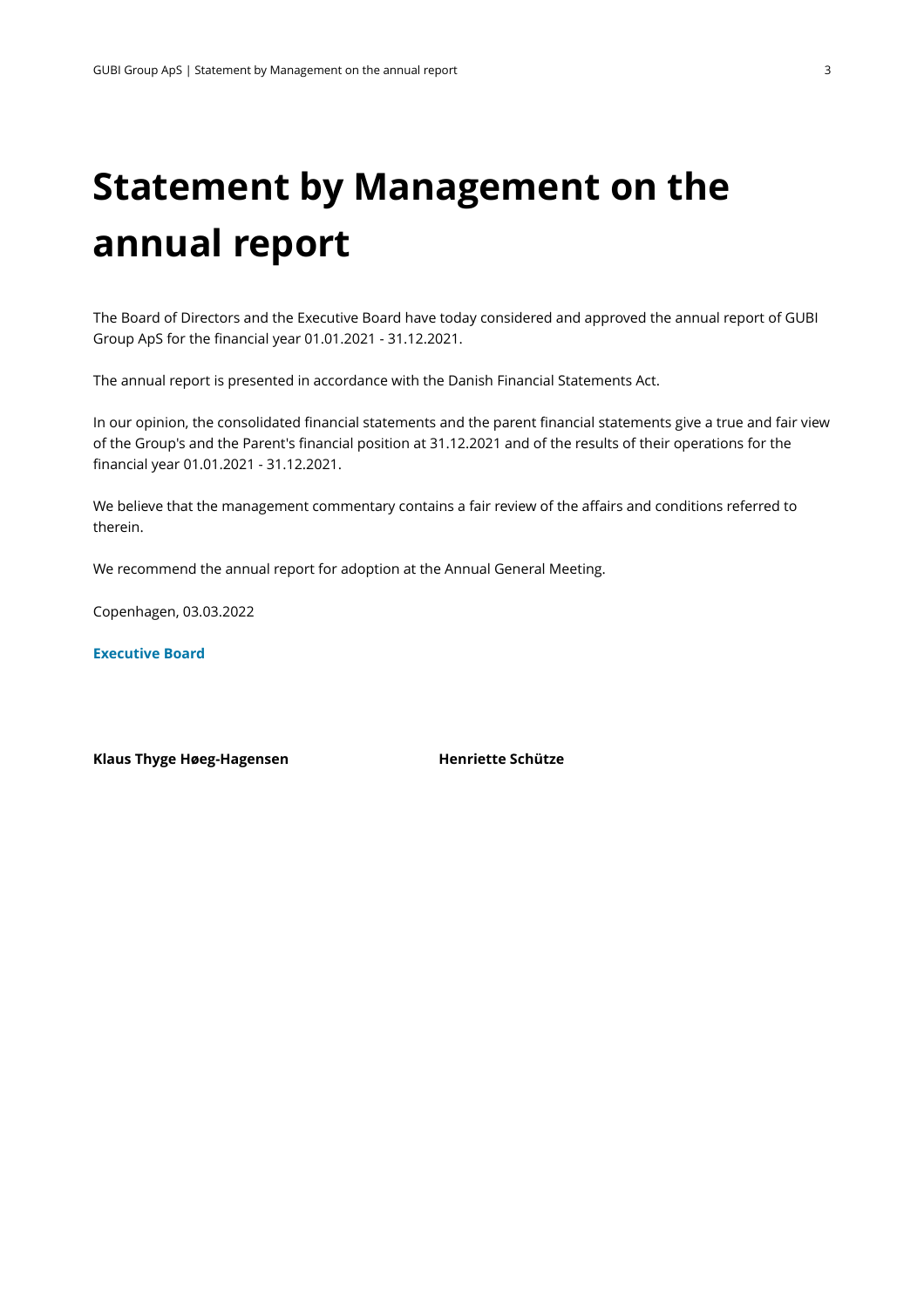#### **Board of Directors**

**Lars Henrik Munch** Chairman **Asbjørn Mosgaard Hyldgaard** Vice Chairman

**Hans Christian Galst Jacob Gudmund Olsen**

**Tue Mantoni Lars Cordt**

**Jacob Lahn Sloth**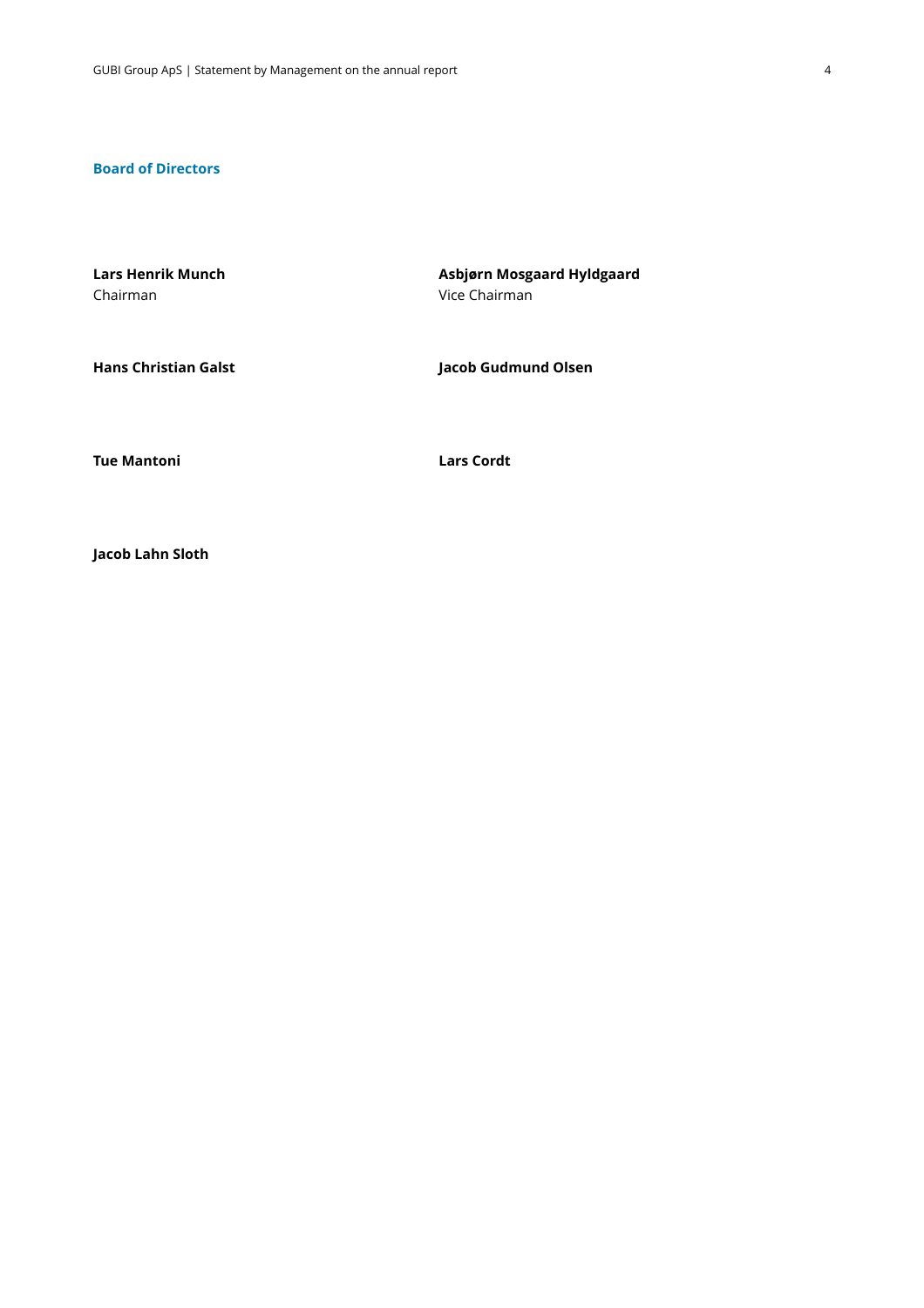### **Independent auditor's report**

#### **To the shareholder of GUBI Group ApS**

#### **Opinion**

We have audited the consolidated financial statements and the parent financial statements of GUBI Group ApS for the financial year 01.01.2021 - 31.12.2021, which comprise the income statement, balance sheet, statement of changes in equity and notes, including a summary of significant accounting policies, for the Group as well as the Parent. The consolidated financial statements and the parent financial statements are prepared in accordance with the Danish Financial Statements Act.

In our opinion, the consolidated financial statements and the parent financial statements give a true and fair view of the Group's and the Parent's financial position at 31.12.2021 and of the results of their operations for the financial year 01.01.2021 - 31.12.2021 in accordance with the Danish Financial Statements Act.

#### **Basis for opinion**

We conducted our audit in accordance with International Standards on Auditing (ISAs) and additional requirementsapplicable in Denmark. Our responsibilities under those standards and requirements are further described in the "Auditor's responsibilities for the audit of the consolidated financial statements and the parent financial statements" section of this auditor's report. We are independent of the Group in accordance with the International Ethics Standards Board for Accountants' International Code of Ethics for Professional Accountants (IESBA Code) and the additional ethical requirements applicable in Denmark, and we have fulfilled our other ethical responsibilities in accordance with these requirements and the IESBA Code. We believe that the audit evidence we have obtained is sufficient and appropriate to provide a basis for our opinion.

#### **Management's responsibilities for the consolidated financial statements and the parent financial statements**

Management is responsible for the preparation of consolidated financial statements and parent financial statements that give a true and fair view in accordancewith the Danish Financial Statements Act, and for such internal control as Management determines is necessary to enable the preparation of consolidated financial statements and parent financial statements that are free from material misstatement, whether due to fraud or error.

In preparing the consolidated financial statements and the parent financial statements, Management is responsible for assessing the Group's and the Entity's ability to continue as a going concern, for disclosing, as applicable, matters related to going concern, and for using the going concern basis of accounting in preparing the consolidated financial statements and the parent financial statements unless Management either intends to liquidate the Entity or to cease operations, or has no realistic alternative but to do so.

#### **Auditor's responsibilities for the audit of the consolidated financial statements and the parent financial statements**

Our objectives are to obtain reasonable assurance about whether the consolidated financial statements and the parent financial statements as a whole are free from material misstatement, whether due to fraud or error, and to issue an auditor's report that includes our opinion. Reasonable assurance is a high level of assurance, but is not a guarantee that an audit conducted in accordance with ISAs and the additional requirements applicable in Denmark will always detect a material misstatement when it exists. Misstatements can arise from fraud or error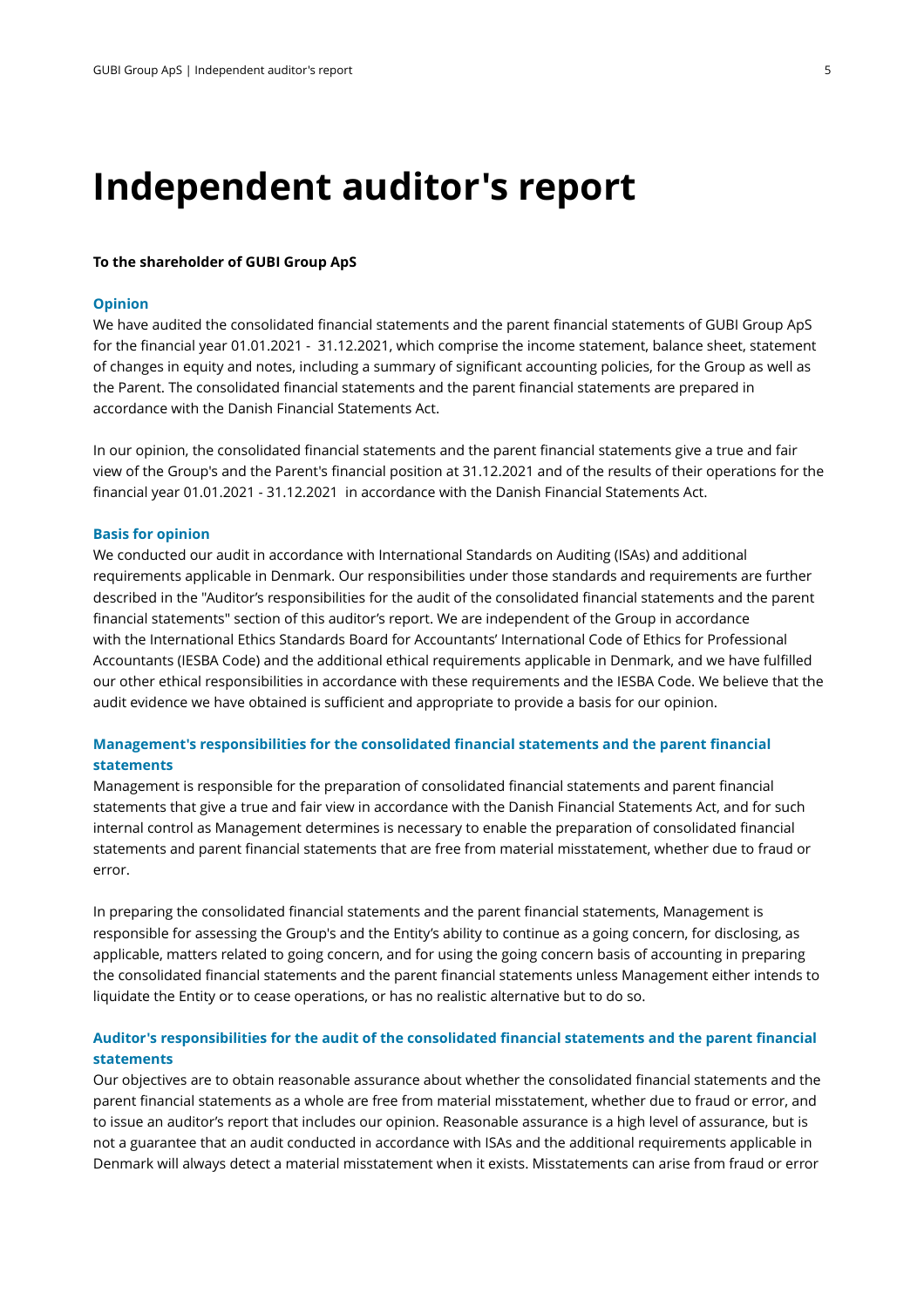and are considered material if, individually or in the aggregate, they could reasonably be expected to influence the economic decisions of users taken on the basis of these consolidated financial statements and parent financial statements.

As part of an audit conducted in accordance with ISAs and the additional requirements applicable in Denmark, we exercise professional judgement and maintain professional scepticism throughout the audit. We also:

- Identify and assess the risks of material misstatement of the consolidated financial statements and the parent financial statements, whether due to fraud or error, design and perform audit procedures responsive to those risks, and obtain audit evidence that is sufficient and appropriate to provide a basis for our opinion. The risk of not detecting a material misstatement resulting from fraud is higher than for one resulting from error, as fraud may involve collusion, forgery, intentional omissions, misrepresentations, or the override of internal control.
- Obtain an understanding of internal control relevant to the audit in order to design audit procedures that are appropriate in the circumstances, but not for the purpose of expressing an opinion on the effectiveness of the Group's and the Entity's internal control.
- Evaluate the appropriateness of accounting policies used and the reasonableness of accounting estimates and related disclosures made by Management.
- Conclude on the appropriateness of Management's use of the going concern basis of accounting in preparing the consolidated financial statements and the parent financial statements, and, based on the audit evidence obtained, whether a material uncertainty exists related to events or conditions that may cast significant doubt on the Group's and the Entity's ability to continue as a going concern. If we conclude that a material uncertainty exists, we are required to draw attention in our auditor's report to the related disclosures in the consolidated financial statements and the parent financial statements or, if such disclosures are inadequate, to modify our opinion. Our conclusions are based on the audit evidence obtained up to the date of our auditor's report. However, future events or conditions may cause the Group and the Entity to cease to continue as a going concern.
- Evaluate the overall presentation, structure and content of the consolidated financial statements and the parent financial statements, including the disclosures in the notes, and whether the consolidated financial statements and the parent financial statements represent the underlying transactions and events in a manner that gives a true and fair view.
- Obtain sufficient appropriate audit evidence regarding the financial information of the entities or business activities within the Group to express an opinion on the consolidated financial statements. We are responsible for the direction, supervision and performance of the group audit. We remain solely responsible for our audit opinion.

We communicate with those charged with governance regarding, among other matters, the planned scope and timing of the audit and significant audit findings, including any significant deficiencies in internal control that we identify during our audit.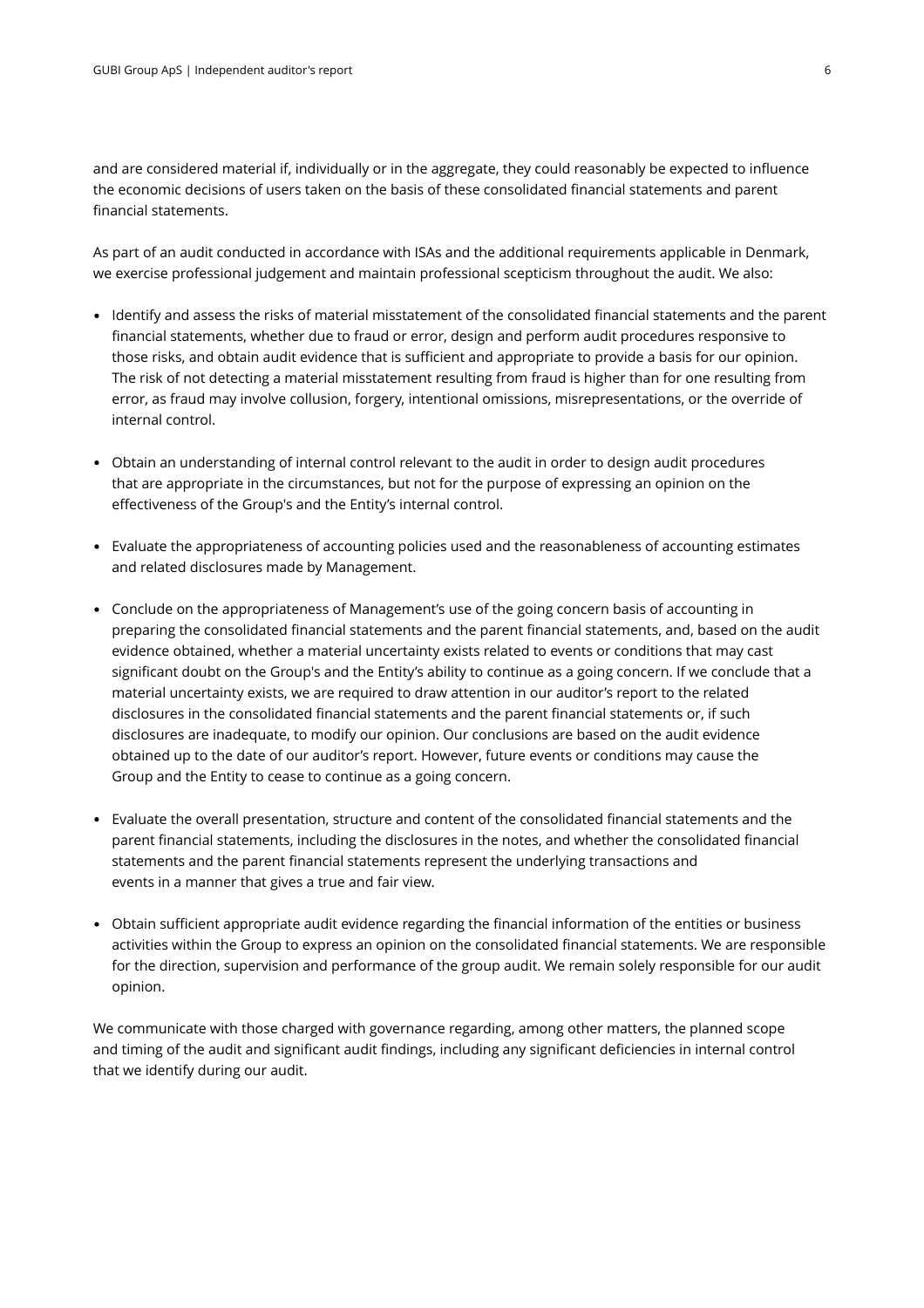#### **Statement on the management commentary**

Management is responsible for the management commentary.

Our opinion on the consolidated financial statements and the parent financial statements does not cover the management commentary, and we do not express any form of assurance conclusion thereon.

In connection with our audit of the consolidated financial statements and the parent financial statements, our responsibility is to read the management commentary and, in doing so, consider whether the management commentary is materially inconsistent with the consolidated financial statements and the parent financial statements or our knowledge obtained in the audit or otherwise appears to be materiallymisstated.

Moreover, it is our responsibility to consider whether the management commentary provides the information required under the Danish Financial Statements Act.

Based on the work we have performed, we conclude that the management commentary is in accordance with the consolidated financial statements and the parent financial statements and has been prepared in accordance with the requirements of the Danish Financial Statements Act. We did not identify any material misstatement of the management commentary.

Copenhagen, 03.03.2022

#### **Deloitte**

Statsautoriseret Revisionspartnerselskab CVR No. 33963556

**Bill Haudal Pedersen** State Authorised Public Accountant Identification No (MNE) mne30131

**Hans Tauby** State Authorised Public Accountant Identification No (MNE) mne44339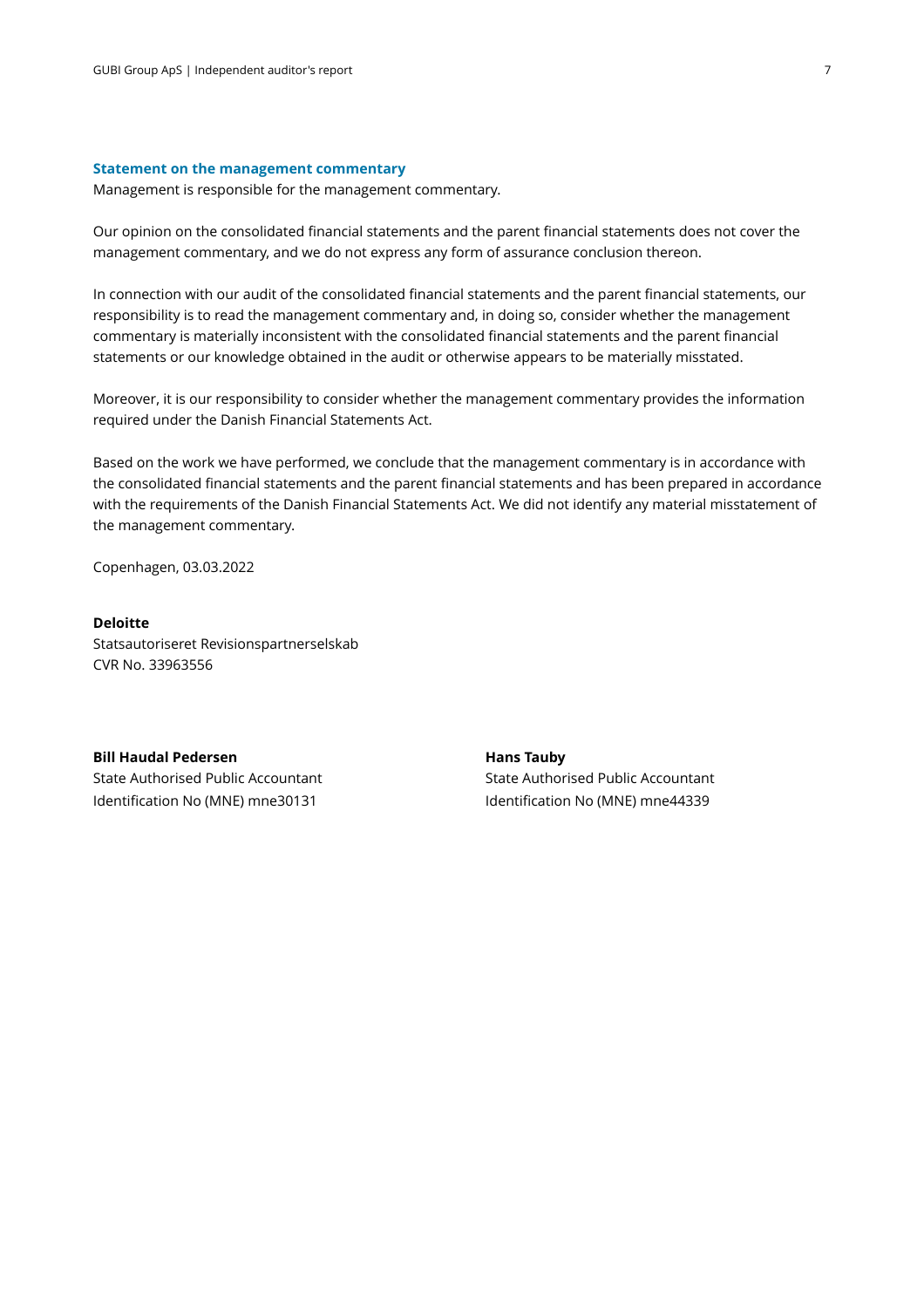## **Management commentary**

| <b>Financial highlights</b>                     |                | 2020           |                |                |                |
|-------------------------------------------------|----------------|----------------|----------------|----------------|----------------|
|                                                 | 2021           | 6 months       | 2019/20        | 2018/19        | 2017/18        |
|                                                 | <b>DKK'000</b> | <b>DKK'000</b> | <b>DKK'000</b> | <b>DKK'000</b> | <b>DKK'000</b> |
| <b>Key figures</b>                              |                |                |                |                |                |
| Revenue                                         | 508,162        | 211,206        | 367,805        | 373,547        | 0              |
| Gross profit/loss                               | 199,470        | 84,804         | 146,321        | 169,303        | (63)           |
| <b>EBITDA</b>                                   | 133,654        | 54,936         | 93,134         | 131,052        | (63)           |
| EBITDA, normalised for non-<br>recurring costs  | 144,415        | 64,988         | 110,440        | 135,153        | (63)           |
| Operating profit/loss                           | 30,973         | 4,400          | (6,050)        | 35,647         | (63)           |
| Net financials                                  | (22, 785)      | (14,306)       | (27, 161)      | (27, 273)      | 0              |
| Profit/loss for the year                        | (10, 727)      | (18,903)       | (43, 146)      | (12, 101)      | (63)           |
| Balance sheet total                             | 1,708,200      | 1,779,775      | 1,860,616      | 1,957,379      | 2,024,778      |
| Investments in property,<br>plant and equipment | 0              | 261            | 2,516          | 1,589          | 0              |
| Equity                                          | 1,163,730      | 1,176,544      | 1,195,247      | 1,237,642      | 1,270,001      |
| Average number of<br>employees                  | 94             | 86             | 75             | 68             | 0              |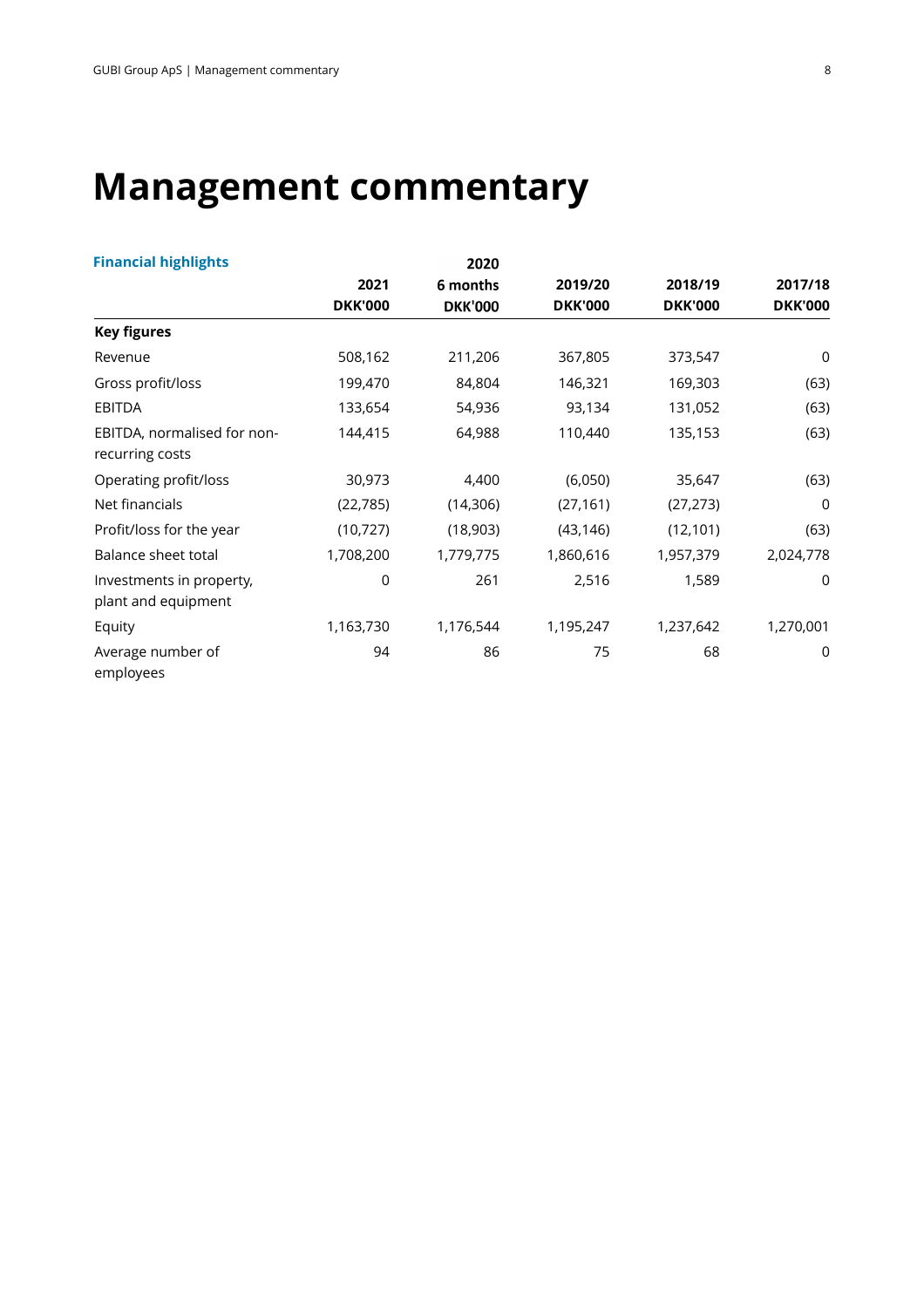#### **Ratios**

| Gross margin (%)  | 39.14 | 39.76 | 39.78 | 45.32 | $\Omega$ |
|-------------------|-------|-------|-------|-------|----------|
| Equity ratio (%)  | 68.13 | 66.11 | 64.24 | 63.23 | 62.72    |
| EBITDA margin (%) | 26.20 | 25.78 | 25.30 | 35.10 | $\Omega$ |
| Norm. EBITDA (%)  | 28.30 | 30.49 | 30.00 | 36.20 | $\Omega$ |

Financial highlights are defined and calculated in accordance with the current version of "Recommendations & Ratios" issued by the CFA Society Denmark.

#### **Gross margin (%):**

Gross profit \* 100 Revenue

**Equity ratio (%) :** Equity \* 100

Balance sheet total

#### **EBITDA margin (%):**

EBITDA \* 100 Revenue

**Norm. EBITDA margin (%):** Norm. EBITDA \* 100 Revenue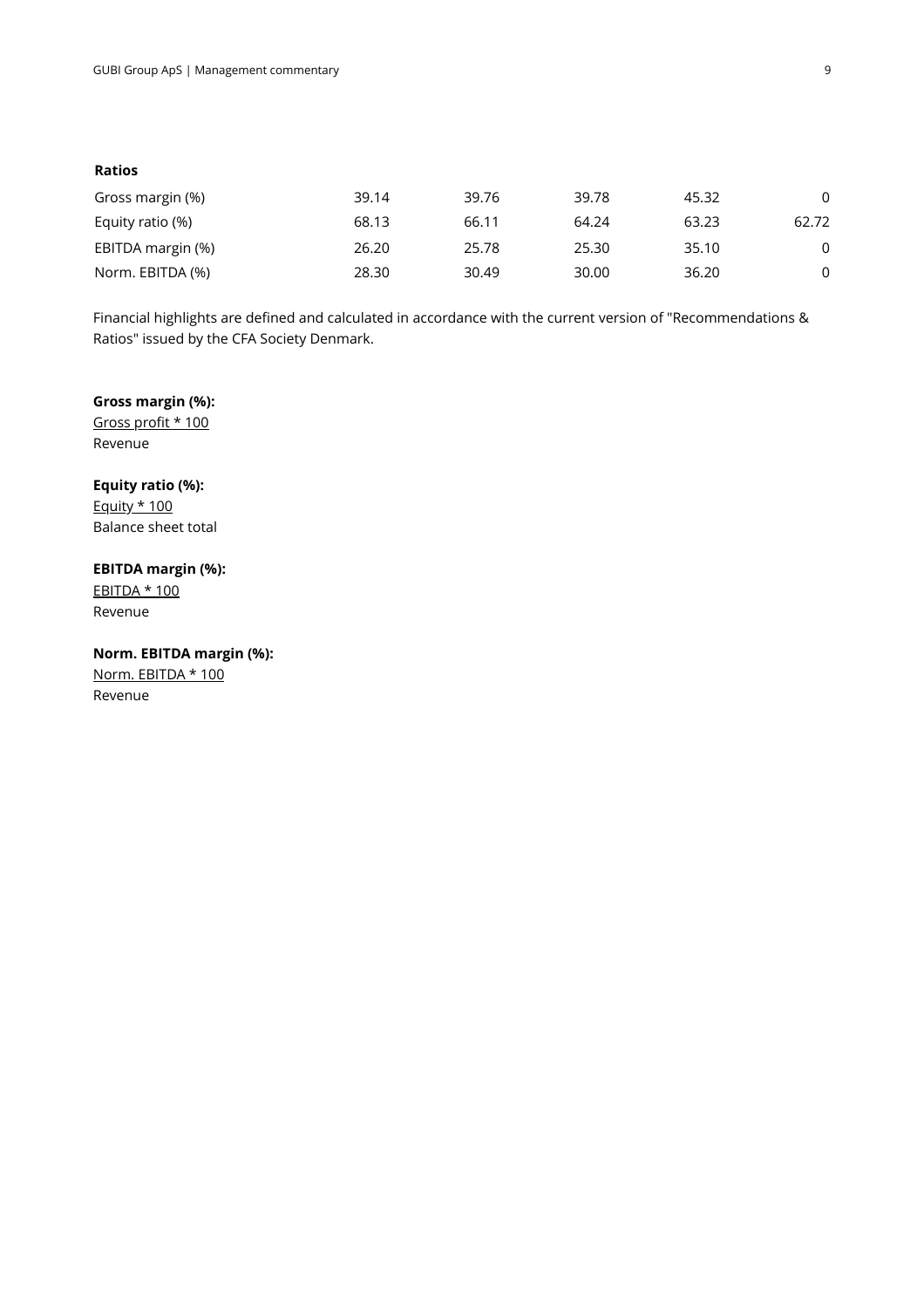#### **Primary activities**

The main activities of GUBI Group ApS (the "Parent"), incl. GUBI A/S and its subsidiaries (jointly referred to as the "Group") are within design and sale of furniture, lighting, and interior products.

GUBI is a leading Danish design brand focusing on timeless, high-quality furniture, lighting, and interior products. The Group designs and markets products developed in co-operation with reputable national and international designers for both consumer and contract markets, and the range includes several prize-winning designs. Products are sold by leading national and international retailers and e-tailers and to professional customers worldwide. The Group's headquarters are located in Nordhavn, Copenhagen.

The Parent's main activities are investments in subsidiaries within design and sale of furniture, lighting, and interior products as well as related activities, including providing management services to GUBI A/S and its subsidiaries

#### **Development in activities and finances**

Last year, the Group changed its financial year, consequently the comparative figures only contain 6 months (01.07.2020-31.12.2020) whereas the current figures contain 12 months (01.01.2021-31.12.2021). Accordingly, the 2 periods cannot be directly compared.

In 2021 (for 12 months), the Group realised revenue of DKK 508,162k, compared to revenue of DKK 211,206k in 2020 (for 6 months). On a like-for-like basis for 12 months, revenue has grown 34.1%. Normalised operating profit (EBITDA) for 12 months of DKK 133,654k was realised compared to DKK 64,933k in 2020 for 6 months. The Group has grown its topline by 34.1% while continuing to invest in strategic initiatives related to the sales organisation and marketing activities. Non-recurring costs, primarily related to one-off consultancy costs, amounted to DKK 10,761k resulting in a normalised EBITDA of DKK 144,415k. One a like-for-like basis for 12 months EBITDA (normalised for non-recurring costs) has grown by DKK 38.1m to DKK 144.4m.

#### **Profit/loss for the year in relation to expected developments**

Management considers the results for the financial year 2021 to be satisfactory.

#### **Uncertainty relating to recognition and measurement**

No significant uncertainties are attached to recognition and measurement.

#### **Unusual circumstances affecting recognition and measurement**

No significant unusual circumstances affecting recognition and measurement have occurred.

#### **Outlook**

The Group expects double-digit revenue growth and expects normalised operating profit margin (EBITDA) to be in line with 2021.

#### **Knowledge resources**

It is essential for the Group to attract, develop and retain high-quality employees with an appertaining high level of competences. The realisation of the Group's goal of ensuring both quality, knowledge and knowhow at each employee level will be facilitated through recruitment procedures and a continuous development of the existing employees and their competences. Throughout the year, a considerable number of experienced and highly qualified employees have been added to the Group. This initiative has strengthened the Group's knowledge and competence base.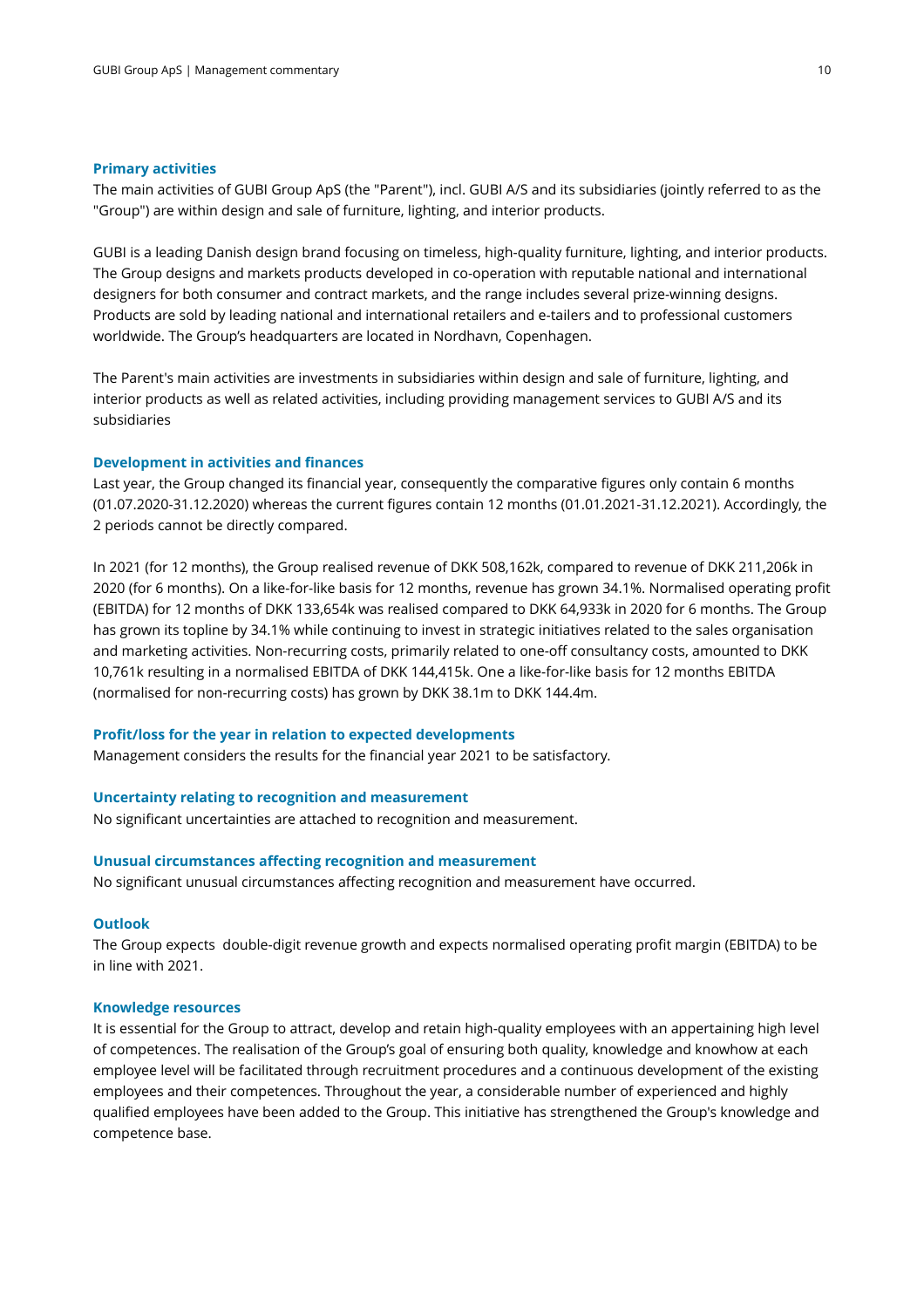#### **Research and development activities**

The Group's research activities are related to products developed and designed both internally and in collaboration with external national as well as international designers/partners.



The Parent is ultimately owned by (i) the Danish private equity fund Axcel (Fund V) holding approx. 58% of the share capital (ii) Jacob Gudmund Olsen holding approx. 39% of the share capital and (iii) certain members of the Board of Directors and certain key employees etc. holding approx. 3% of the share capital.

The Parent's equity consists of one (1) class of shares and the loan capital consists of bank debt, provided by Nykredit Bank A/S and Nordea Danmark, branch of Nordea Bank Abp, Finland.

The current capital structure is deemed appropriate in relation to the need for financial flexibility in the Group.

This annual report for 2021 will be published at GUBI website, www.gubi.com/company-information.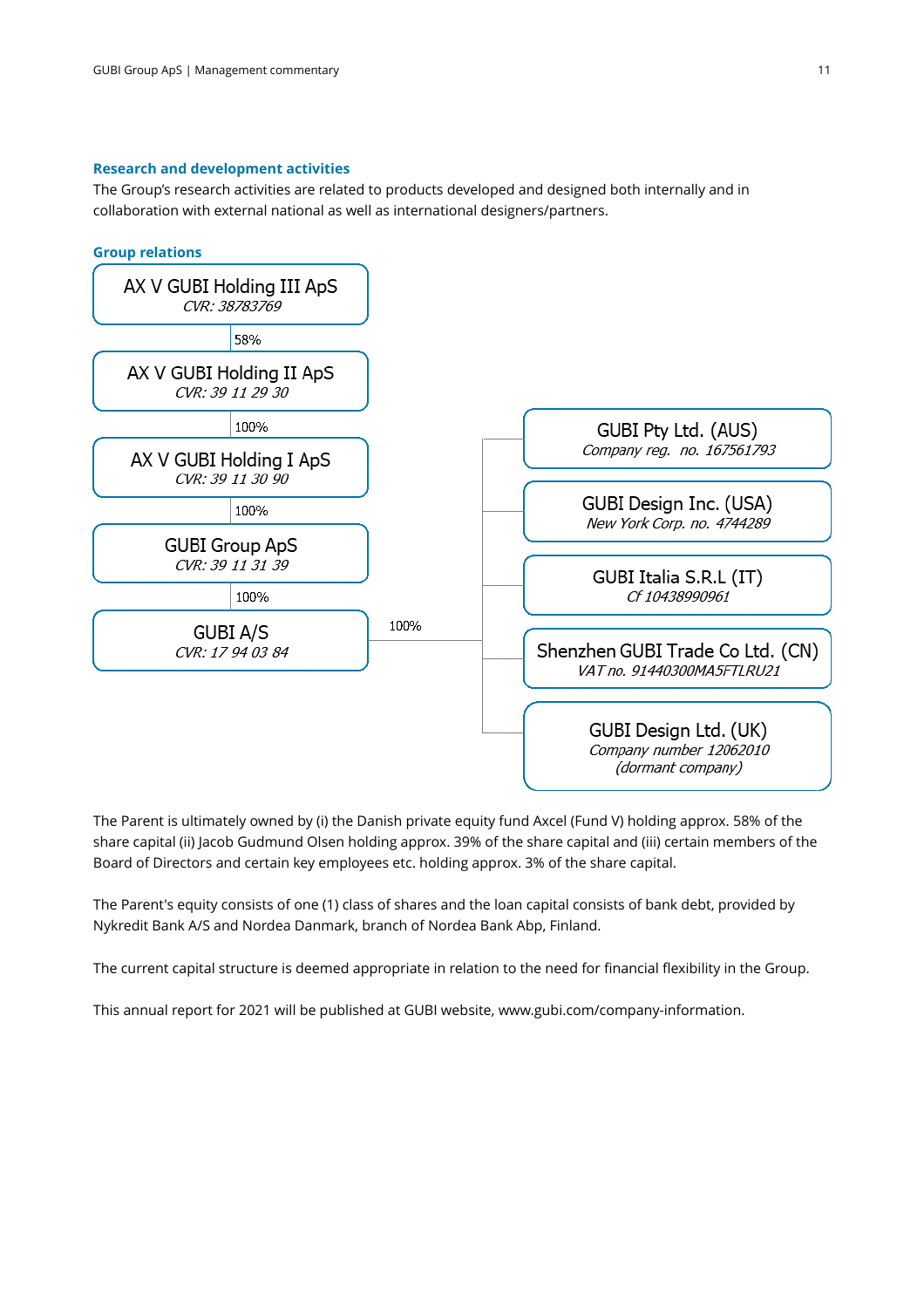#### **Statutory report on corporate social responsibility**

For a description of the Group's business model, please refer to the section above "Primary activities". In 2019, the Group joined the UN Global Compact ("UNGC") and has since then been committed to the Ten Principles of the UNGC for responsible business conduct within the areas of human rights, labour, environment, and anticorruption. The Board of Directors guides and governs the overall strategy for the Group's corporate sustainability and has general oversight of the Group's work with ESG (Environmental, Social, and Governance) topics. The Executive Management is responsible for ensuring the ESG strategy is implemented via the Group's ESG Committee.

In 2021, the Board of Directors approved the updated ESG strategy, including the Group's first ESG impact, risk and opportunity assessment. The impact assessment identifies risks of adverse impacts on human rights, the environment, and economic topics in line with the UN Guiding Principles and the OECD Guidelines. The risk and opportunity assessment considers how the Group may be impacted by ESG topics. The Group's updated ESG strategy is inspired by the United Nations' 17 Sustainable Development Goals and is directly formed by the Ten Principles of the UNGC. In addition to these 2 UN initiatives, the Group – along with its ultimate owner, Axcel – is also obliged to report to the Task Force on Climate-related Disclosures; a global effort to improve and increase the reporting of climate related financial information.

#### **Human rights**

As stated in GUBI's Code of Conduct, the Group supports and respects basic human rights for all and strives to uphold these essential rights in the ways that GUBI conducts business. Violations of human rights are unacceptable and will, under no circumstances, be tolerated. The use of child labour of any kind is strictly forbidden.

All employees have received and have easy access to the Code of Conduct which outlines the Group's value system, the approach to do business as well as view on human rights. Awareness training is also being conducted on a regular basis. Further, the Group has a Supplier Code of Conduct which is made available for all suppliers and acknowledged by material product suppliers.

The Group is not aware of any breach on human rights within the Group or by suppliers during 2021.

#### **Health and Safety, Employees, and diversity**

Pursuant to GUBI's Code of Conduct, a safe and healthy working environment is fundamental for the Group and is a right for all employees in the Group. The Group is thus committed to providing a safe and secure place to work and an environment that supports the health and well-being of all of employees. The Group's employees shall be able to work under legal conditions where diversity is treasured, privacy of the individual is protected, and where freedom of association and collective bargaining is a common right.

The Group conducts semi-annual engagement surveys and an annual working environment survey ("APV") and employees are informed of and engaged in the outcome of the surveys. Most employees have detailed job descriptions and the yearly appraisal conversations are conducted for the vast majority of employees.

As regards the Group's performance in 2021 and ambitions for 2022, please refer to below sections "Report on major ESG achievements 2021" and " Report on ESG target for 2022".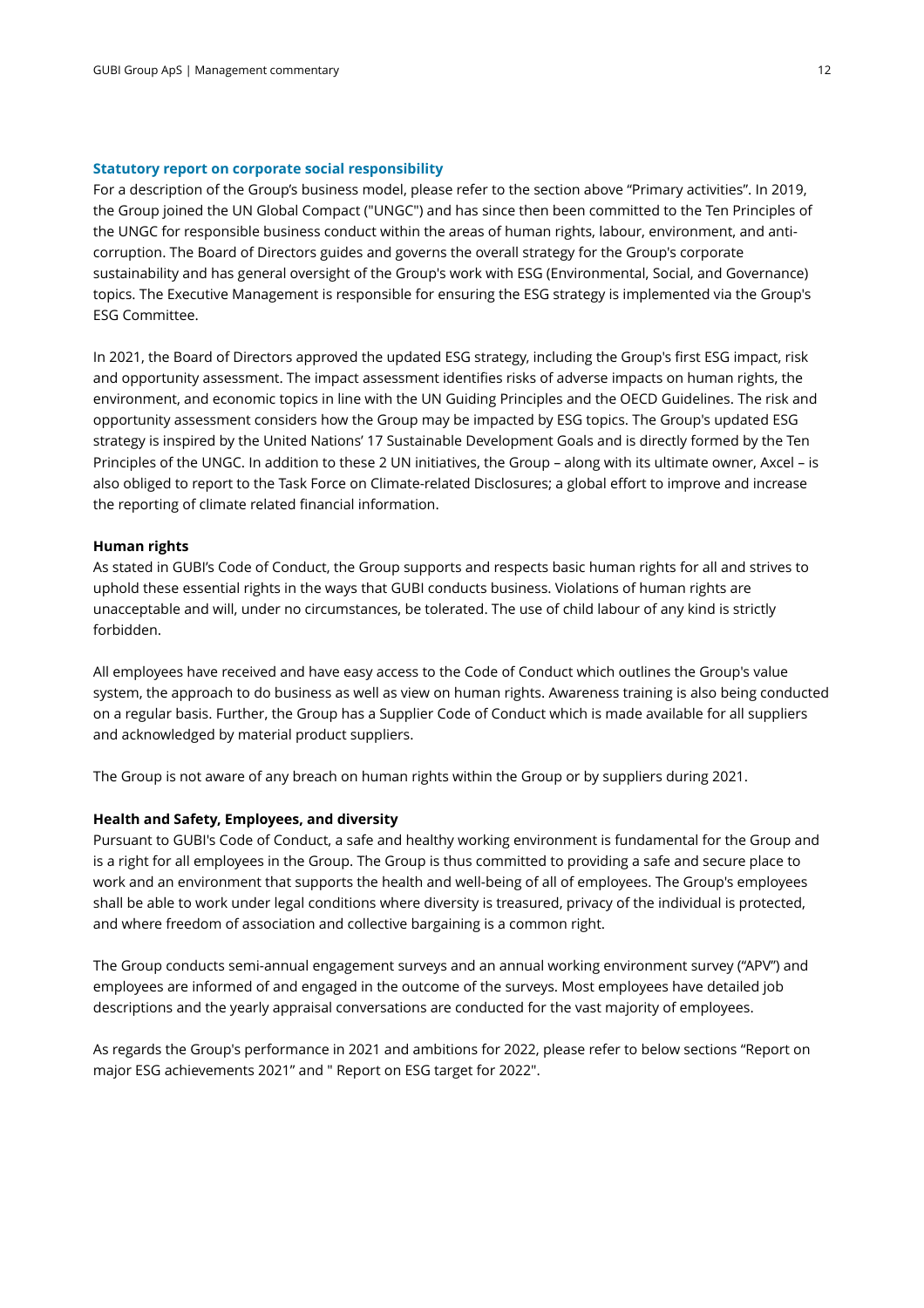#### **Anti-corruption and Ethics**

According to GUBI's Code of Conduct, the Group rejects business and political corruption in all its forms. Further, the Group is committed to following the law with integrity.

All employees have received and have access to GUBI's Code of Conduct which outlines the Group's value system and approach to do business as well as view on anti-corruption and ethics. The Group has prepared a Sanctions, Anti-Bribery and Corruption Compliance Policy which is available for all employees and furthermore, awareness training is being conducted on a regular basis.

GUBI's Supplier Code of Conduct also addresses the Group's zero tolerance for corruption in all its forms.

The Group is not aware of any breach in relation to corruption within the Group or by suppliers during 2021.

#### **Environment**

Sustainability is a central part of the Group's thinking in all phases and as stated in GUBI's Code of Conduct, the Group strives to create iconic design objects that last a lifetime while, at the same time, endeavoring to work in ever-more conscious and responsible ways.

The Group has assessed its climate-related exposure in 2 climate change scenarios. A key finding from the assessment was that the Group is exposed to climate-related risks and opportunities. The identified risks are (i) increased cost of raw materials with a lower CO2 impact can affect the Group's profit margin, (ii) increased severity of extreme weather events may affect the Group's sourcing and production abilities and (iii) elevated sea levels may affect operations in the Group's headquarters in Copenhagen.

The most important opportunity is for the Group to develop long lasting cost-effective products that have lowcarbon impact, and thereby help meet customer preferences.

As regards the Group's performance in 2021 and ambitions for 2022, please refer to below sections "Report on major ESG achievements 2021" and " Report on ESG target for 2022".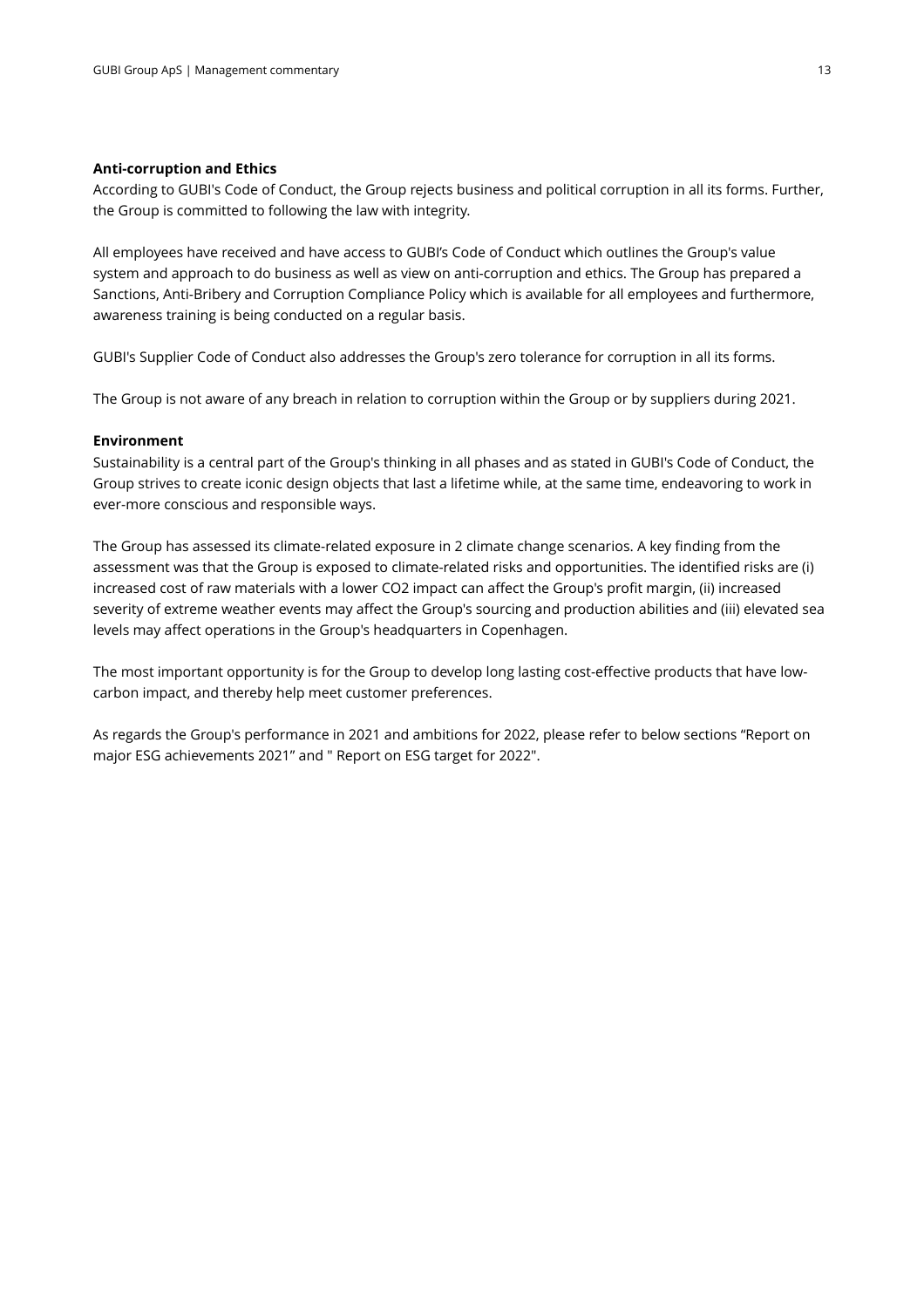#### **Report on major ESG achievements 2021**

The Group has identified the following major achievements supporting the updated ESG strategy during 2021:

- Finalised second reporting on energy consumption and GHG emissions (scope 1 &2)
- Prepared first version of scope 3 calculation using a life cycle approach for selected products
- Collected overview of ESG ratings/certificates for our top suppliers of products
- Prepared for FSC certification
- Conducted a risk assessment for ESG including climate exposure based on scenarios
- Improved employee engagement score (eNPS) from 22 to 36
- Reduced employee turnover by 20%
- Accomplished to have zero work-related injuries
- Conducted yearly "APV" (Working environment) survey and upgraded and enhanced quality of work performed by the Working Environment Group
- Implemented new Code of Conduct covering 7 main themes, which is available on the GUBI website
- Developed and upgraded several of the Group's key policies and compliance programs
- Strengthened compliance related to product and packaging requirements

|      | Scope 1<br>emissions<br>t.CO2e | Scope 2<br>emission<br>$s$ t.CO2e* | <b>Full-Time</b><br>workforce | Gender<br>diversity | <b>Gender</b><br>diversity<br>management | <b>Gender</b><br>diversity<br>board | <b>Sickness</b><br>absence days<br>per FTE | <b>Employee</b><br>turnover% | Rate of<br>recordable<br>work-related<br><i>injuries</i> | <b>Engagement</b><br>score<br>eNPS/score |
|------|--------------------------------|------------------------------------|-------------------------------|---------------------|------------------------------------------|-------------------------------------|--------------------------------------------|------------------------------|----------------------------------------------------------|------------------------------------------|
| 2020 | 59                             | 55                                 | 86                            | 52%                 | 50%                                      | 0%                                  | 8,5                                        | 37%                          |                                                          | 22/7,6                                   |
| 2021 | 34                             | 35                                 | 94                            | 52%                 | 50%                                      | $0\%$                               | 3,7                                        | 17%                          |                                                          | 36/7,8                                   |

*\* Marked-based* 

The Group's latest ESG report (UN Global compact Communication on Progress report) published in July 2021 is available on the GUBI website, www.gubi.com/company-information. The Group will release the next ESG Report in July 2022.

#### **Report on ESG targets for 2022**

The Group's ESG ambitions for 2022 are:

- to calculate the total CO2 footprint and formulate the target for reduction of CO2 emissions;
- to obtain and monitor ESG progress for the Group's most important suppliers;
- to obtain FSC certification;
- to upgrade the business risk assessment process;
- to increase employee engagement score to 40/8;
- to improve indoor climate at headquarters;
- to introduce a whistle-blower scheme
- to release various GUBI policies and
- to enhance communication towards customers regarding product compliance and continue attention to national, EU and certain international market requirements.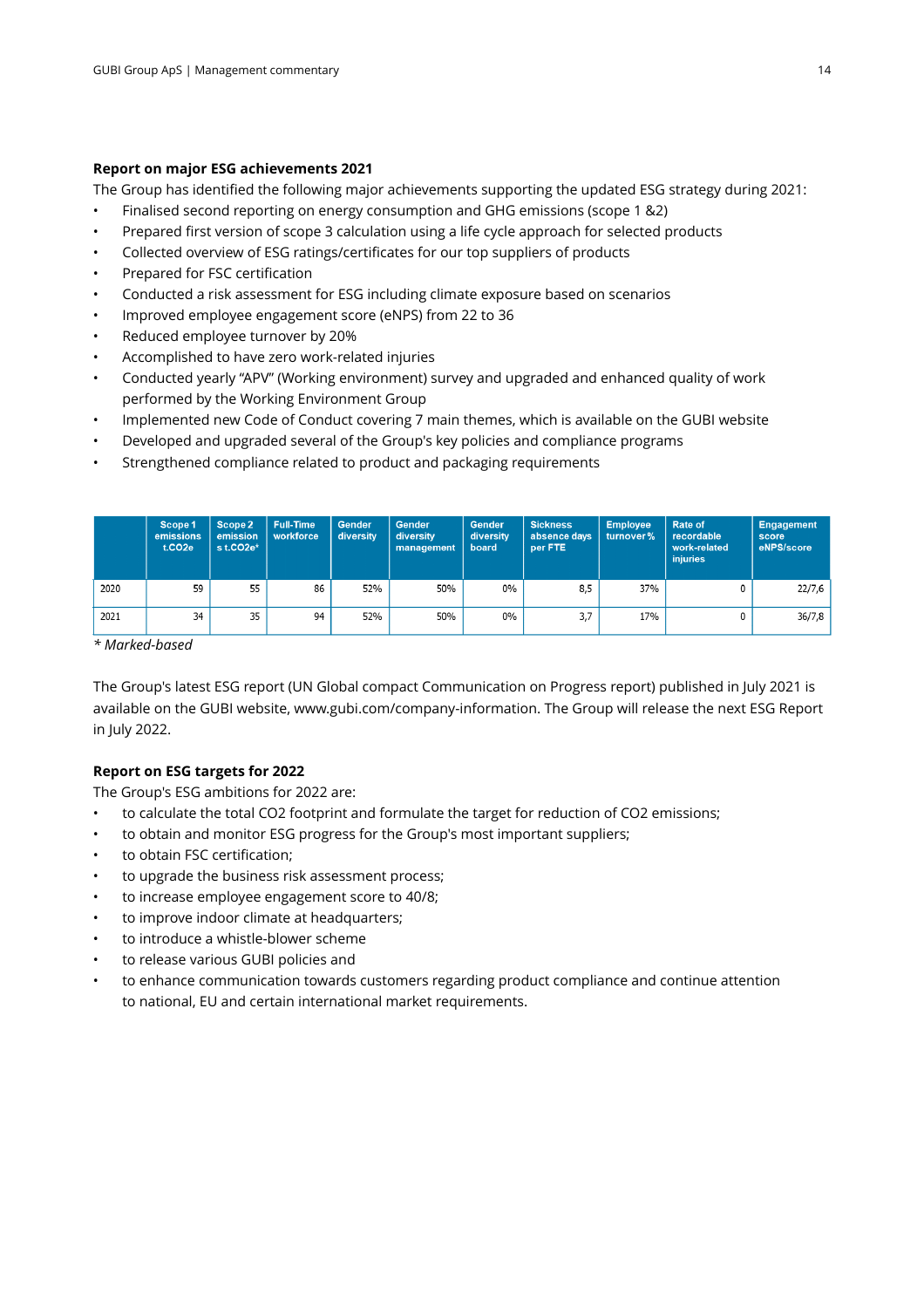#### **Statutory report on the underrepresented gender**

Early 2022, a Diversity, Equality and Inclusion Policy ("DEI Policy") was prepared and approved by the Board of Directors.

It is the Group's goal to have both genders represented at management level and in the Board of Directors. Targets have been set that the gender diversity at management level should be 50%/50% and that the underrepresented gender does not represent less than 40% of the Board of Directors by 2024. Currently, the Executive Management Board consists of 1 male and 1 female member and the extended management team consists of 3 male and 3 female members. The Board of Directors consist of 7 male and 0 female members.

The DEI Policy is available on the GUBI website, www.gubi.com/company-information.

#### **Statutory report on data ethics policy**

Early 2022, a Data Ethics Policy was prepared and approved by the Board of Directors.

As stated in GUBI's Code of Conduct, GUBI will actively work to ensure that all information is handled responsibly and accordance with all applicable standards, policies, and laws. This of course also implies that the Group strives to conduct its business in an ethical manner acknowledging the increased use and processing of data as an integral part of the Group's business.

Before the Data Ethics Policy was approved by the Board of Directors, it had been discussed and approved by the management team.

The Group's Data Ethics ambition for 2022 is to continue implementation of the Policy through training and communication.

The Data Ethics Policy is available on the GUBI website, www.gubi.com/company-information.

#### **Statutory report on corporate governance**

The Parent is subject to and complies with the "Guidelines for responsible Ownership and Corporate Governance" of the Active Owners Denmark (Brancheforeningen for Aktive Ejere i Danmark, www.aktiveejere.dk) as a consequence of being ultimately owned by the private equity fund, Axcel which is a member of Active Owners Denmark.

The Parent's corporate governance model is a two-tier system whereby the Board of Directors and Executive Management have two different roles laid down in the Rules of Procedure for the Board of Directors and Executive Management. Executive Management undertakes the operational management of the Parent, whereas the Board of Directors determines the overall company strategy and acts as a sounding board to Executive Management.

Management is on an ongoing basis monitoring the financial development as well as developments in the field of corporate governance to ensure that the Group – internally as well as externally – is managed in a manner that is in accordance with applicable laws, in order to protect the interests of all stakeholders.

Risk management is considered an essential and natural part of the realization of the Parent's objectives and strategy. The daily activities, the implementation of the established strategy and the continuous use of business opportunities involve inherent risks, and the Parent's handling of these risks is therefore seen as a natural and integrated part of the daily work and a way to ensure stable and reliable growth.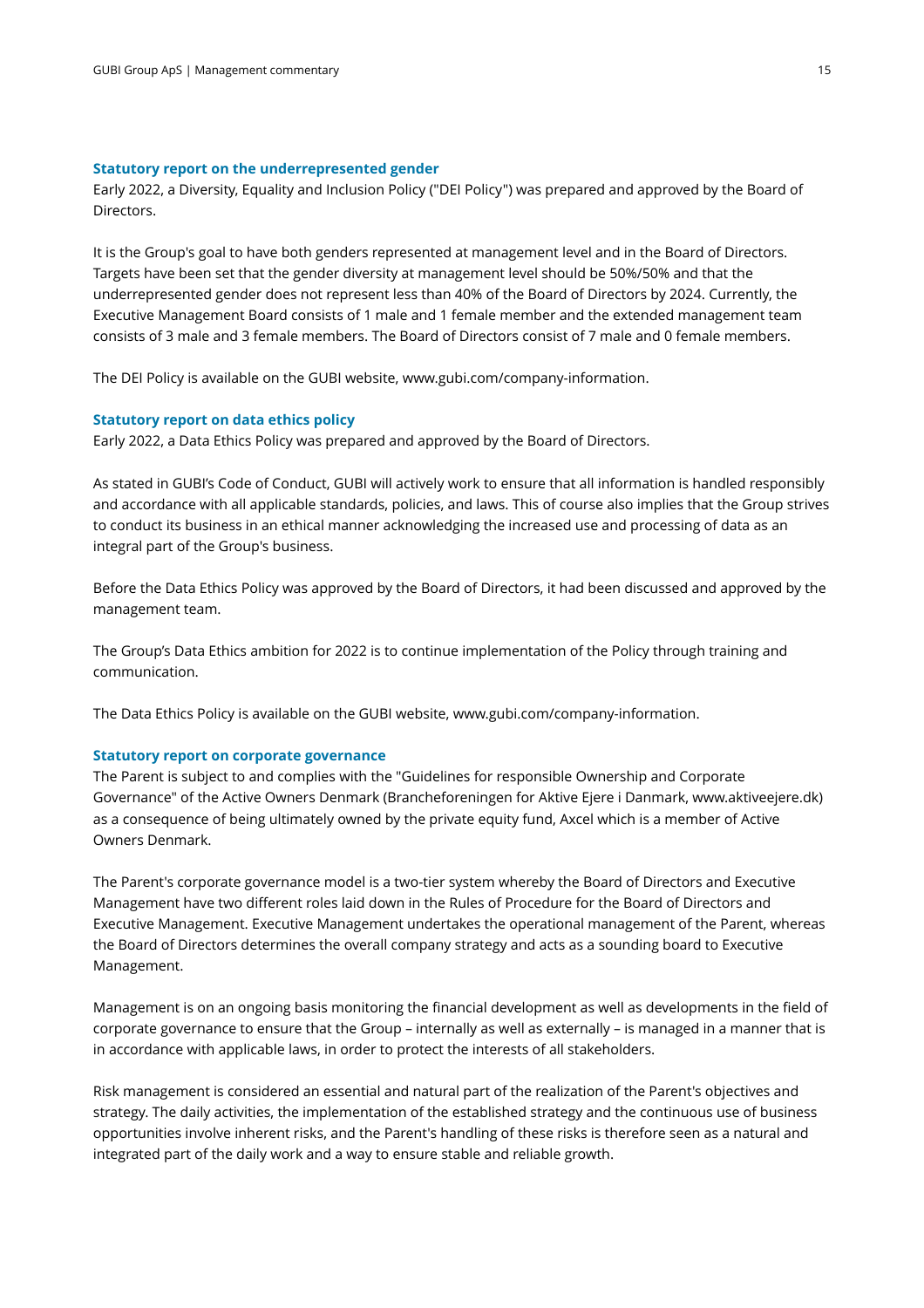The Group is in progress of implementing a whistleblower scheme and expects to finalise said implementation in 2022.

A new member of the Board of Directors was appointed in (March) 2021, and it now consists of 7 members. All members are appointed by Axcel except for Jacob Gudmund Olsen and Hans Christian Galst who are appointed by Jacob Gudmund Olsen. Board meetings are held on a regular basis and minimum 6 times a year. Further, the Chairman Committee meets with Executive Management on an ongoing basis.

In 2021, a total of 8 board meetings have been held of which 6 have been ordinary and 2 have been extraordinary. All members of the Board of Directors have been present at all 8 meetings, except that Lars Cordt has been absent on 2 occasions and Jacob Gudmund Olsen on one (1) occasion.

The members of the Board of Directors possess the following other management positions: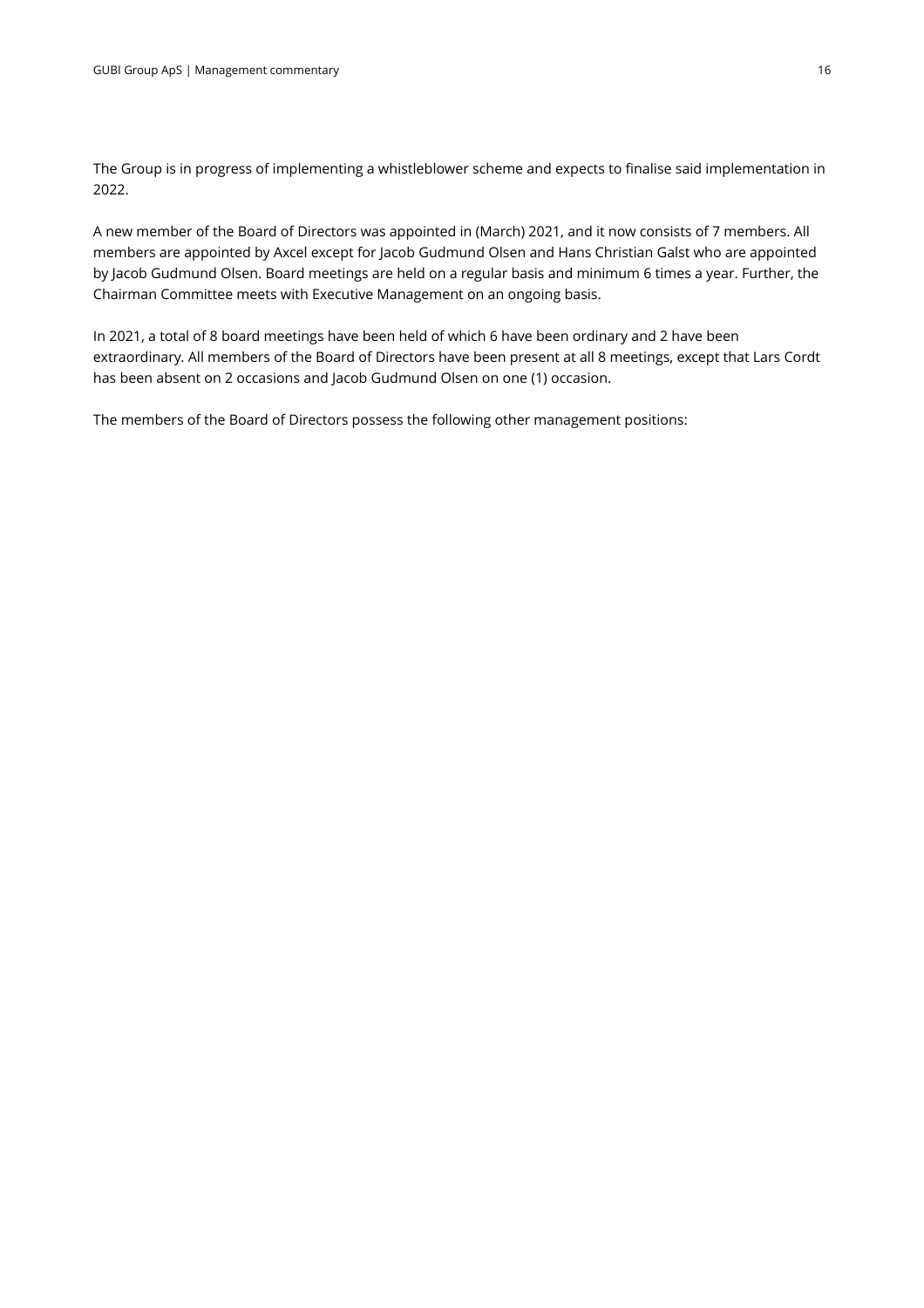| Name<br>(position)                                          | Chairman of the board                                                                                                                                                                                                                                                                                                                                                                              | Deputy chairman of the<br>board                                                                        | Ordinary board member                                                                                                                                                                                                                                                                                                                                  | <b>Executive officer</b>                                                                                                                       |
|-------------------------------------------------------------|----------------------------------------------------------------------------------------------------------------------------------------------------------------------------------------------------------------------------------------------------------------------------------------------------------------------------------------------------------------------------------------------------|--------------------------------------------------------------------------------------------------------|--------------------------------------------------------------------------------------------------------------------------------------------------------------------------------------------------------------------------------------------------------------------------------------------------------------------------------------------------------|------------------------------------------------------------------------------------------------------------------------------------------------|
| Lars<br>Henrik<br>Munch<br>(prof.<br>board<br>member)       | • Museumsfonden af 7. december<br>1966<br>• Louisiana - Fonden<br>• Louisiana Museum of Modern Art<br>· BRFFonden, incl. 2 subsidiaries<br>• AX V GUBI Holding II ApS, incl. 3<br>subsidiaries<br>· Fonden for Håndværkskollegier<br>· SOS Children's Villages Denmark<br>(Den selvejende institution SOS<br>Børnebyerne, Danmark)<br>Master of Management<br>Development, CBS (Advisory<br>Board) | • Advisory board to<br>Axcelfuture                                                                     | · Novo Nordisk Fonden<br>· Utzon Center A/S<br>· Kunsten Museum of Modern Art.<br>Aalborg - selvejende institution<br>• European Press Price<br>(Foundation)<br>• World Association of News<br>Publishers (Paris) (honorary<br>board member)<br>Other<br>• Member of the International<br>Senate of SOS Children's<br>Villages                         |                                                                                                                                                |
| Asbjørn<br>Mosgaard<br>Hyldgaard<br>(partner<br>in Axcel)   |                                                                                                                                                                                                                                                                                                                                                                                                    | • Vetgruppen Holding<br>A/S, incl. 1 subsidiary<br>• AX V GUBI Holding II<br>ApS, incl. 3 subsidiaries | • European Sperm Bank ApS<br>• AX V Nissens III ApS<br>· AX V GUBI Holding III ApS<br>• AX V ESB Holding III ApS, incl.<br>3 subsidiaries<br>• AX VI VET Holding III ApS, incl.<br>3 subsidiaries<br>• Currentum Group AB, incl. 2<br>subsidiaries<br>• AX VI INV1 Holding AB<br>• Ax V INV1 Holding III Oy, incl.4<br>subsidiaries                    | • MNGT4 AH ApS                                                                                                                                 |
| Lars<br>Cordt<br>(partner<br>in Axcel)                      | • AX V Nissens III ApS<br>· AX V GUBI Holding III ApS                                                                                                                                                                                                                                                                                                                                              | • AX V Nissens II ApS.<br>incl.3 subsidiaries<br>· SteelSeries Group A/S.<br>incl. 4 subsidiaries      | • Mountain Top Holding II ApS,<br>incl. 2 subsidiaries<br>• AX V Phase One Holding III<br>ApS, incl. 5 subsidiaries<br>• AX V GUBI Holding II ApS, incl.<br>3 subsidiaries.<br>• Axcel Management Holding ApS<br>• AX IV HoldCo P/S<br>· Isadora Holding AB and 1<br>subsidiary<br>· Board alternate in Isadora<br>Holding III AB incl. 2 subsidiaries | • MNGT3 LC ApS<br>· AX IV HoldCo P/S                                                                                                           |
| Jacob<br>Lahn<br>Sloth<br>(industrial<br>advisor)           |                                                                                                                                                                                                                                                                                                                                                                                                    |                                                                                                        | • Dinesen Floors A/S<br>• AX V GUBI Holding II ApS, incl.<br>3 subsidiaries                                                                                                                                                                                                                                                                            |                                                                                                                                                |
| Tue<br>Mantoni<br>(prof.<br>board<br>member)                | • Vækstfonden<br>Stine Goya A/S<br>۰<br>• Lakrids JB Holding ApS, incl. 2<br>subsidiaries<br>Fonden AM-Lab Danmark<br>· SAGA (political youth- and non-<br>profit organization)                                                                                                                                                                                                                    | · Joe & the Juice Holding<br>A/S including 2<br>subsidiaries<br>· Soundboks ApS                        | • AX V GUBI Holding II ApS, incl.<br>3 subsidiaries                                                                                                                                                                                                                                                                                                    | • Chamonix Invest ApS<br>• LiveBest ApS                                                                                                        |
| Jacob<br>Gudmund<br>Olsen<br>(Head of<br>Design at<br>GUBI) |                                                                                                                                                                                                                                                                                                                                                                                                    |                                                                                                        | • AX V GUBI Holding II ApS, incl.<br>3 subsidiaries                                                                                                                                                                                                                                                                                                    | • Designselskabet af<br>25.2.76 ApS<br>· JGO Family Holding<br>ApS<br>• JGO Holding af 30/6<br>1999 ApS<br>· JAMI Capital ApS                  |
| Hans<br>Christian<br>Galst<br>(attorney-<br>at-law)         | · Galst Advokataktieselskab<br>· Christoffersen og Knudsen A/S<br>· Printzlau Privathospital A/S<br>• Aaens Privathospital ApS<br>• Nortec-Cannon A/S                                                                                                                                                                                                                                              |                                                                                                        | • AX V GUBI Holding II ApS, incl.<br>3 subsidiaries.<br>• Wet Wipe A/S<br>• Den Kongelige Livgardes<br>Musikkorps' Koncertfond<br>· Ragnvald & Ida Blix' Fond                                                                                                                                                                                          | • Legalst Holding<br>Advokatanpartsselskab<br>· I/S Chalet de la Marine<br>Other<br>· Hans Christian Galst<br>og Christian Steiwer<br>Hein I/S |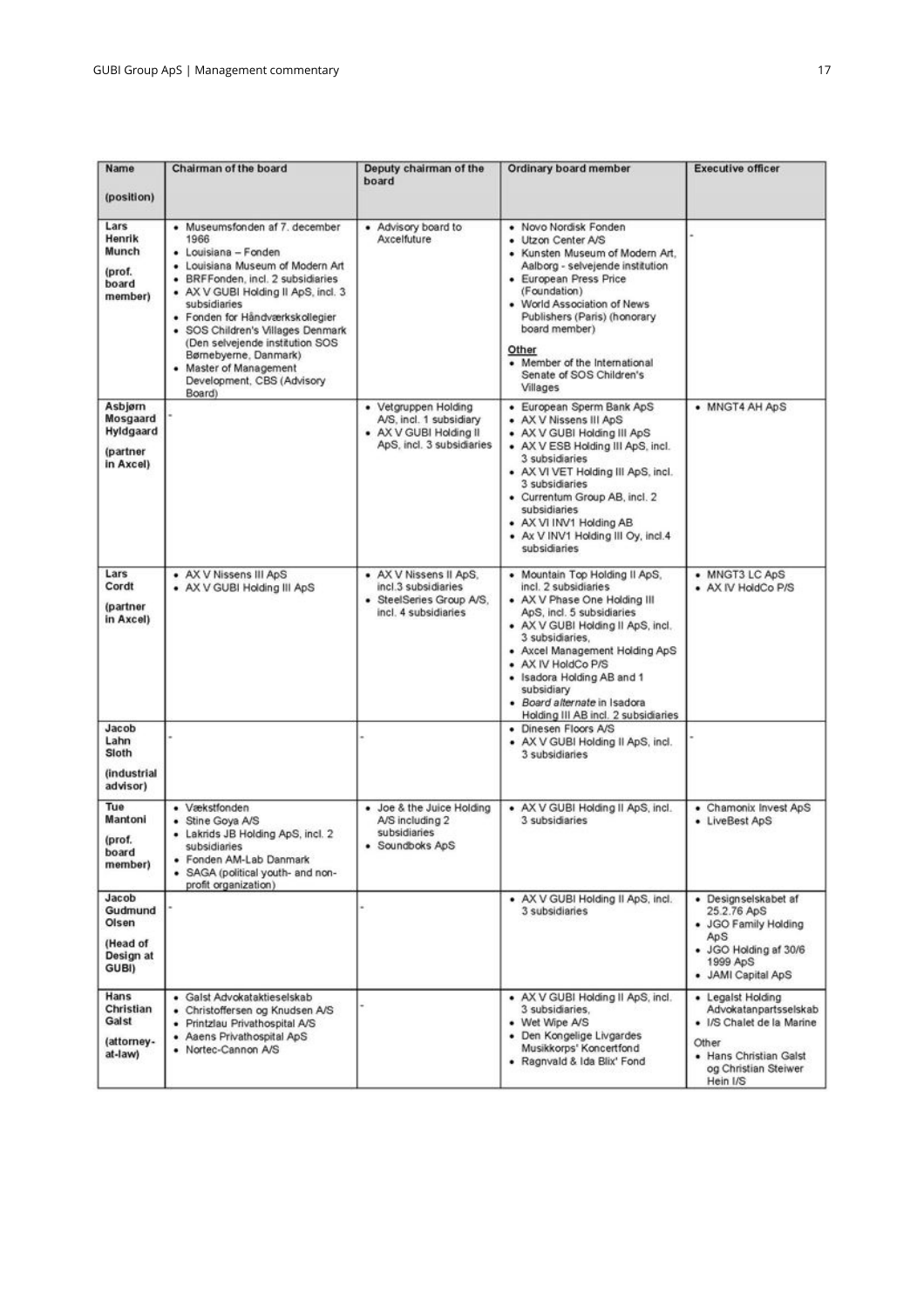#### **Events after the balance sheet date**

Management noted that the worldwide Covid-19 outbreak may still affect the Group's performance in most markets. However, it is not possible for Management at the time of financial reporting to further quantify such potential effect.

No other events have occurred after the balance sheet date to this date, which would influence the evaluation of this annual report. The war in Ukraine which started at the end of February 2022 has not had and is not expected to have a significant impact on the Group's financial position and development, as the Group has no significant sales or significant suppliers in the countries concerned.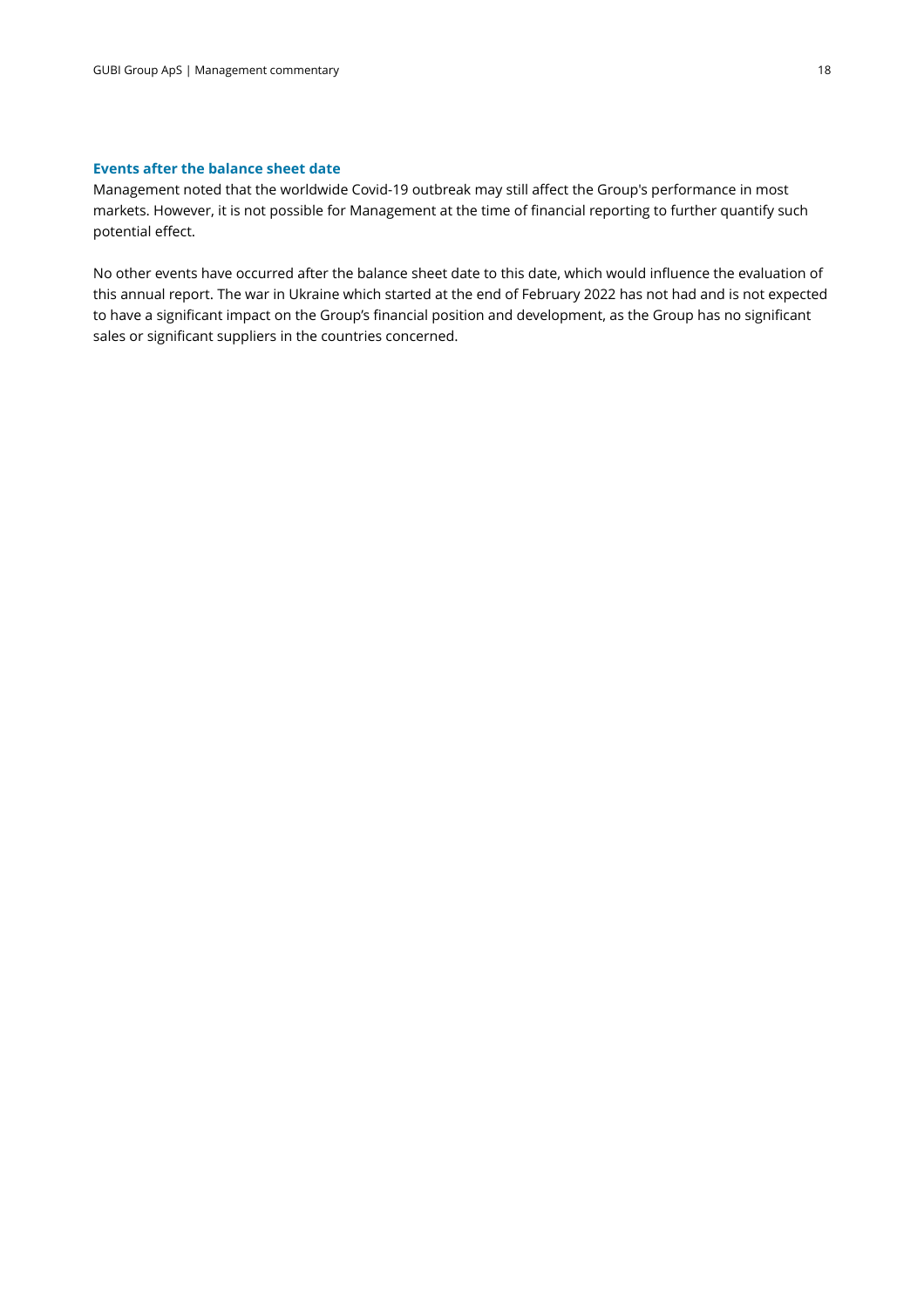## **Consolidated income statement for 2021**

|                                                  |              |                | 2020           |
|--------------------------------------------------|--------------|----------------|----------------|
|                                                  |              | 2021           | 6 months       |
|                                                  | <b>Notes</b> | <b>DKK'000</b> | <b>DKK'000</b> |
| Revenue                                          | 2            | 508,162        | 211,206        |
| Cost of sales                                    |              | (255, 853)     | (106, 396)     |
| Other external expenses                          | 3            | (52, 839)      | (20,006)       |
| <b>Gross profit/loss</b>                         |              | 199,470        | 84,804         |
| Staff costs                                      | 4            | (65, 817)      | (29, 868)      |
| Depreciation, amortisation and impairment losses | 5            | (102, 680)     | (50, 536)      |
| <b>Operating profit/loss</b>                     |              | 30,973         | 4,400          |
| Other financial income                           | 6            | 16             | 101            |
| Other financial expenses                         | 7            | (22, 801)      | (14, 407)      |
| Profit/loss before tax                           |              | 8,188          | (9,906)        |
| Tax on profit/loss for the year                  | 8            | (18, 915)      | (8,997)        |
| Profit/loss for the year                         | 9            | (10, 727)      | (18, 903)      |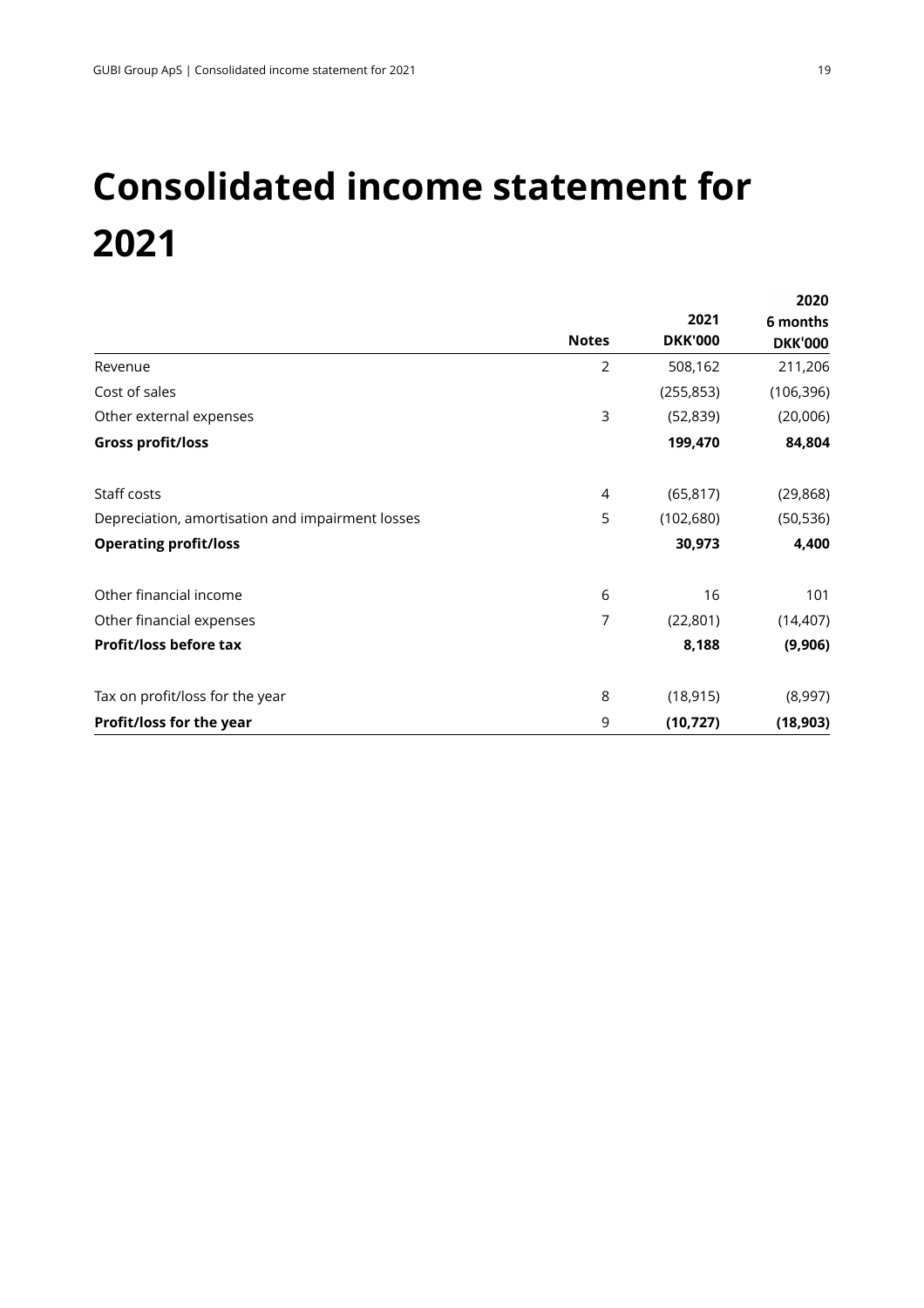## **Consolidated balance sheet at 31.12.2021**

#### **Assets**

|                                                  | <b>Notes</b> | 2021<br><b>DKK'000</b> | 2020<br><b>DKK'000</b> |
|--------------------------------------------------|--------------|------------------------|------------------------|
| Completed development projects                   | 11           | 7,312                  | 10,400                 |
| Acquired licences                                |              | 4,069                  | 4,068                  |
| Acquired trademarks                              |              | 272,911                | 289,451                |
| Goodwill                                         |              | 1,280,487              | 1,358,096              |
| Development projects in progress                 | 11           | 4,056                  | 2,040                  |
| Intangible assets                                | 10           | 1,568,835              | 1,664,055              |
| Plant and machinery                              |              | 869                    | 1,528                  |
| Other fixtures and fittings, tools and equipment |              | 1,049                  | 1,797                  |
| Property, plant and equipment                    | 12           | 1,918                  | 3,325                  |
| Deposits                                         |              | 4,246                  | 3,392                  |
| <b>Financial assets</b>                          | 13           | 4,246                  | 3,392                  |
| <b>Fixed assets</b>                              |              | 1,574,999              | 1,670,772              |
| Manufactured goods and goods for resale          |              | 58,150                 | 36,150                 |
| Prepayments for goods                            |              | 3,834                  | 1,525                  |
| Inventories                                      |              | 61,984                 | 37,675                 |
| Trade receivables                                |              | 55,455                 | 50,589                 |
| Other receivables                                |              | 2,153                  | 4,232                  |
| Tax receivable                                   |              | 3,239                  | 0                      |
| Joint taxation contribution receivable           |              | 0                      | 2,221                  |
| Prepayments                                      | 14           | 556                    | 1,259                  |
| <b>Receivables</b>                               |              | 61,403                 | 58,301                 |
| Cash                                             |              | 9,814                  | 13,027                 |
| <b>Current assets</b>                            |              | 133,201                | 109,003                |
| <b>Assets</b>                                    |              | 1,708,200              | 1,779,775              |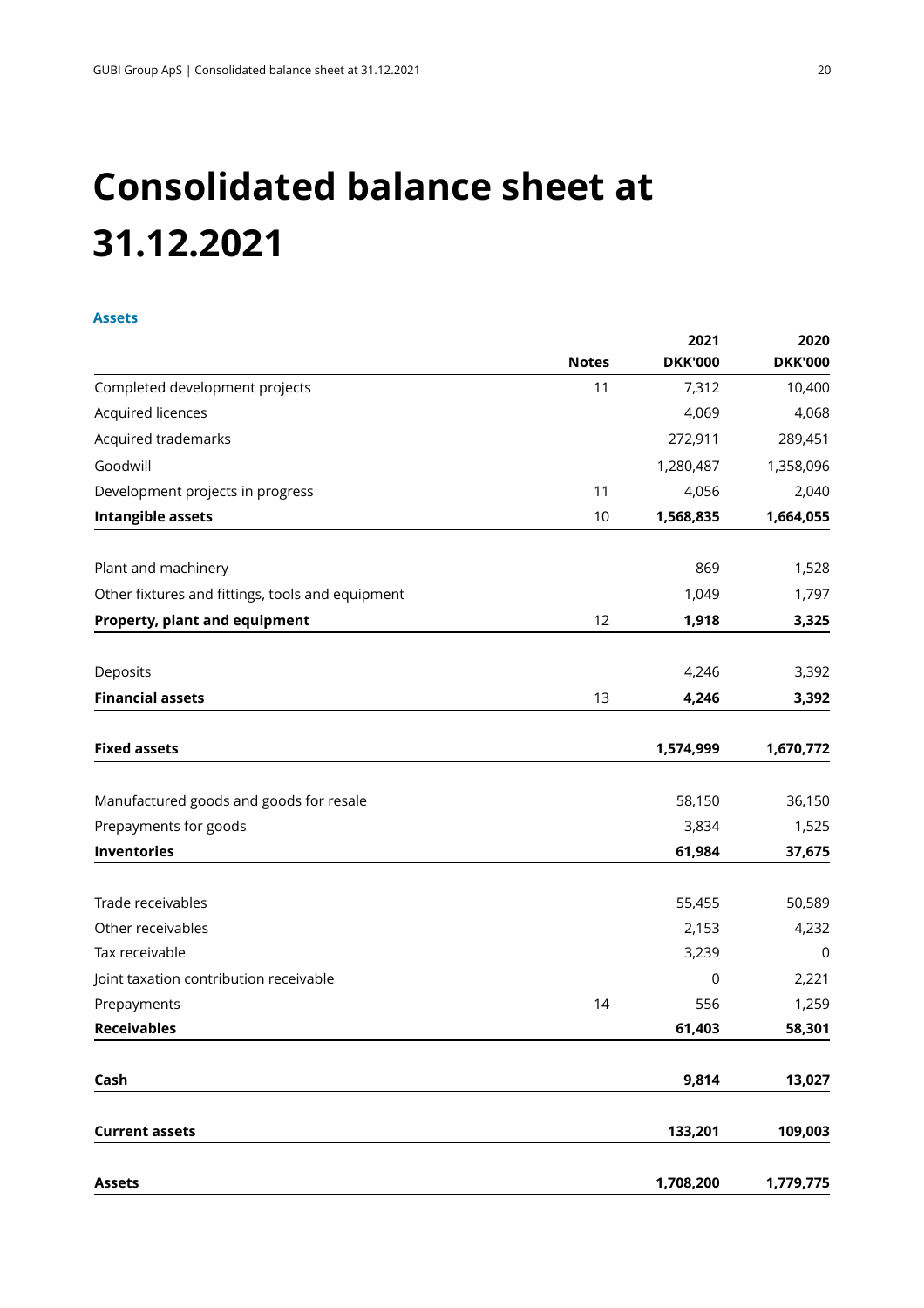#### **Equity and liabilities**

|                                                                  | <b>Notes</b> | 2021<br><b>DKK'000</b> | 2020<br><b>DKK'000</b> |
|------------------------------------------------------------------|--------------|------------------------|------------------------|
| Contributed capital                                              |              | 50                     | 50                     |
| <b>Translation reserve</b>                                       |              | 23                     | (109)                  |
| Reserve for fair value adjustments of hedging instruments        |              | 1,088                  | 309                    |
| Retained earnings                                                |              | 1,162,569              | 1,176,294              |
| <b>Equity</b>                                                    |              | 1,163,730              | 1,176,544              |
| Deferred tax                                                     | 15           | 60,450                 | 64,648                 |
| Other provisions                                                 | 16           | 8,701                  | 9,017                  |
| <b>Provisions</b>                                                |              | 69,151                 | 73,665                 |
| <b>Bank loans</b>                                                |              | 354,950                | 436,693                |
| Joint taxation contribution payable                              |              | 0                      | 9,734                  |
| Other payables                                                   | 17           | 1,700                  | 0                      |
| Non-current liabilities other than provisions                    | 18           | 356,650                | 446,427                |
| Current portion of non-current liabilities other than provisions | 18           | 31,192                 | 21,788                 |
| <b>Bank loans</b>                                                |              | 16,842                 | 0                      |
| Prepayments received from customers                              |              | 11,610                 | 5,090                  |
| Trade payables                                                   |              | 33,556                 | 33,202                 |
| Payables to group enterprises                                    |              | 5,303                  | 44                     |
| Tax payable                                                      |              | 0                      | 479                    |
| Joint taxation contribution payable                              |              | 3,240                  | 0                      |
| Other payables                                                   |              | 16,926                 | 22,536                 |
| <b>Current liabilities other than provisions</b>                 |              | 118,669                | 83,139                 |
| Liabilities other than provisions                                |              | 475,319                | 529,566                |
| <b>Equity and liabilities</b>                                    |              | 1,708,200              | 1,779,775              |
| Events after the balance sheet date                              | 1            |                        |                        |
| Unrecognised rental and lease commitments                        | 19           |                        |                        |
| Contingent liabilities                                           | 20           |                        |                        |
| Assets charged and collateral                                    | 21           |                        |                        |
| Transactions with related parties                                | 22           |                        |                        |
| Group relations                                                  | 23           |                        |                        |
| Subsidiaries                                                     | 24           |                        |                        |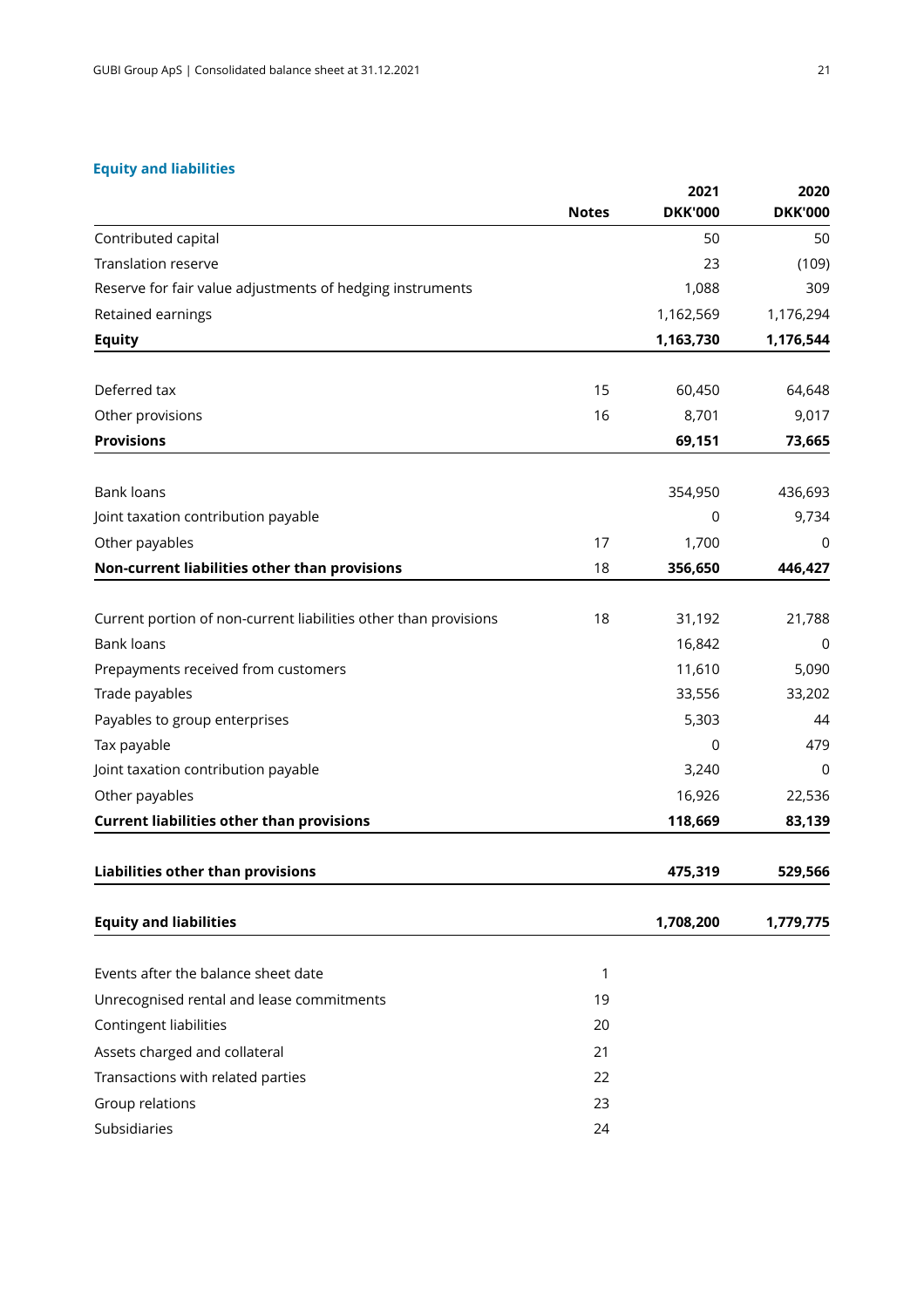## **Consolidated statement of changes in equity for 2021**

|                                                  |                                          | <b>Reserve for</b><br>fair value<br>adjustments |                                             |                                               |                         |  |  |  |  |  |
|--------------------------------------------------|------------------------------------------|-------------------------------------------------|---------------------------------------------|-----------------------------------------------|-------------------------|--|--|--|--|--|
|                                                  | Contributed<br>capital<br><b>DKK'000</b> | <b>Translation</b><br>reserve<br><b>DKK'000</b> | of hedging<br>instruments<br><b>DKK'000</b> | <b>Retained</b><br>earnings<br><b>DKK'000</b> | Total<br><b>DKK'000</b> |  |  |  |  |  |
| Equity beginning of year                         | 50                                       | (109)                                           | 309                                         | 1,176,294                                     | 1,176,544               |  |  |  |  |  |
| Exchange rate adjustments                        | 0                                        | 132                                             | 0                                           | 0                                             | 132                     |  |  |  |  |  |
| Fair value adjustments of<br>hedging instruments | 0                                        | 0                                               | 998                                         | 0                                             | 998                     |  |  |  |  |  |
| Other entries on equity                          | 0                                        | 0                                               | 0                                           | (2,998)                                       | (2,998)                 |  |  |  |  |  |
| Tax of entries on equity                         | 0                                        | $\mathbf 0$                                     | (219)                                       | 0                                             | (219)                   |  |  |  |  |  |
| Profit/loss for the year                         | 0                                        | 0                                               | 0                                           | (10, 727)                                     | (10, 727)               |  |  |  |  |  |
| <b>Equity end of year</b>                        | 50                                       | 23                                              | 1,088                                       | 1,162,569                                     | 1,163,730               |  |  |  |  |  |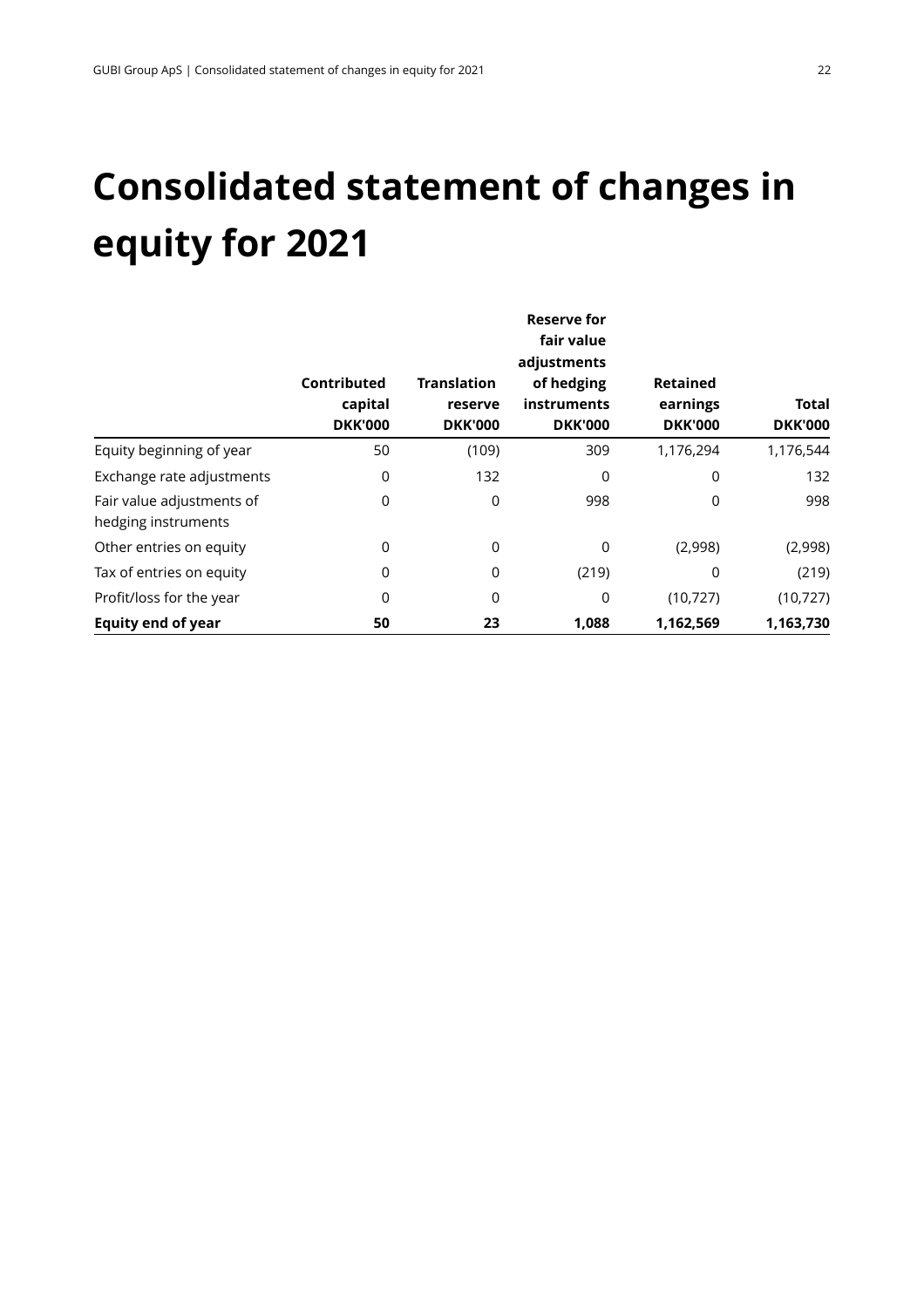## **Notes to consolidated financial statements**

#### **1 Events after the balance sheet date**

The management noted that the worldwide Covid-19 outbreak may still affect the Company's performance in most markets after the balance sheet date. However, it is not possible for the management at the time of financial reporting to further quantify such potential effect.

No other events have occurred after the balance sheet date to this date, which would influence the evaluation of this annual report. The war in Ukraine which started at the end of February 2022 has not had and is not expected to have a significant impact on the Group's financial position and development, as the Group has no significant sales or significant suppliers in the countries concerned.

#### **2 Revenue**

|                                      | 2021           | 6 months       |
|--------------------------------------|----------------|----------------|
|                                      | <b>DKK'000</b> | <b>DKK'000</b> |
| Denmark                              | 98,190         | 49,042         |
| Europe                               | 243,812        | 95,087         |
| Other countries                      | 166,160        | 67,077         |
| Total revenue by geographical market | 508,162        | 211,206        |
| Furnitures, lighting, accessories    | 508,162        | 211,206        |
| <b>Total revenue by activity</b>     | 508,162        | 211,206        |
|                                      |                |                |

| 3 Fees to the auditor appointed by the Annual General Meeting |                        | 2020                       |
|---------------------------------------------------------------|------------------------|----------------------------|
|                                                               | 2021<br><b>DKK'000</b> | 6 months<br><b>DKK'000</b> |
| Statutory audit services                                      | 417                    | 405                        |
| Other assurance engagements                                   | 25                     | $\Omega$                   |
| Other services                                                | 112                    | 110                        |
|                                                               | 554                    | 515                        |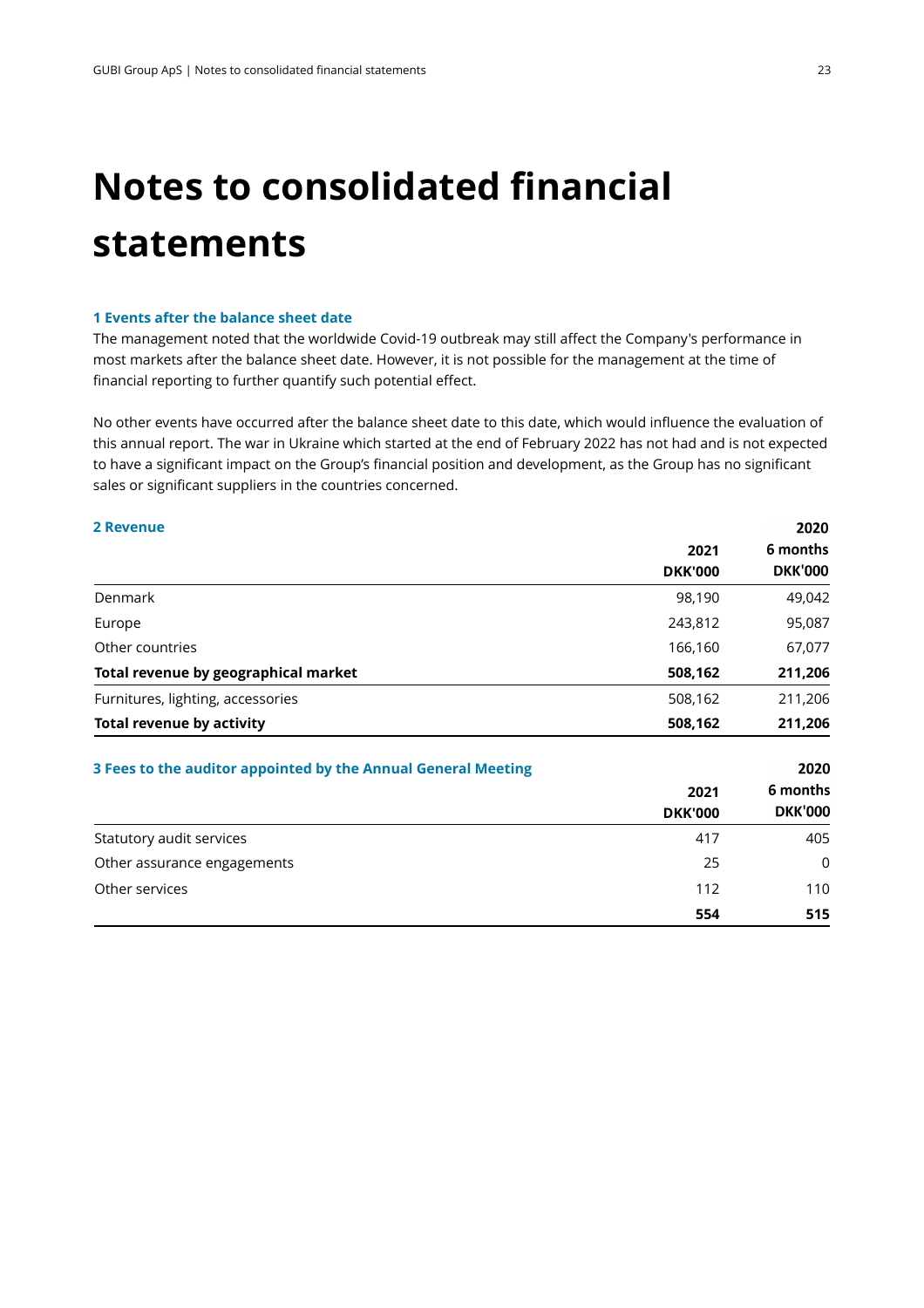#### **4 Staff costs**

| 2021           | 6 months       |
|----------------|----------------|
| <b>DKK'000</b> | <b>DKK'000</b> |
| 65,362         | 27,764         |
| 1,481          | 676            |
| 1,015          | 376            |
| 2,015          | 3,091          |
| 69,873         | 31,907         |
| (4,056)        | (2,039)        |
| 65,817         | 29,868         |
|                |                |

| Average number of full-time employees<br>. |  | 86 |
|--------------------------------------------|--|----|
|--------------------------------------------|--|----|

|                                                           | of manage-<br>ment<br>2021<br><b>DKK'000</b> | <b>Remuneration Remuneration</b><br>of manage-<br>ment<br>6 months 2020<br><b>DKK'000</b> |
|-----------------------------------------------------------|----------------------------------------------|-------------------------------------------------------------------------------------------|
| Executive Board                                           | 6,264                                        | 2,212                                                                                     |
| Board of Directors                                        | 1,300                                        | 575                                                                                       |
|                                                           | 7,564                                        | 2,787                                                                                     |
| <b>5 Depreciation, amortisation and impairment losses</b> |                                              | 2020                                                                                      |
|                                                           | 2021                                         | 6 months                                                                                  |
|                                                           | <b>DKK'000</b>                               | <b>DKK'000</b>                                                                            |
| Amortisation of intangible assets                         | 101,273                                      | 49,843                                                                                    |

| Depreciation on property, plant and equipment                                | 1,407          | 699            |
|------------------------------------------------------------------------------|----------------|----------------|
| Profit/loss from sale of intangible assets and property, plant and equipment | 0              | (6)            |
|                                                                              | 102,680        | 50,536         |
| <b>6 Other financial income</b>                                              |                | 2020           |
|                                                                              | 2021           | 6 months       |
|                                                                              | <b>DKK'000</b> | <b>DKK'000</b> |
| Exchange rate adjustments                                                    | 16             | 101            |
|                                                                              | 16             | 101            |
| <b>7 Other financial expenses</b>                                            |                | 2020           |

|                           | 2021<br><b>DKK'000</b><br><b>DKK'000</b> | 6 months |
|---------------------------|------------------------------------------|----------|
|                           |                                          |          |
| Other interest expenses   | 22,017                                   | 12,628   |
| Exchange rate adjustments | 784                                      | 1,779    |
|                           | 22,801                                   | 14,407   |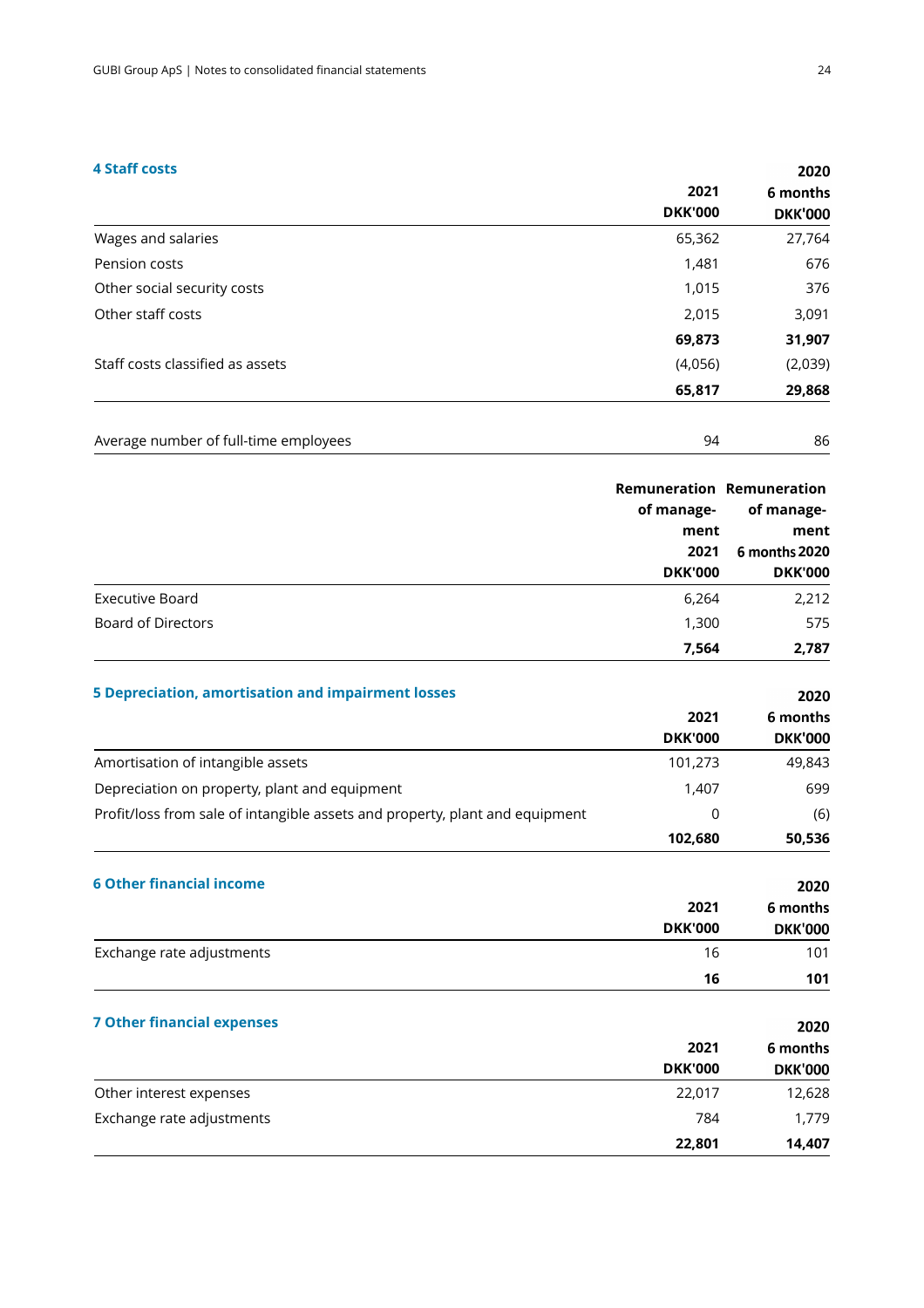#### **8 Tax on profit/loss for the year**

|                                      | 2021<br><b>DKK'000</b> | 6 months<br><b>DKK'000</b> |
|--------------------------------------|------------------------|----------------------------|
|                                      |                        |                            |
| Current tax                          | 24,153                 | 9,739                      |
| Change in deferred tax               | (4, 416)               | (1,201)                    |
| Adjustment concerning previous years | (822)                  | 459                        |
|                                      | 18,915                 | 8,997                      |
|                                      |                        |                            |

| 9 Proposed distribution of profit/loss                   |                | 2020<br>6 months |
|----------------------------------------------------------|----------------|------------------|
|                                                          | 2021           |                  |
|                                                          | <b>DKK'000</b> | <b>DKK'000</b>   |
| Extraordinary dividend distributed in the financial year | 70,000         | $\Omega$         |
| Retained earnings                                        | (80, 727)      | (18,903)         |
|                                                          | (10, 727)      | (18,903)         |

#### **10 Intangible assets**

|                              | Completed                  |                            |                              |                            | Development                |
|------------------------------|----------------------------|----------------------------|------------------------------|----------------------------|----------------------------|
|                              | development                | <b>Acquired</b>            | <b>Acquired</b>              |                            | projects in                |
|                              | projects<br><b>DKK'000</b> | licences<br><b>DKK'000</b> | trademarks<br><b>DKK'000</b> | Goodwill<br><b>DKK'000</b> | progress<br><b>DKK'000</b> |
| Cost beginning of year       | 16,397                     | 4,810                      | 330,801                      | 1,552,185                  | 2,040                      |
| Transfers                    | 2,040                      | 0                          | 0                            | 0                          | (2,040)                    |
| Additions                    | 792                        | 1,205                      | 0                            | $\Omega$                   | 4,056                      |
| Disposals                    | (1, 116)                   | 0                          | 0                            | $\Omega$                   | 0                          |
| Cost end of year             | 18,113                     | 6,015                      | 330,801                      | 1,552,185                  | 4,056                      |
| Amortisation and             | (5,997)                    | (742)                      | (41,350)                     | (194, 089)                 | $\Omega$                   |
| impairment losses            |                            |                            |                              |                            |                            |
| beginning of year            |                            |                            |                              |                            |                            |
| Amortisation for the year    | (5,920)                    | (1,204)                    | (16, 540)                    | (77, 609)                  | 0                          |
| Reversal regarding disposals | 1,116                      | 0                          | 0                            | 0                          | 0                          |
| <b>Amortisation and</b>      | (10, 801)                  | (1, 946)                   | (57, 890)                    | (271, 698)                 | $\mathbf 0$                |
| impairment losses end of     |                            |                            |                              |                            |                            |
| year                         |                            |                            |                              |                            |                            |
| Carrying amount end of       | 7,312                      | 4,069                      | 272,911                      | 1,280,487                  | 4,056                      |
| year                         |                            |                            |                              |                            |                            |

Acquired trademarks and goodwill have been created on the basis of a purchase price allocation in connection with acquisitions of companies in Gubi Group.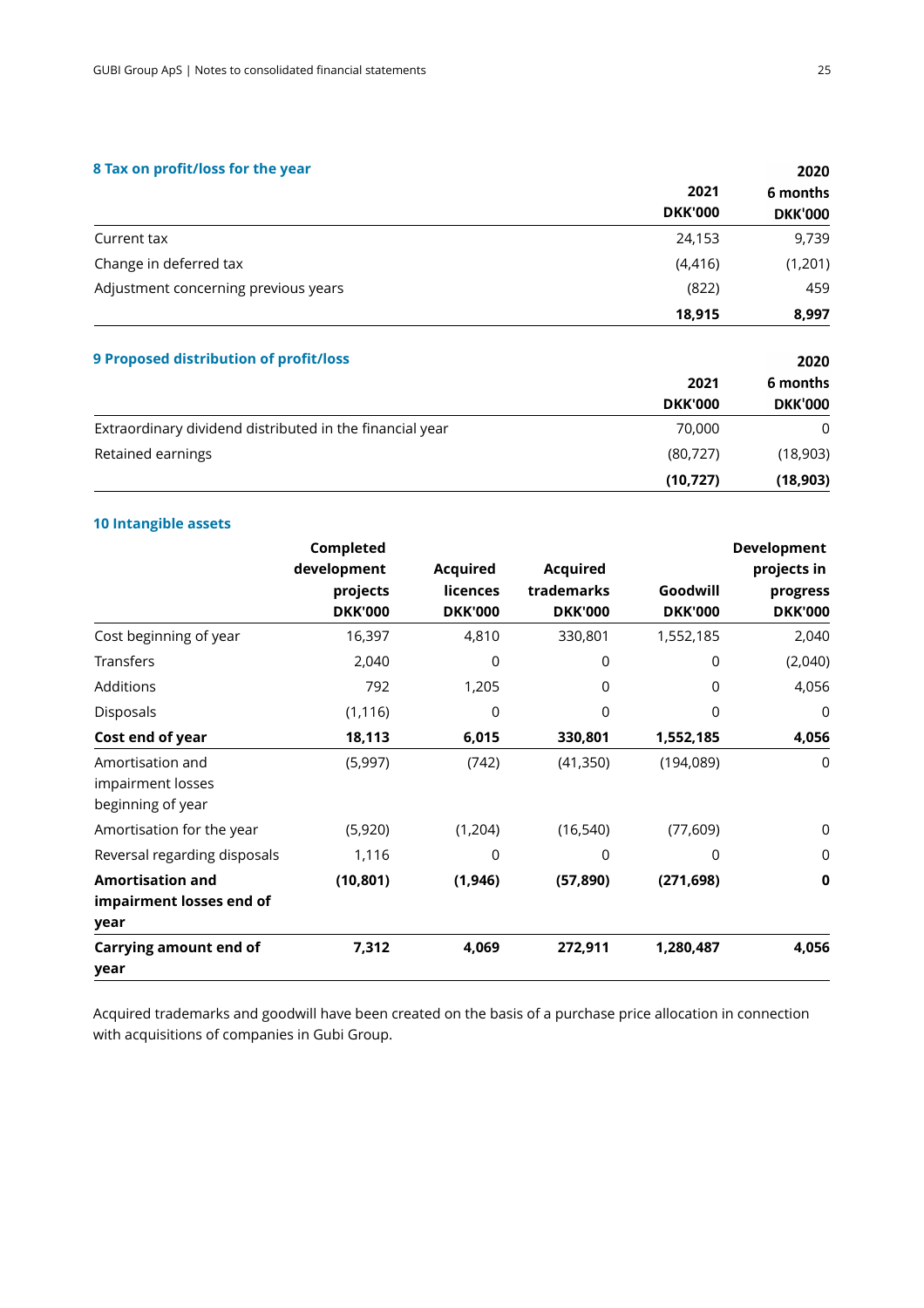#### **11 Development projects**

Development projects regarding products and processors that are clearly defined and identifiable, where a potential future market or development opportunity in companies can be found, and where appropriate in manufacturing, marketing or using the official product or work, procedures, add in as an intangible assets. The cost of development projects, which includes externally invoiced costs as well as internal wages directly attributable to development projects.

#### **12 Property, plant and equipment**

|                                                      | <b>Plant and</b><br>machinery<br><b>DKK'000</b> | <b>Other fixtures</b><br>and fittings,<br>tools and<br>equipment<br><b>DKK'000</b> |
|------------------------------------------------------|-------------------------------------------------|------------------------------------------------------------------------------------|
| Cost beginning of year                               | 3,251                                           | 2,907                                                                              |
| Cost end of year                                     | 3,251                                           | 2,907                                                                              |
| Depreciation and impairment losses beginning of year | (1,723)                                         | (1, 110)                                                                           |
| Depreciation for the year                            | (659)                                           | (748)                                                                              |
| Depreciation and impairment losses end of year       | (2, 382)                                        | (1,858)                                                                            |
| Carrying amount end of year                          | 869                                             | 1.049                                                                              |

#### **13 Financial assets**

|                             | <b>Deposits</b> |
|-----------------------------|-----------------|
|                             | <b>DKK'000</b>  |
| Cost beginning of year      | 3,392           |
| Additions                   | 854             |
| Cost end of year            | 4,246           |
| Carrying amount end of year | 4,246           |

#### **14 Prepayments**

Prepayments are related to prepaid costs.

#### **15 Deferred tax**

| Changes during the year            | 2021           | 2020<br><b>DKK'000</b> |
|------------------------------------|----------------|------------------------|
|                                    | <b>DKK'000</b> |                        |
| Beginning of year                  | 64,648         | 65,835                 |
| Recognised in the income statement | (4, 417)       | (1, 187)               |
| Recognised directly in equity      | 219            | $\Omega$               |
| End of year                        | 60,450         | 64,648                 |

Deferred tax relates to intangible assets, property, plant and equipment, inventories and other provisions.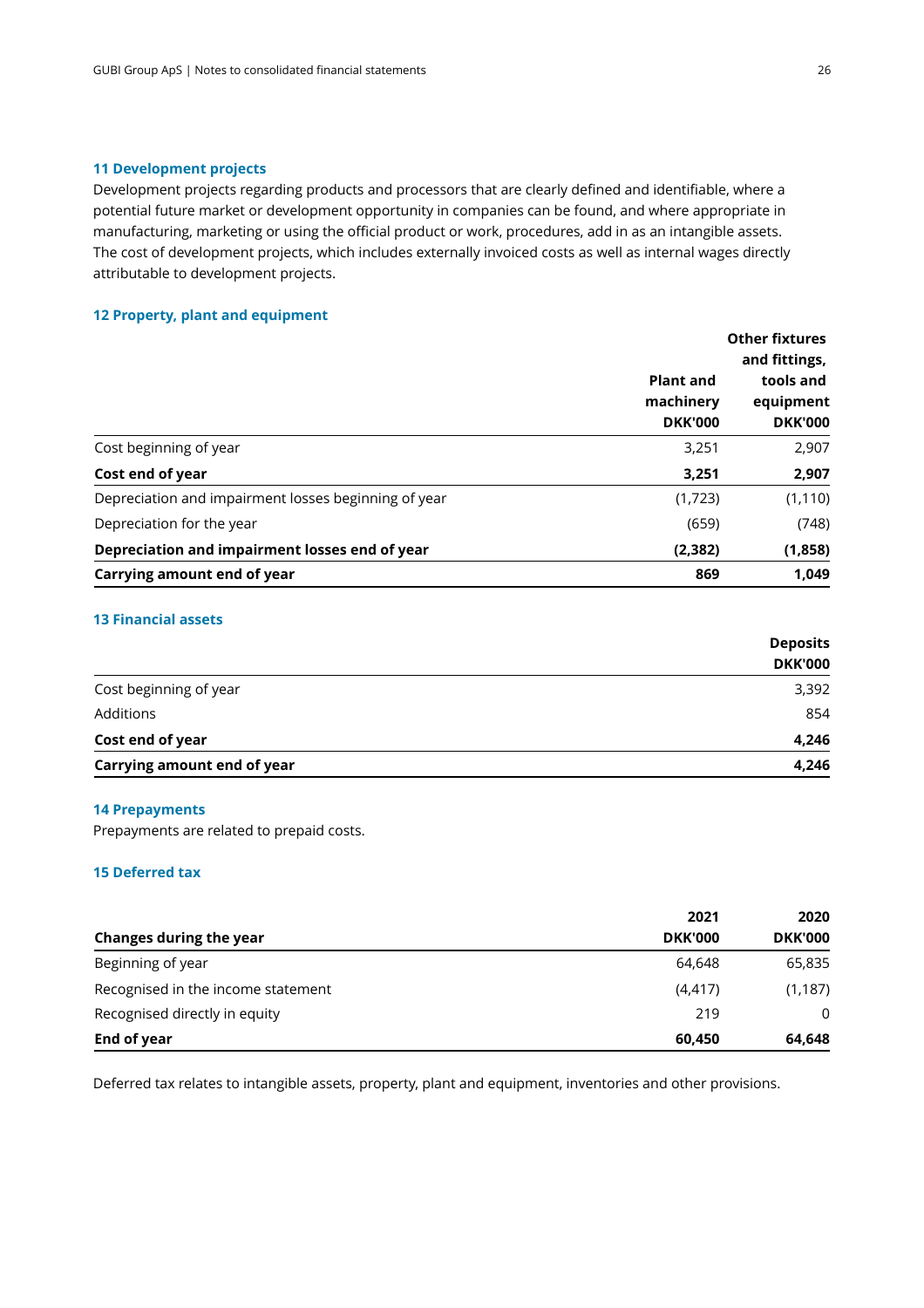#### **16 Other provisions**

Provisions for warranty and fairness of DDK 8.7 m have been recognised as of 31 December 2021 to cover expected warranty and claims. The size and timing of the provisions is based on previous experience of the level and timing of repairs and returns. The expected amount due within one year amounts to DKK 5.3 m.

#### **17 Other payables**

|                     | 2021           | 2020<br><b>DKK'000</b> |
|---------------------|----------------|------------------------|
|                     | <b>DKK'000</b> |                        |
| Other costs payable | 1,700          | 0                      |
|                     | 1,700          | 0                      |

#### **18 Non-current liabilities other than provisions**

|                |                |                             | Due after      |  |  |  |  |  |  |      |
|----------------|----------------|-----------------------------|----------------|--|--|--|--|--|--|------|
|                |                | Due within 12 Due within 12 | more than 12   |  |  |  |  |  |  |      |
|                | months         | months                      | months         |  |  |  |  |  |  |      |
|                | 2021           |                             | 2020           |  |  |  |  |  |  | 2021 |
|                | <b>DKK'000</b> | <b>DKK'000</b>              | <b>DKK'000</b> |  |  |  |  |  |  |      |
| Bank loans     | 31,192         | 21,788                      | 354,950        |  |  |  |  |  |  |      |
| Other payables | 0              | 0                           | 1,700          |  |  |  |  |  |  |      |
|                | 31,192         | 21,788                      | 356,650        |  |  |  |  |  |  |      |

All debt is due within five years.

Amortization allowance of DKK 8m is recognized in the bank debt.

With Nordea, the company has entered into an interest rate swap, which means that interest on a significant part of the bank debt is fixed until 2022.

#### **19 Unrecognised rental and lease commitments**

|                                                                   | 2021           | 2020           |
|-------------------------------------------------------------------|----------------|----------------|
|                                                                   | <b>DKK'000</b> | <b>DKK'000</b> |
| Total liabilities under rental or lease agreements until maturity | 4.154          | 4,296          |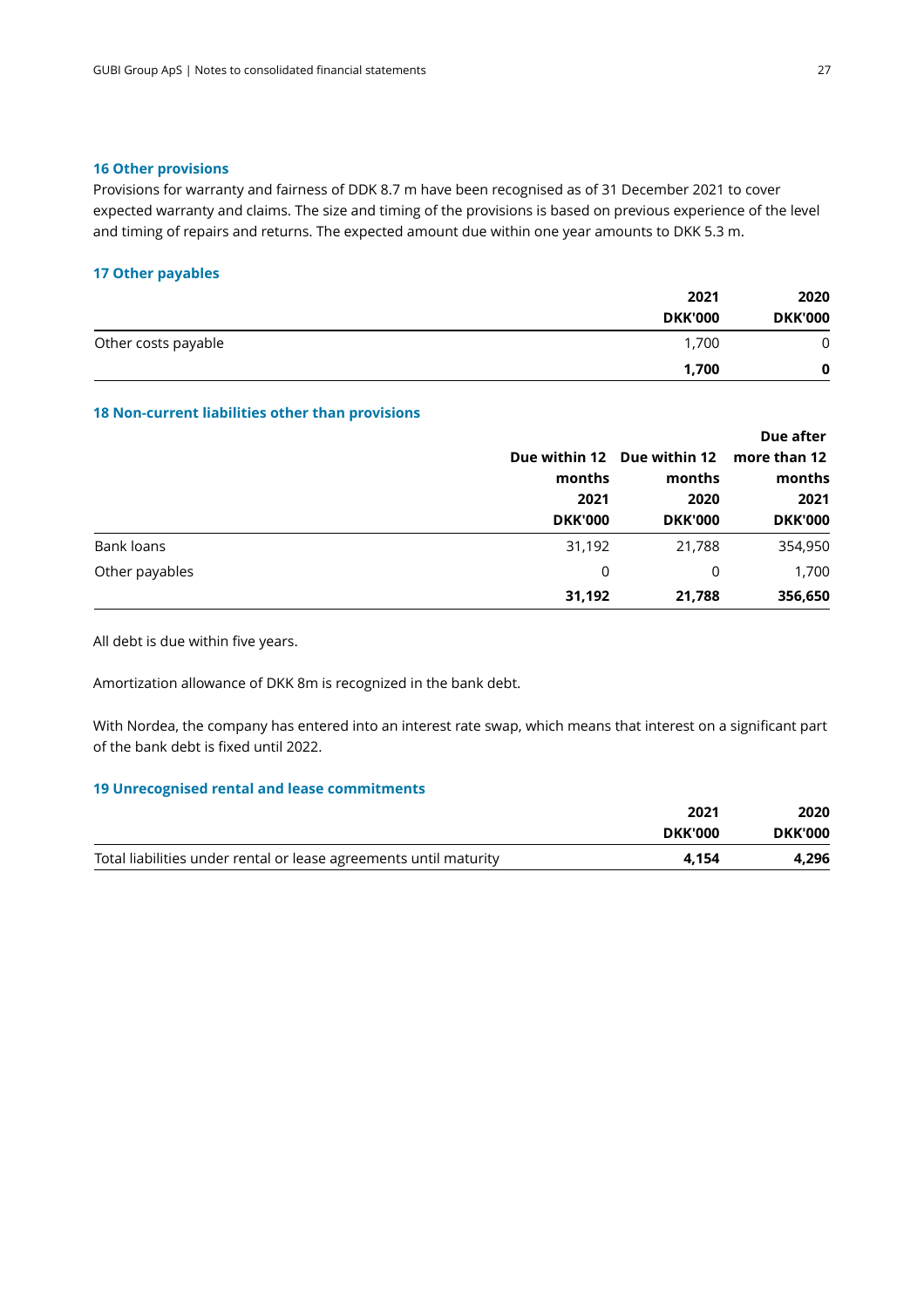#### **20 Contingent liabilities**

| 2021           | 2020           |
|----------------|----------------|
| <b>DKK'000</b> | <b>DKK'000</b> |
| 15,580         | 13.417         |
| 15,580         | 13.417         |
|                |                |

Other contingent liabilities relates to a repurchase obligation towards a number of their suppliers.

The Parent and the Danish subsidiaries participate in a Danish joint taxation arrangement in which AX V Gubi Holding III ApS serves as the administration company. According to the joint taxation provisions ofthe Danish Corporation Tax Act, the Parent and the Danish subsidiaries are therefore liable for income taxes etc. for the jointly taxed entities, and also for obligations, if any, relating to the withholding of tax on interest, royalties and dividends for the jointlytaxed entities. The jointly taxed entities' total known net liability under the joint taxation arrangement is disclosed in the administration company's financial statements.

#### **21 Assets charged and collateral**

GUBI Group ApS and its subsidiary, GUBI A/S are subject to negative pledges (in Danish: pantsætningsforbud). The shares in GUBI A/S are pledged in favour of the lenders under the Group's Senior Facilities Agreement.

#### **22 Non-arm's length related party transactions**

Only non-arm's length related party transactions are disclosed in the annual report. No such transactions were conducted during the financial year.

#### **23 Group relations**

Name and registered office of the Parent preparing consolidated financial statements for the largest group: AX V Gubi Holding III ApS, Sankt Annæ Plads 10, Copenhagen C 1250

Name and registered office of the Parent preparing consolidated financial statements for the smallest group: AX V Gubi Holding III ApS, Sankt Annæ Plads 10, Copenhagen C 1250

#### **24 Subsidiaries**

|                                | Corporate            |            |     |
|--------------------------------|----------------------|------------|-----|
|                                | <b>Registered in</b> | form       | %   |
| Gubi A/S                       | Denmark              | A/S        | 100 |
| Gubi Design Inc                | <b>USA</b>           | Inc        | 100 |
| Gubi Shenzhen Co.              | China                | Ltd.       | 100 |
| Gubi Pty Ltd                   | Australia            | Ltd.       | 100 |
| Gubi Design Limited (inactive) | UK                   | Ltd.       | 100 |
| Gubi Italy Srl                 | Italy                | <b>SRL</b> | 100 |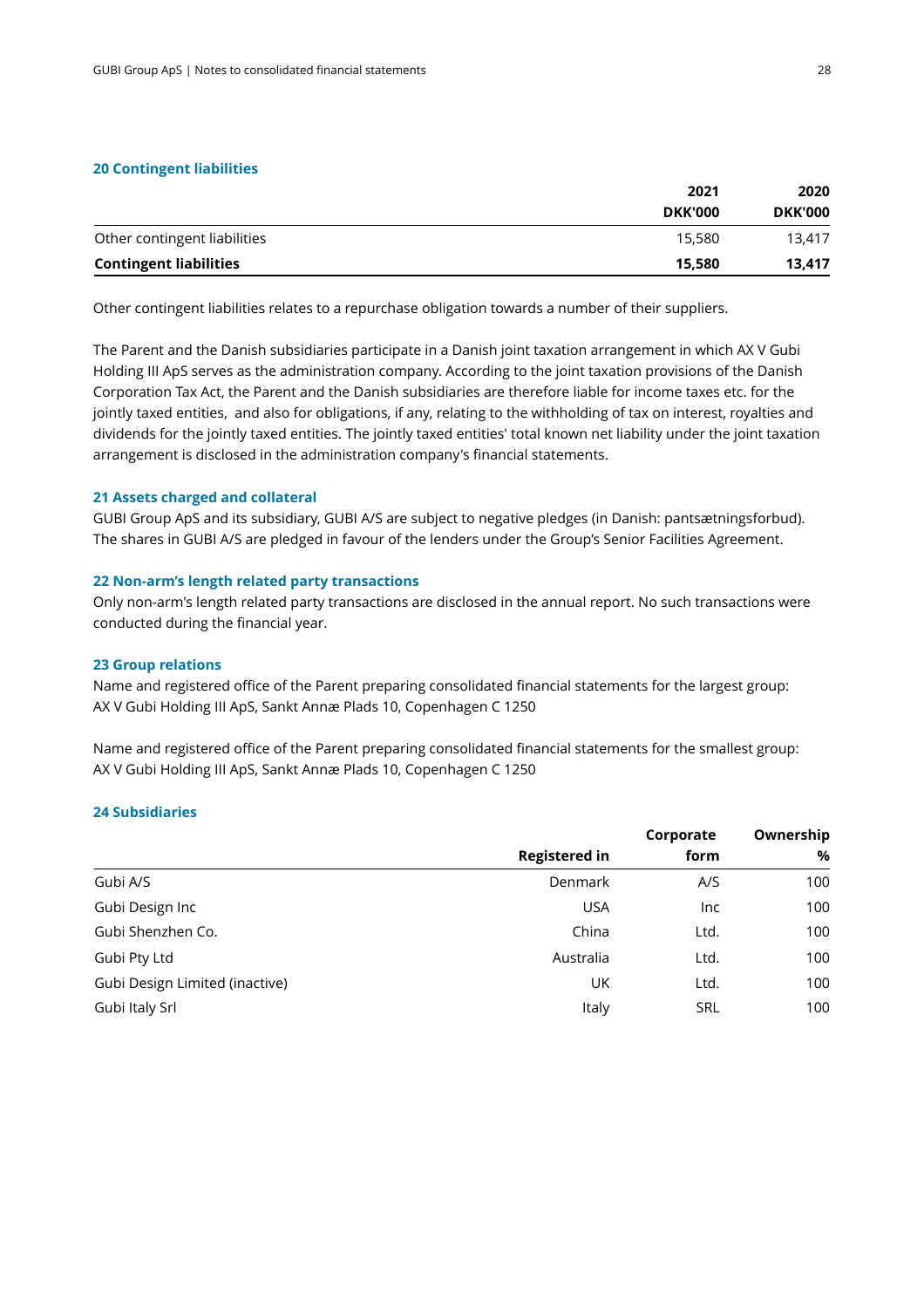### **Parent income statement for 2021**

|                                              |                |                | 2020           |
|----------------------------------------------|----------------|----------------|----------------|
|                                              |                | 2021           | 6 months       |
|                                              | <b>Notes</b>   | <b>DKK'000</b> | <b>DKK'000</b> |
| Revenue                                      |                | 16,144         | 10,143         |
| Other external expenses                      |                | (486)          | (1,454)        |
| <b>Gross profit/loss</b>                     |                | 15,658         | 8,689          |
| Staff costs                                  | $\overline{2}$ | (14, 463)      | (8,074)        |
| <b>Operating profit/loss</b>                 |                | 1,195          | 615            |
| Income from investments in group enterprises |                | 5,259          | (8,600)        |
| Other financial income                       | 3              | 507            | 0              |
| Other financial expenses                     | 4              | (20, 358)      | (12,063)       |
| Profit/loss before tax                       |                | (13, 397)      | (20, 048)      |
| Tax on profit/loss for the year              | 5              | 2,669          | 1,145          |
| Profit/loss for the year                     | 6              | (10, 728)      | (18, 903)      |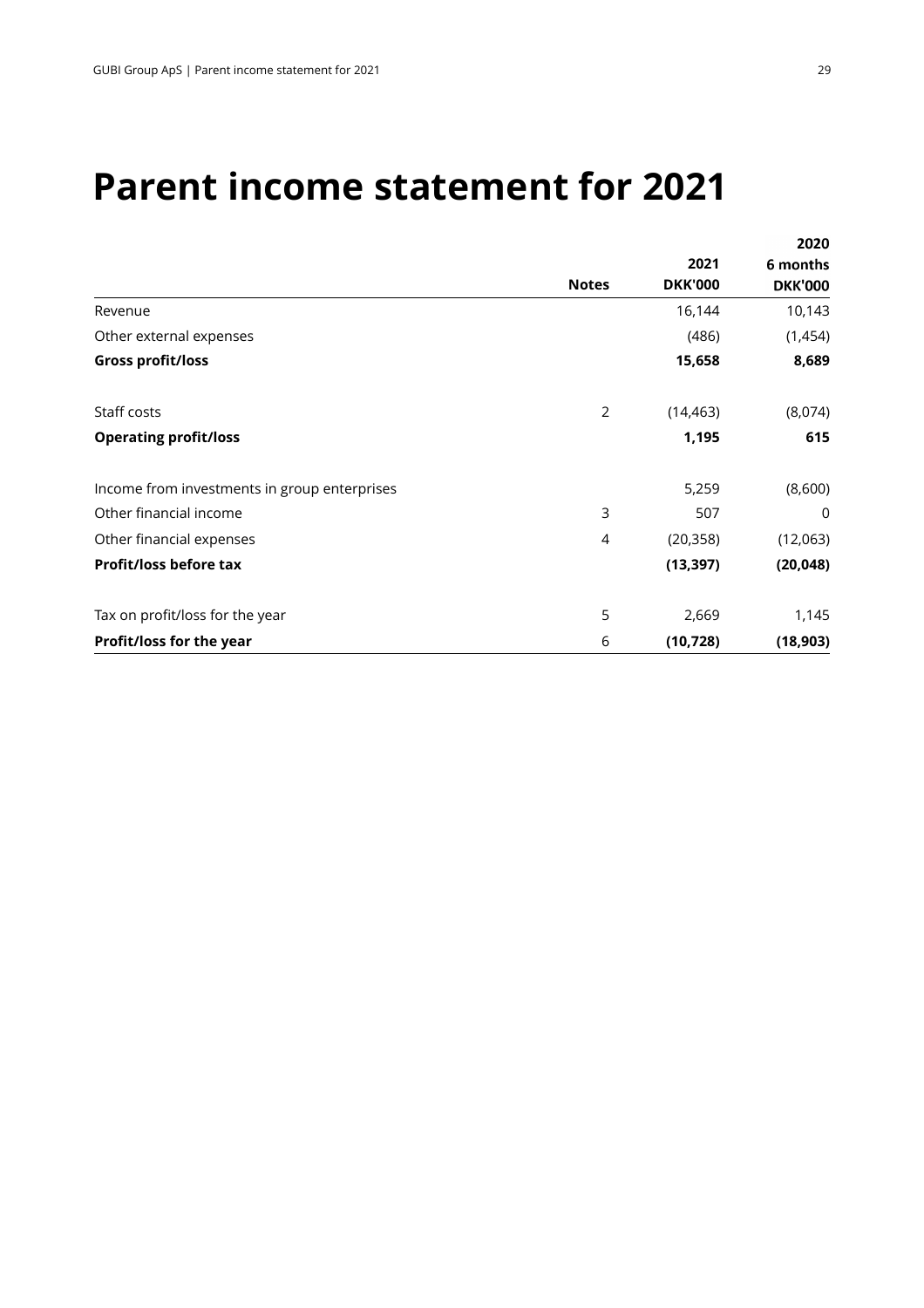## **Parent balance sheet at 31.12.2021**

#### **Assets**

|                                        |                | 2021           | 2020           |
|----------------------------------------|----------------|----------------|----------------|
|                                        | <b>Notes</b>   | <b>DKK'000</b> | <b>DKK'000</b> |
| Investments in group enterprises       |                | 1,531,194      | 1,633,802      |
| <b>Financial assets</b>                | $\overline{7}$ | 1,531,194      | 1,633,802      |
| <b>Fixed assets</b>                    |                | 1,531,194      | 1,633,802      |
| Receivables from group enterprises     |                | 20,936         | 9,527          |
| Deferred tax                           | 8              | 123            | 343            |
| Joint taxation contribution receivable |                | 3,093          | 1,442          |
| <b>Receivables</b>                     |                | 24,152         | 11,312         |
| Cash                                   |                | 74             | 223            |
| <b>Current assets</b>                  |                | 24,226         | 11,535         |
| <b>Assets</b>                          |                | 1,555,420      | 1,645,337      |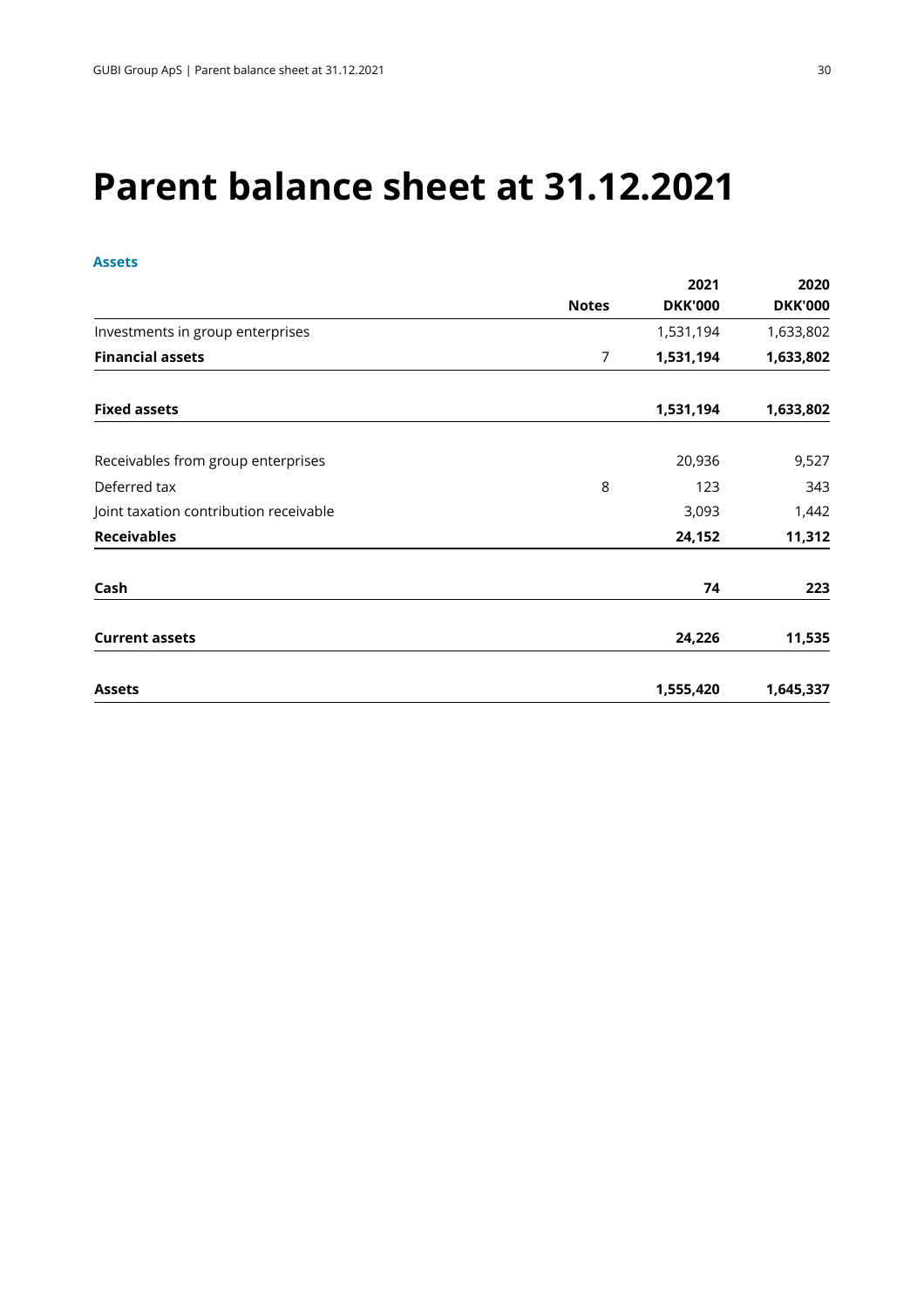#### **Equity and liabilities**

|                                                                  | <b>Notes</b> | 2021<br><b>DKK'000</b> | 2020<br><b>DKK'000</b> |
|------------------------------------------------------------------|--------------|------------------------|------------------------|
| Contributed capital                                              |              | 50                     | 50                     |
| <b>Translation reserve</b>                                       |              | 23                     | (109)                  |
| Reserve for fair value adjustments and hedging instruments       |              | 1,088                  | 309                    |
| Retained earnings                                                |              | 1,162,568              | 1,176,295              |
| <b>Equity</b>                                                    |              | 1,163,729              | 1,176,545              |
| <b>Bank loans</b>                                                |              | 354,950                | 436,693                |
| Other payables                                                   | 9            | 650                    | 0                      |
| Non-current liabilities other than provisions                    | 10           | 355,600                | 436,693                |
| Current portion of non-current liabilities other than provisions | 10           | 31,192                 | 21,788                 |
| Trade payables                                                   |              | 47                     | 1,315                  |
| Joint taxation contribution payable                              |              | $\mathbf 0$            | 1,018                  |
| Other payables                                                   |              | 4,852                  | 7,978                  |
| <b>Current liabilities other than provisions</b>                 |              | 36,091                 | 32,099                 |
| Liabilities other than provisions                                |              | 391,691                | 468,792                |
| <b>Equity and liabilities</b>                                    |              | 1,555,420              | 1,645,337              |
| Events after the balance sheet date                              | 1            |                        |                        |
| Contingent liabilities                                           | 11           |                        |                        |
| Assets charged and collateral                                    | 12           |                        |                        |
| Related parties with controlling interest                        | 13           |                        |                        |
| Transactions with related parties                                | 14           |                        |                        |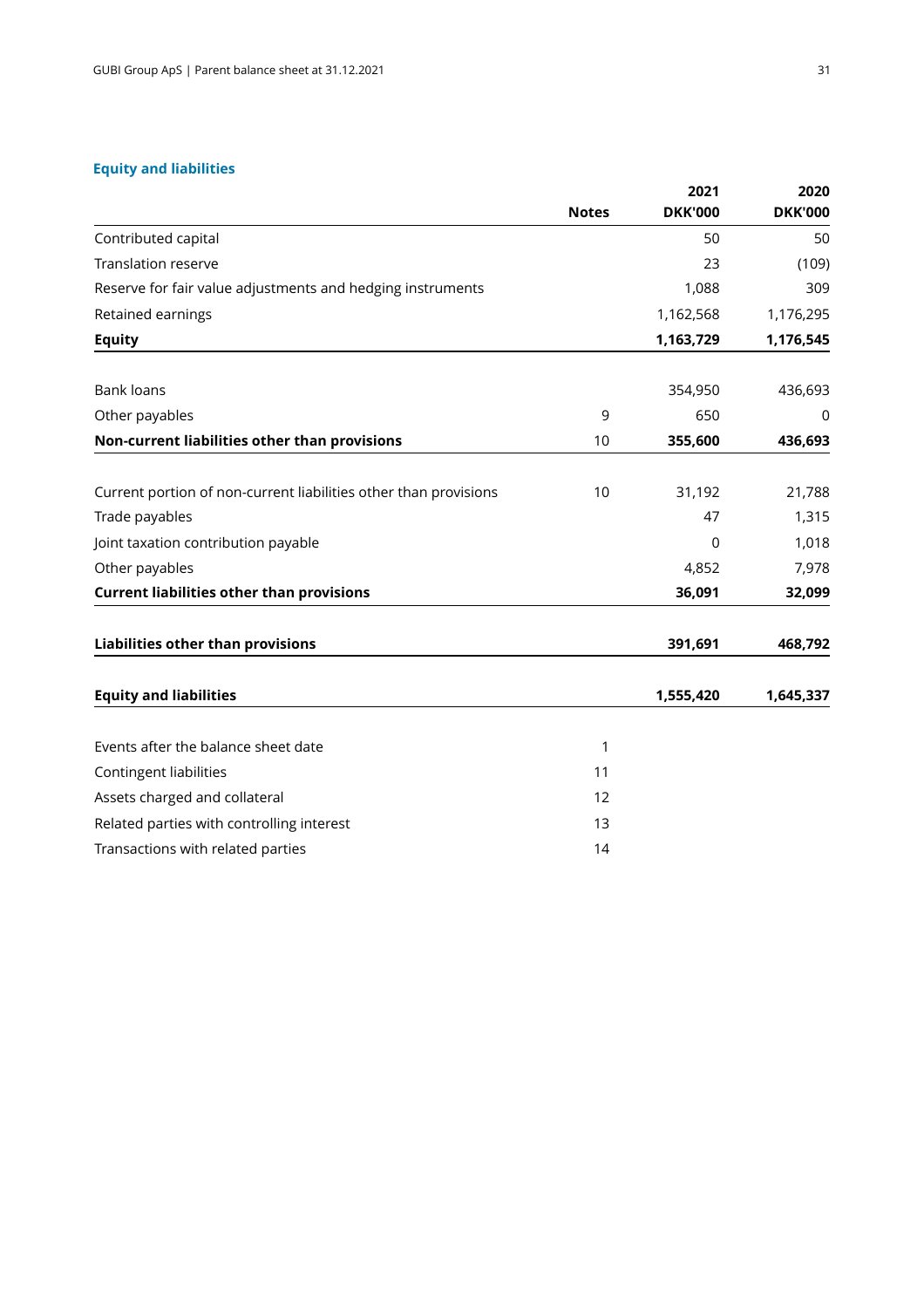## **Parent statement of changes in equity for 2021**

|                                                  |                                          |                                                 | Reserve for<br>fair value<br>adjustments    |                                               |                         |
|--------------------------------------------------|------------------------------------------|-------------------------------------------------|---------------------------------------------|-----------------------------------------------|-------------------------|
|                                                  | Contributed<br>capital<br><b>DKK'000</b> | <b>Translation</b><br>reserve<br><b>DKK'000</b> | of hedging<br>instruments<br><b>DKK'000</b> | <b>Retained</b><br>earnings<br><b>DKK'000</b> | Total<br><b>DKK'000</b> |
| Equity beginning of year                         | 50                                       | (109)                                           | 309                                         | 1,176,295                                     | 1,176,545               |
| Exchange rate adjustments                        | 0                                        | 132                                             | $\Omega$                                    | 0                                             | 132                     |
| Fair value adjustments of<br>hedging instruments | 0                                        | 0                                               | 998                                         | 0                                             | 998                     |
| Other entries on equity                          | 0                                        | 0                                               | 0                                           | (2,999)                                       | (2,999)                 |
| Tax of entries on equity                         | 0                                        | 0                                               | (219)                                       | 0                                             | (219)                   |
| Profit/loss for the year                         | 0                                        | 0                                               | 0                                           | (10, 728)                                     | (10, 728)               |
| <b>Equity end of year</b>                        | 50                                       | 23                                              | 1,088                                       | 1,162,568                                     | 1,163,729               |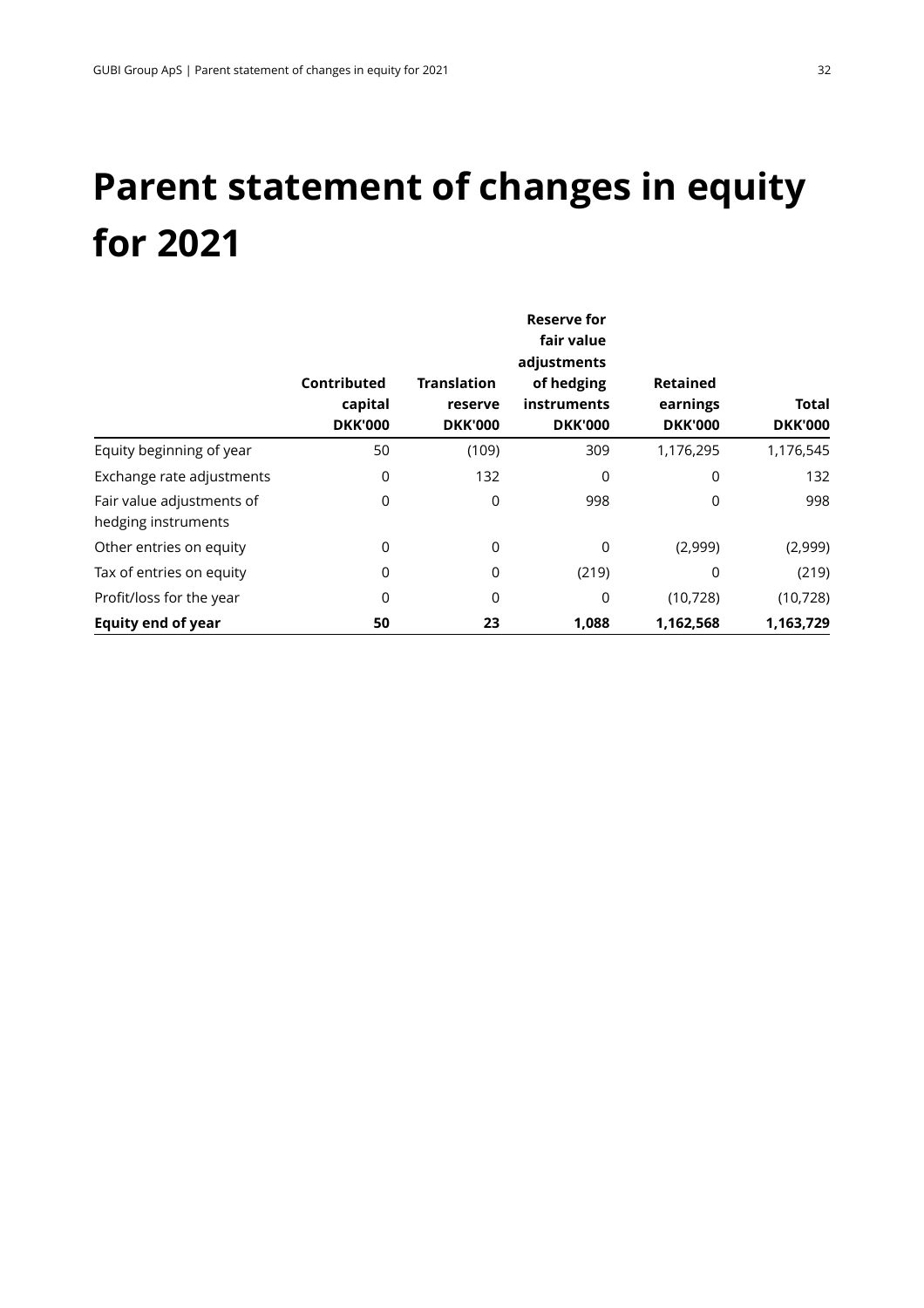### **Notes to parent financial statements**

#### **1 Events after the balance sheet date**

The management noted that the worldwide Covid-19 outbreak may still affect the Company's performance in most markets after the balance sheet date. However, it is not possible for the management at the time of financial reporting to further quantify such potential effect.

No other events have occurred after the balance sheet date to this date, which would influence the evaluation of this annual report. The war in Ukraine which started at the end of February 2022 has not had and is not expected to have a significant impact on the Group's financial position and development, as the Group has no significant sales or significant suppliers in the countries concerned.

#### **2 Staff costs**

|                                           | 2021<br><b>DKK'000</b> | 6 months<br><b>DKK'000</b> |
|-------------------------------------------|------------------------|----------------------------|
| Wages and salaries                        | 14,368                 | 8,027                      |
| Other social security costs               | 95                     | 47                         |
|                                           | 14,463                 | 8,074                      |
| Average number of full-time employees     | 13                     | 7                          |
| <b>3 Other financial income</b>           |                        | 2020                       |
|                                           | 2021                   | 6 months                   |
|                                           | <b>DKK'000</b>         | <b>DKK'000</b>             |
| Financial income from group enterprises   | 507                    | 0                          |
|                                           | 507                    | 0                          |
| <b>4 Other financial expenses</b>         |                        | 2020                       |
|                                           | 2021                   | 6 months                   |
|                                           | <b>DKK'000</b>         | <b>DKK'000</b>             |
| Financial expenses from group enterprises | $\Omega$               | 211                        |
| Other interest expenses                   | 20,342                 | 11,819                     |
| Exchange rate adjustments                 | 16                     | 33                         |
|                                           | 20,358                 | 12,063                     |
| 5 Tax on profit/loss for the year         |                        | 2020                       |
|                                           | 2021                   | 6 months                   |
|                                           | <b>DKK'000</b>         | <b>DKK'000</b>             |
| Current tax                               | (2,669)                | (1,442)                    |
| Adjustment concerning previous years      | 0                      | 297                        |
|                                           | (2,669)                | (1, 145)                   |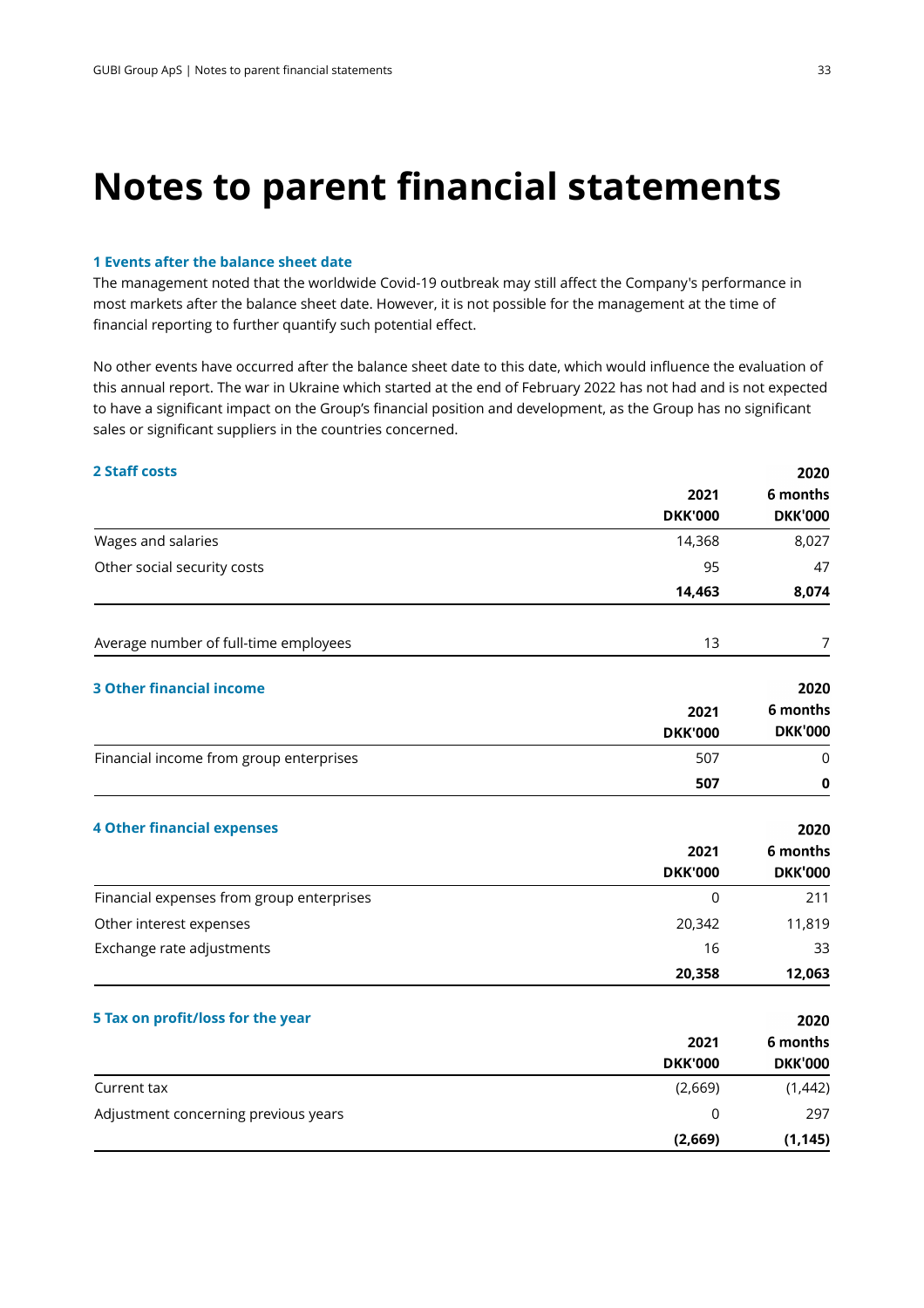|  |  | <b>6 Proposed distribution of profit and loss</b> |  |  |  |  |
|--|--|---------------------------------------------------|--|--|--|--|
|--|--|---------------------------------------------------|--|--|--|--|

| 2021           | 6 months       |
|----------------|----------------|
| <b>DKK'000</b> | <b>DKK'000</b> |
| (10, 728)      | (18,903)       |
| (10, 728)      | (18, 903)      |
|                |                |

#### **7 Financial assets**

|                                     | Investments in |
|-------------------------------------|----------------|
|                                     | group          |
|                                     | enterprises    |
|                                     | <b>DKK'000</b> |
| Cost beginning of year              | 1,837,438      |
| Cost end of year                    | 1,837,438      |
| Impairment losses beginning of year | (203, 636)     |
| Exchange rate adjustments           | 132            |
| Amortisation of goodwill            | (90, 510)      |
| Share of profit/loss for the year   | 95,769         |
| Dividend                            | (105,000)      |
| Other adjustments                   | (2,999)        |
| Impairment losses end of year       | (306, 244)     |
| Carrying amount end of year         | 1,531,194      |

A specification of investments in subsidiaries is evident from the notes to the consolidated financial statements.

Group enterprises contains goodwill and trademarks which amounts to DKK 1,493 thousand.

#### **8 Deferred tax**

|                                | 2021           | 2020           |
|--------------------------------|----------------|----------------|
| <b>Changes during the year</b> | <b>DKK'000</b> | <b>DKK'000</b> |
| Beginning of year              | 343            | 430            |
| Recognised directly in equity  | (220)          | (87)           |
| End of year                    | 123            | 343            |

Deferred tax relates to hedging instruments.

#### **9 Other payables**

|                     | 2021           | 2020           |
|---------------------|----------------|----------------|
|                     | <b>DKK'000</b> | <b>DKK'000</b> |
| Other costs payable | 650            | 0              |
|                     | 650            | 0              |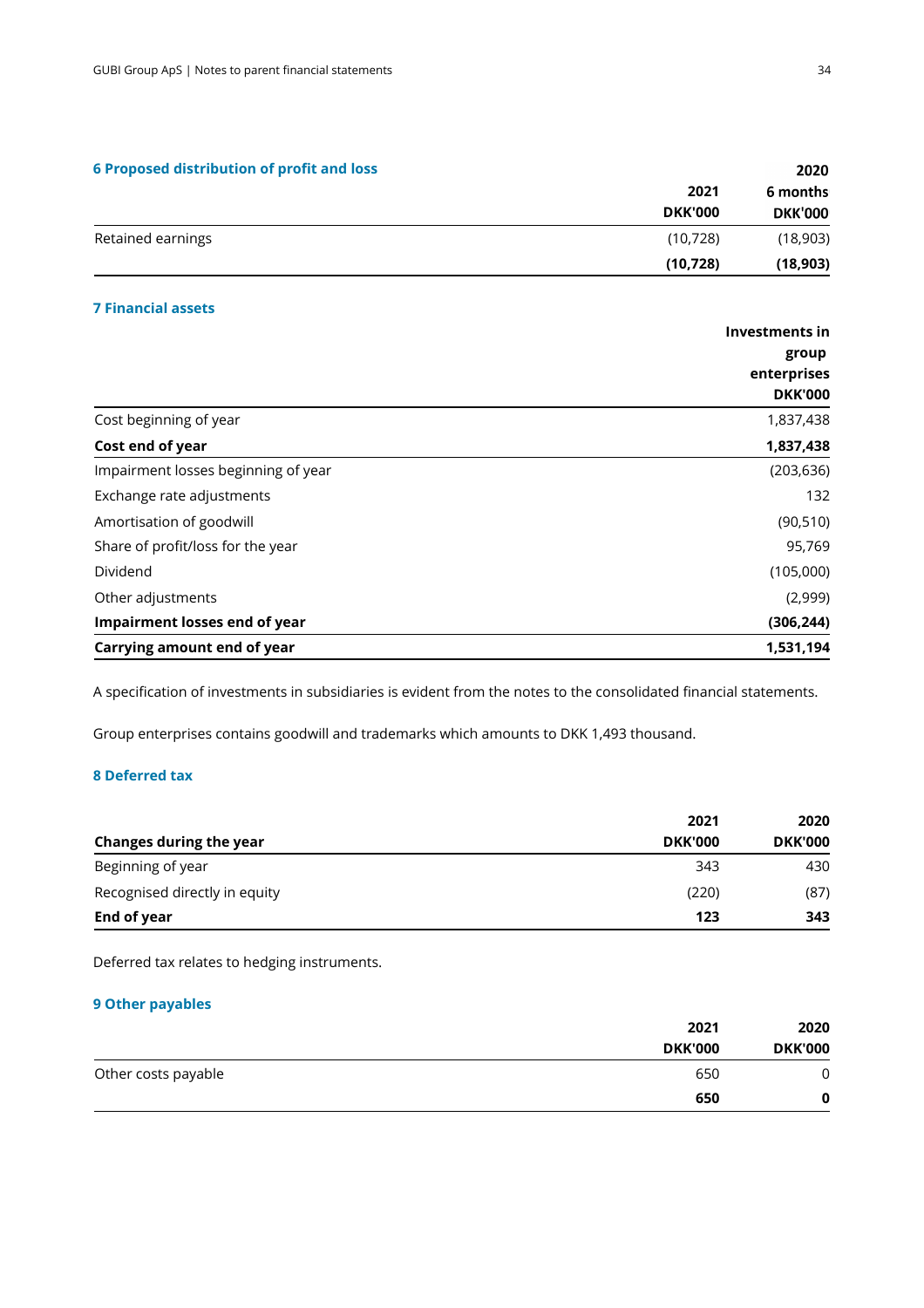#### **10 Non-current liabilities other than provisions**

|                |                |                                                                 | Due after                                        |  |
|----------------|----------------|-----------------------------------------------------------------|--------------------------------------------------|--|
|                |                | Due within 12 Due within 12<br>months<br>2020<br><b>DKK'000</b> | more than 12<br>months<br>2021<br><b>DKK'000</b> |  |
|                | months         |                                                                 |                                                  |  |
|                | 2021           |                                                                 |                                                  |  |
|                | <b>DKK'000</b> |                                                                 |                                                  |  |
| Bank loans     | 31,192         | 21,788                                                          | 354,950                                          |  |
| Other payables | 0              | 0                                                               | 650                                              |  |
|                | 31,192         | 21,788                                                          | 355,600                                          |  |

All debt is due whitin five years.

With Nordea, the company has entered into an interest rate swap, which means that interest on a significant part of the bank debt is fixed until 2022.

#### **11 Contingent liabilities**

The Entity participates in a Danish joint taxation arrangement in which AX V Gubi Holding III ApS serves as the administration company. According to the joint taxation provisions ofthe Danish Corporation Tax Act, the Entity is therefore liable for income taxes etc. for the jointly taxed entities, and also for obligations, if any, relating to the withholding of tax on interest, royalties and dividends for the jointly taxed entities. The jointly taxed entities' total known net liability under the joint taxation arrangement is disclosed in the administration company's financial statements.

#### **12 Assets charged and collateral**

GUBI Group ApS and its subsidiary, GUBI A/S are subject to negative pledges (in Danish: pantsætningsforbud).

#### **13 Related parties with controlling interest**

Related parties with controlling interest in Gubi Group A/S: AX Gubi Holding I ApS, Klubiensvej 7, 2150 Nordhavn(immidiate parent company) AX Gubi Holding II ApS, Klubiensvej 7, 2150 Nordhavn AX Gubi Holding III ApS, Sankt Annæ Plads 10, 1250 Copenhagen Axcel V K/S, c/o Bruun & Hjejle, Noergade 21, 1165 Copenhagen (ultimate parent company)

#### **14 Non-arm's length related party transactions**

Only non-arm's length related party transactions are disclosed in the annual report. No such transactions were conducted during the financial year.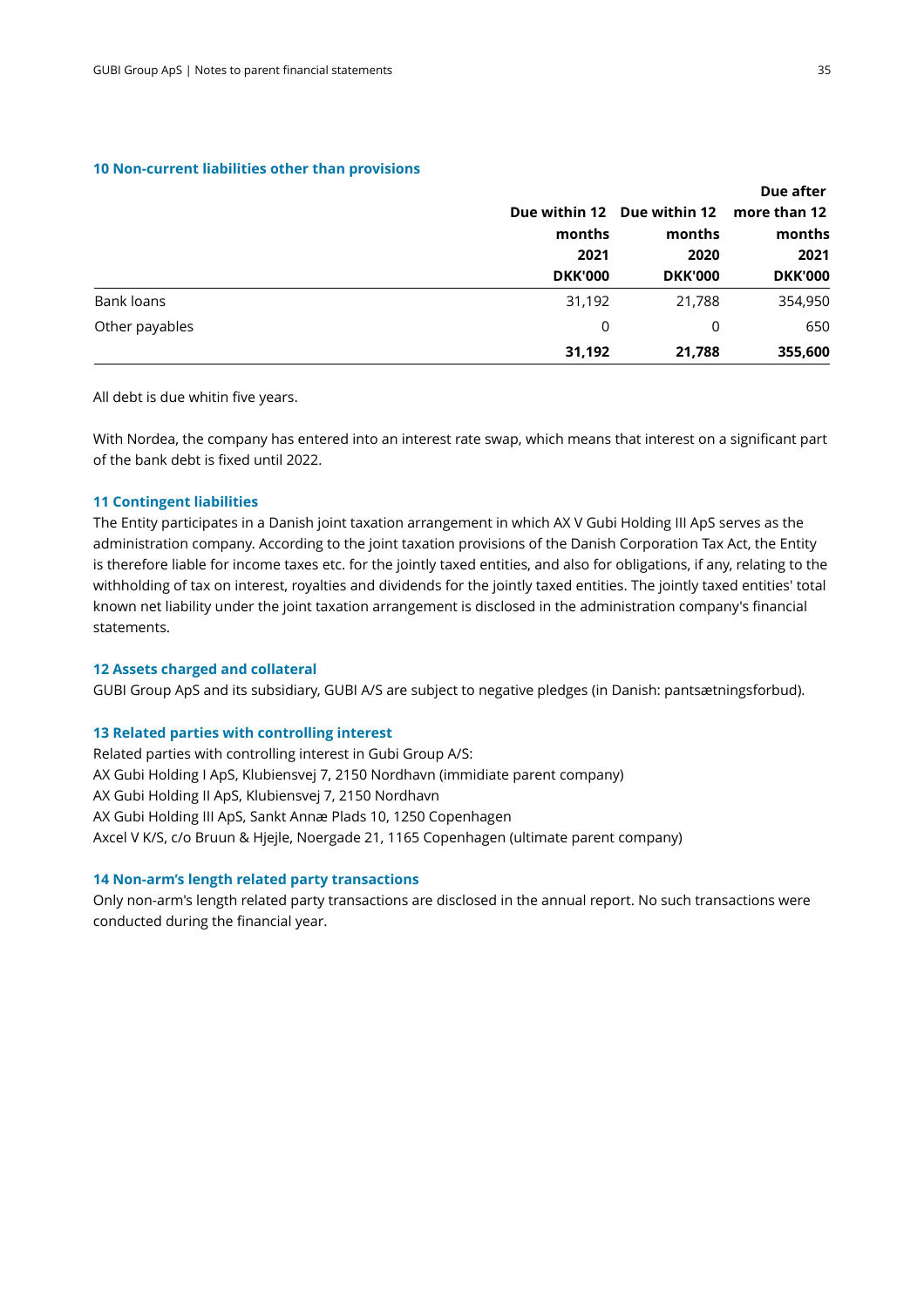### **Accounting policies**

#### **Reporting class**

This annual report has been presented in accordance with the provisions of the Danish Financial Statements Act governing reporting class C enterprises (large).

The accounting policies applied to these consolidated financial statements and parent financial statements are consistent with those applied last year.

#### **Non-comparability**

The Company has changed the financial year, consequently the comparison figures contain six months (1.7.2020 - 31.12.2020) and the current figures contains twelve months (1.1.2021 - 31.12.2021). Therefor the two periods can not be directly compared.

#### **Recognition and measurement**

Assets are recognised in the balance sheet when it is probable as a result of a prior event that future economic benefits will flow to the Entity, and the value of the asset can be measured reliably.

Liabilities are recognised in the balance sheet when the Entity has a legal or constructive obligation as a result of a prior event, and it is probable that future economic benefits will flow out of the Entity, and the value of the liability can be measured reliably.

On initial recognition, assets and liabilities are measured at cost. Measurement subsequent to initial recognition is effected as described below for each financial statement item.

Anticipated risks and losses that arise before the time of presentation of the annual report and that confirm or invalidate affairs and conditions existing at the balance sheet date are considered at recognition and measurement.

Income is recognised in the income statement when earned, whereas costs are recognised by the amounts attributable to this financial year.

#### **Consolidated financial statements**

The consolidated financial statements comprise the Parent and the group enterprises (subsidiaries) that are controlled by the Parent. Control is achieved by the Parent, either directly or indirectly, holding more than 50% of the voting rights or in any other way possibly or actually exercising controlling influence.

#### **Basis of consolidation**

The consolidated financial statements are prepared on the basis of the financial statements of the Parent and its subsidiaries. The consolidated financial statements are prepared by combining uniform items. On consolidation, intra-group income and expenses, intra-group accounts and dividends as well as profits and losses on transactions between the consolidated enterprises are eliminated. The financial statements used for consolidation have been prepared applying the Group's accounting policies.

Subsidiaries' financial statement items are recognised in full in the consolidated financial statements.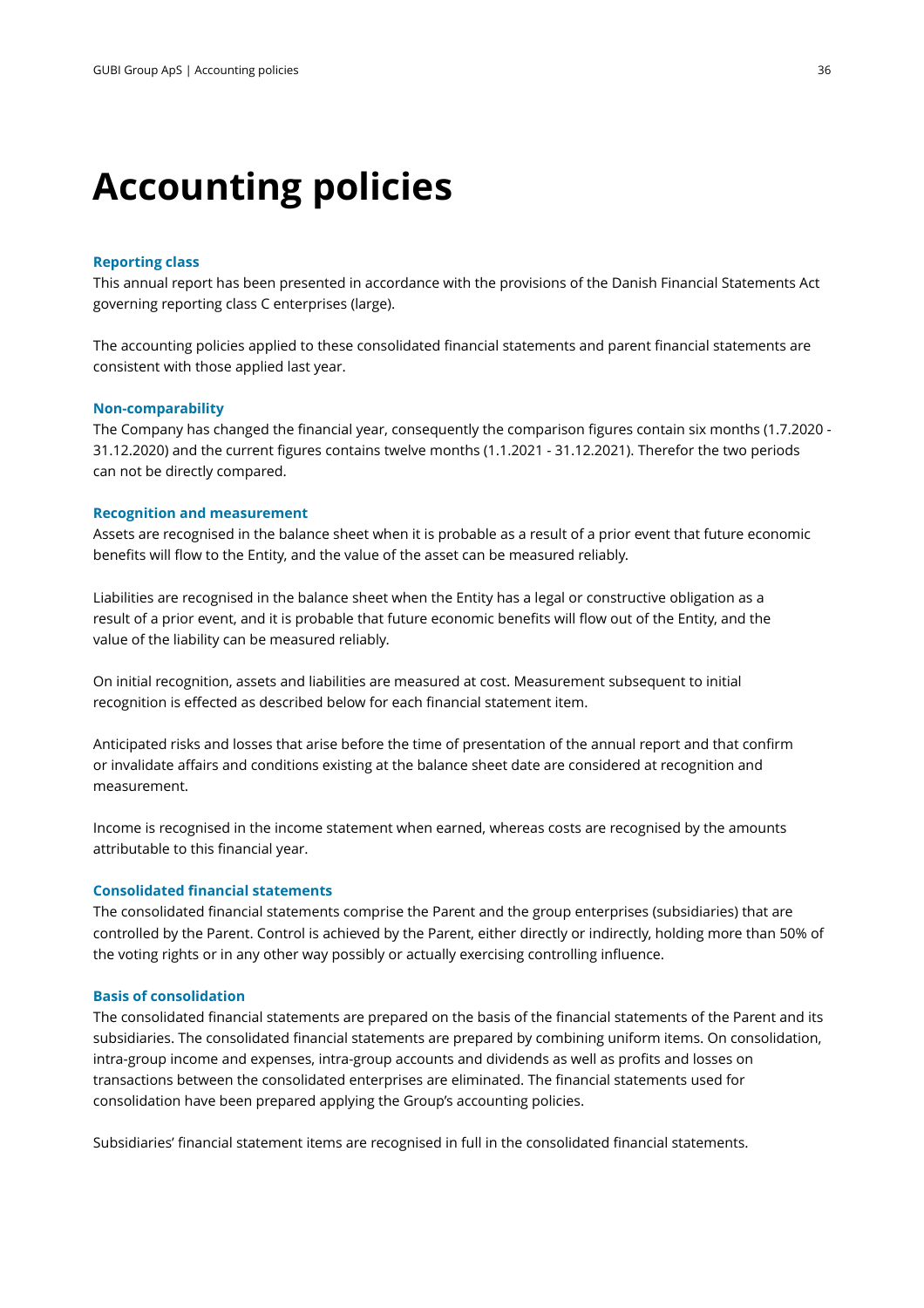#### **Foreign currency translation**

On initial recognition, foreign currency transactions are translated applying the exchange rate at the transaction date. Receivables, payables and other monetary items denominated in foreign currencies that have not been settled at the balance sheet date are translated using the exchange rate at the balance sheet date. Exchange differences that arise between the rate at the transaction date and the rate in effect at the payment date, or the rate at the balance sheet date, are recognised in the income statement as financial income or financial expenses. Property, plant and equipment, intangible assets, inventories and other non-monetary assets that have been purchased in foreign currencies are translated using historical rates.

When recognising foreign subsidiaries and associates that are independent entities, the income statements are translated at average exchange rates for the months that do not significantly deviate from the rates at the transaction date. Balance sheet items are translated using the exchange rates at the balance sheet date.

Exchange adjustments of outstanding accounts with independent foreign subsidiaries, which are considered part of the total investment in the subsidiary in question, are classified directly as equity.

#### **Derivative financial instruments**

On initial recognition in the balance sheet, derivative financial instruments are measured at cost and subsequently at fair value. Derivative financial instruments are recognised under other receivables or other payables.

#### **Income statement**

#### **Revenue**

Revenue from the sale of manufactured goods and goods for resale is recognised in the income statement when delivery is made and risk has passed to the buyer. Revenue is recognised net of VAT, duties and sales discounts and is measured at fair value of the consideration fixed.

#### **Cost of sales**

Cost of sales comprises goods consumed in the financial year measured at cost, adjusted for ordinaryinventory writedowns.

#### **Other external expenses**

Other external expenses include expenses relating to the Entity's ordinary activities, including expenses for premises, stationery and office supplies, marketing costs, etc. This item also includes writedowns of receivables recognised in current assets.

#### **Staff costs**

Staff costs comprise wages and salaries, and social security contributions, pension contributions, etc . for entity staff.

#### **Depreciation, amortisation and impairment losses**

Depreciation, amortisation and impairment losses relating to property, plant and equipment and intangible assets comprise depreciation, amortisation and impairment losses for the financial year, and gains and losses from the sale of intangible assets and property, plant and equipment.

#### **Income from investments in group enterprises**

Income from investments in group enterprises comprises the pro rata share of the individual enterprises' profit/loss after full elimination of intra-group profits or losses.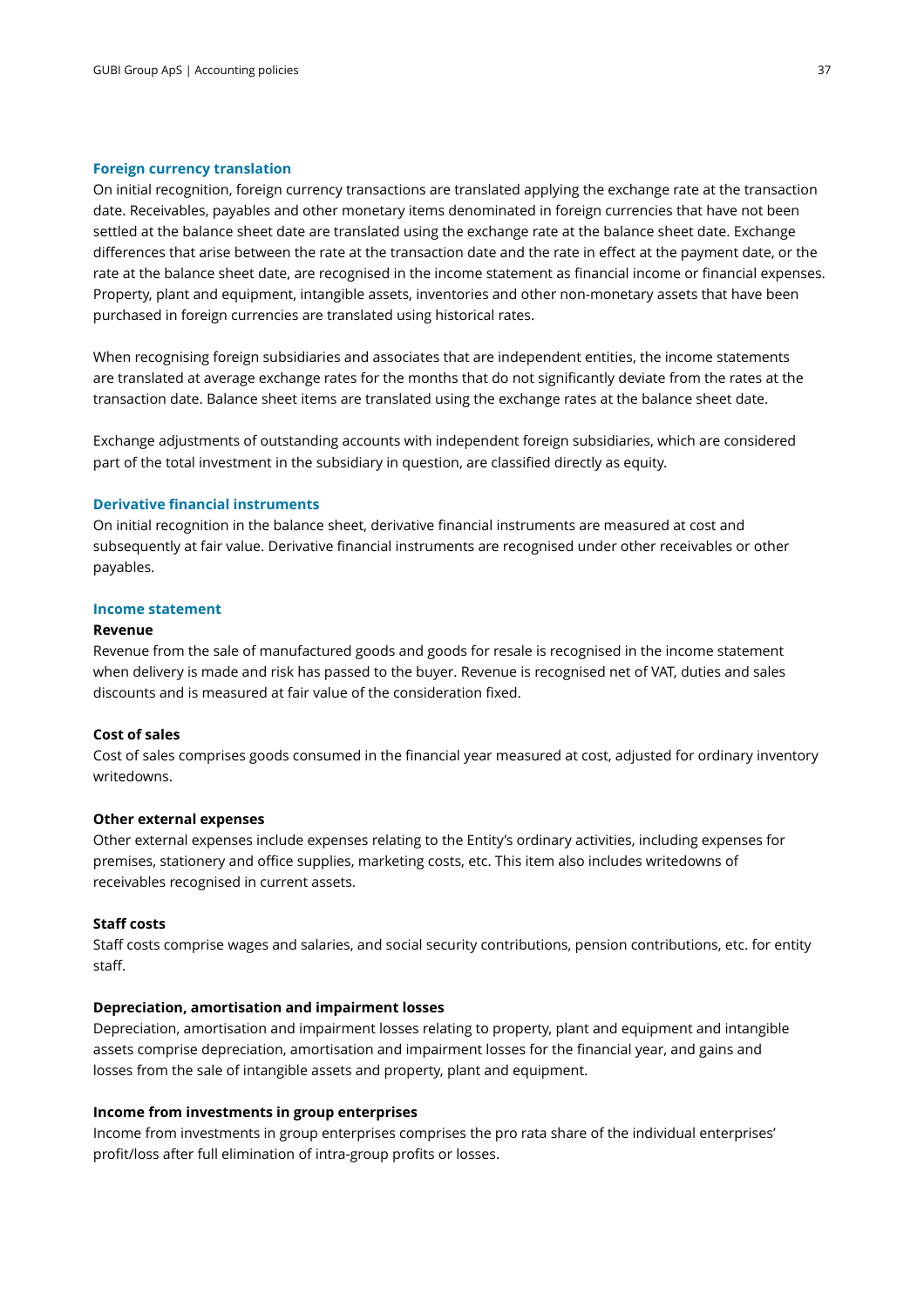#### **Other financial income**

Other financial income comprises dividends etc received on other investments, interest income, including interest income on receivables from group enterprises, net capital or exchange gains on securities, payables and transactions in foreign currencies, amortisation of financial assets as well as tax relief under the Danish Tax Prepayment Scheme etc.

#### **Other financial expenses**

Other financial expenses comprise interest expenses, including interest expenses on payables to group enterprises, net capital or exchange losses on securities, payables and transactions in foreign currencies, amortisationof financial liabilities as well as tax surcharge under the Danish Tax Prepayment Scheme etc.

#### **Tax on profit/loss for the year**

Tax for the year, which consists of current tax for the year and changes in deferred tax, is recognised in the income statement by the portion attributable to the profit for the year and recognised directly in equity bythe portion attributable to entries directly in equity.

The Entity is jointly taxed with all Danish group enterprises. The current Danish income tax is allocated among the jointly taxed entities proportionally to their taxable income (full allocation with a refund concerning tax losses).

#### **Balance sheet**

#### **Goodwill**

Goodwill is the positive difference between cost and fair value of assets and liabilities arising fromacquisitions. Goodwill is amortised straight-line over its estimated useful life, which is fixed based on the experience gained by Management for each business area. For one amount of goodwill, it has not been possible to estimate useful life reliably, for which reason such useful life has been set at 20 years. For other amounts of goodwill, useful life has been determined based on an assessment of whether the enterprises are strategically acquired enterprises with a strong market position and a long-term earnings profile and whether the amount of goodwill includes intangible resources of a temporary nature that cannot be separated and recognised as separate assets. Useful lives are reassessed annually. The amortisation periods used are 20 years.

Goodwill is written down to the lower of recoverable amount and carrying amount.

#### **Intellectual property rights etc.**

Intellectual property rights etc. comprise development projects completed and in progress with related intellectual property rights, acquired intellectual property rights and prepayments for intangible assets.

Development projects on clearly defined and identifiable products and processes, for which the technical rate of utilisation, adequate resources and a potential future market or development opportunity in the enterprise can be established, and where the intention is to manufacture, market or apply the product or process in question, are recognised as intangible assets. Other development costs are recognised as costs in the income statement as incurred. When recognising development projects as intangible assets, an amount equalling the costs incurred less deferred tax is taken to equity under reserve for development costs that is reduced as the development projects are amortised and written down.

The cost of development projects comprises costs such as salaries and amortisation that are directly and indirectly attributable to the development projects.

Indirect production costs in the form of indirectly attributable staff costs and amortisation of intangible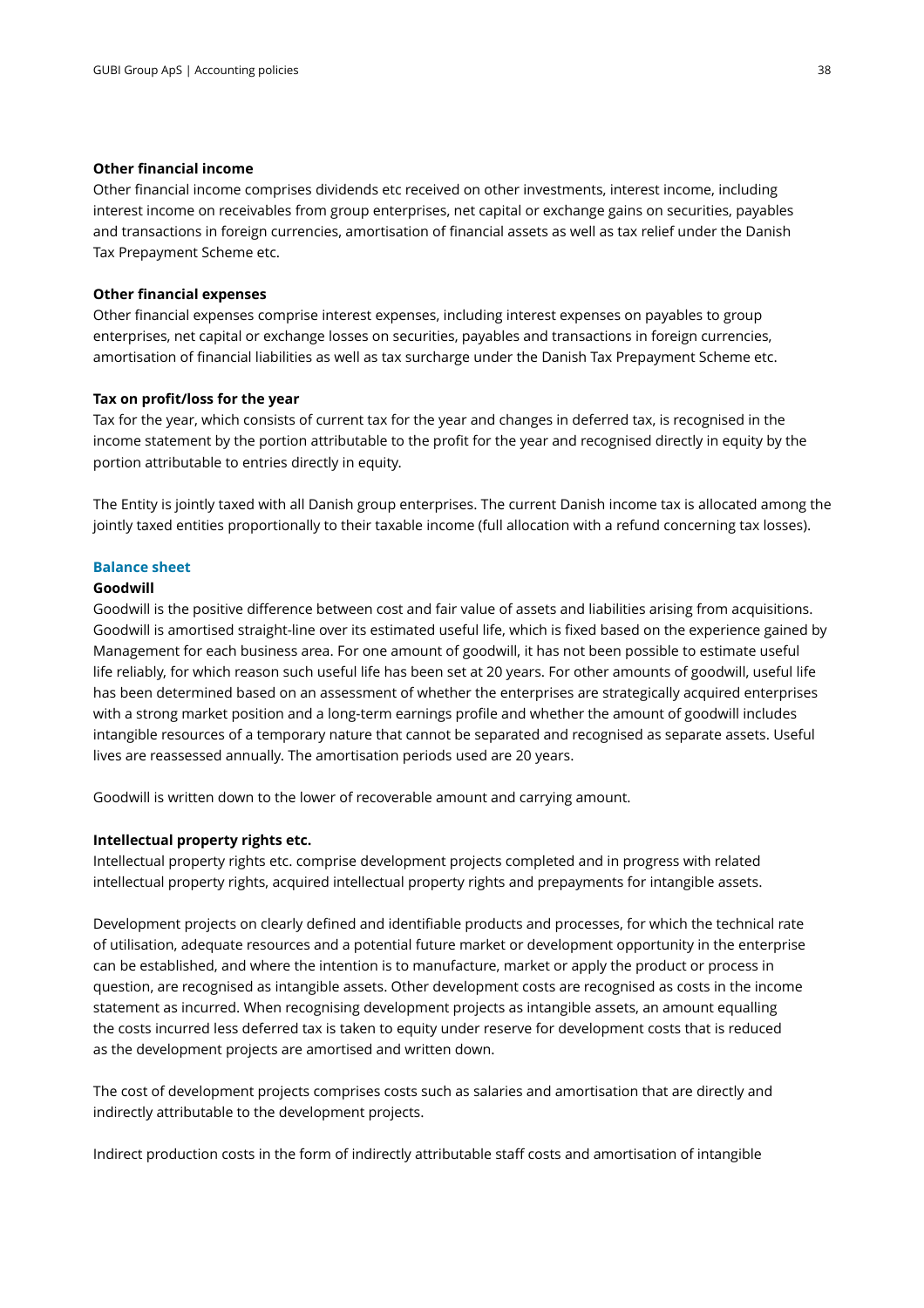assets and depreciation on property, plant and equipment used in the development process are recognisedin cost based on time spent on each project.

Completed development projects are amortised on a straight-line basis using their estimated useful lives which are determined based on a specific assessment of each development project. If the useful life cannot be estimated reliably, it is fixed at 3 years. For development projects protected by intellectual property rights, the maximum period of amortisation is the remaining duration of the relevant rights. The amortisation periods used are 3 years.

Intellectual property rights acquired are measured at cost less accumulated amortisation. Patents areamortised on a straight-line basis over their remaining duration, and licences are amortised on a straight-line basis over the term of the agreement.

Intellectual property rights etc. are written down to the lower of recoverable amount and carrying amount.

#### **Property, plant and equipment**

Land and buildings, plant and machinery, and other fixtures and fittings, tools and equipment are measured at cost less accumulated depreciation and impairment losses. Land is not depreciated.

Cost comprises the acquisition price, costs directly attributable to the acquisition and preparation costs ofthe asset until the time when it is ready to be put into operation.

Indirect production costs in the form of indirectly attributable staff costs and amortisation of intangible assets and depreciation on property, plant and equipment used in the manufacturing process are recognisedin cost based on time spent on each asset.

The basis of depreciation is cost less estimated residual value after the end of useful life. Straight-line depreciation is made on the basis of the following estimated useful lives of the assets:

| Plant and machinery                              | 5 years   |
|--------------------------------------------------|-----------|
| Other fixtures and fittings, tools and equipment | 3-5 years |
| Property                                         | 5 years   |

Estimated useful lives and residual values are reassessed annually.

Items of property, plant and equipment are written down to the lower of recoverable amount and carrying amount.

#### **Investments in group enterprises**

Investments in group enterprises are recognised and measured in the parent financial statements according to the equity method. This means that investments are measured at the pro rata share of the enterprises' equity value plus unamortised goodwill and plus or minus unrealised intra-group profits or losses. Reference is made to the above section on business combinations for more details about the accounting policies applied to acquisitions of investments in group enterprises.

Group enterprises with negative equity value are measured at DKK 0. Any receivables from these enterprises are written down to net realisable value based on a specific assessment. If the Parent has a legal or constructive obligation to cover the liabilities of the relevant enterprise, and it is probable that suchobligation will involve a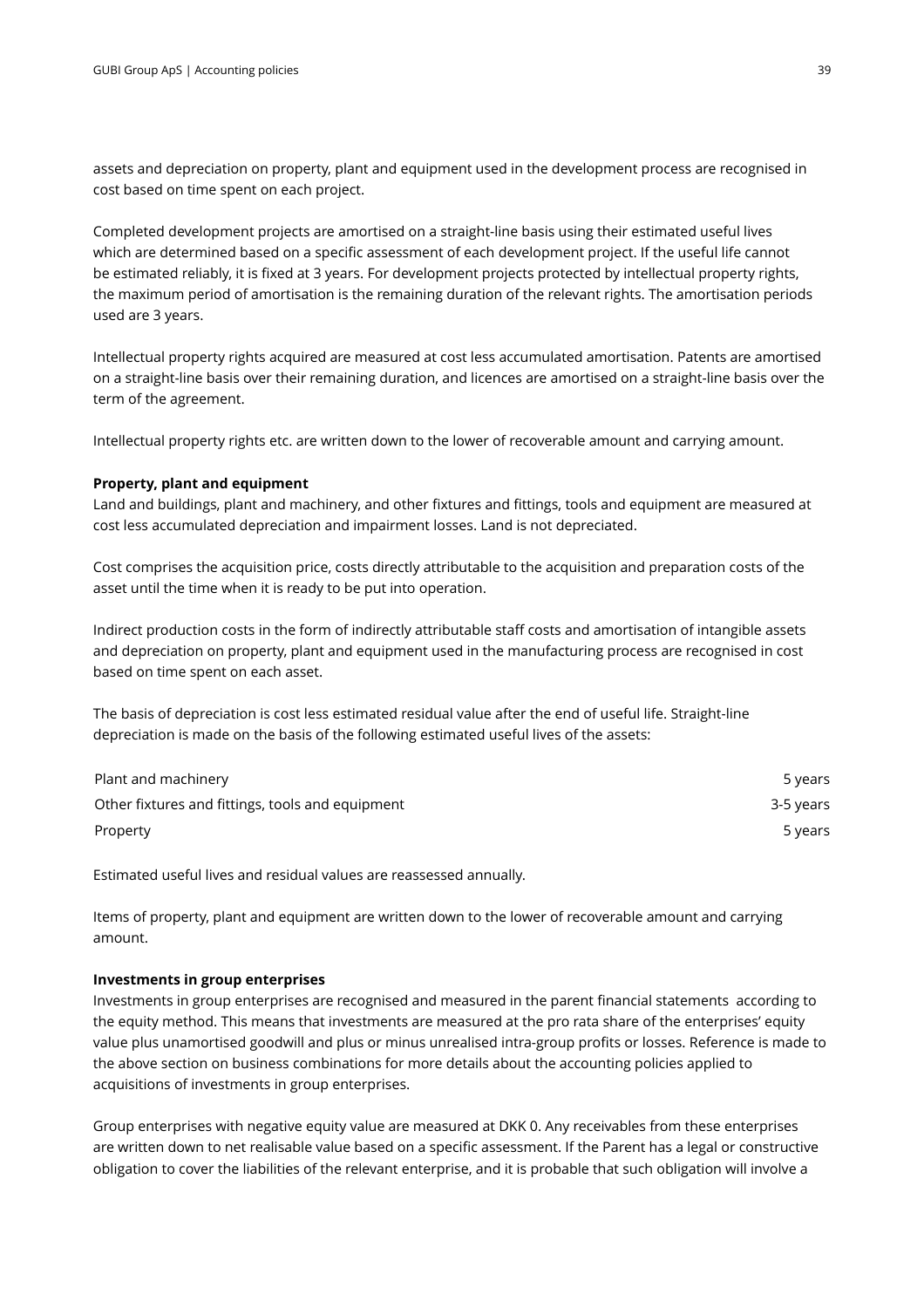loss, a provision is recognised that is measured at present value of the costs necessary to settle the obligations at the balance sheet date.

Upon distribution of profit or loss, net revaluation of investments in group enterprises is transferred toreserve for net revaluation according to the equity method in equity.

Goodwill is the difference between cost of investments and fair value of the pro rata share of assets and liabilities arising fromacquisitions. Goodwill is amortised straight-line over its estimated useful life, which is fixed based on the experience gained by Management for each business area. For one amount of goodwill, it has not been possible to estimate useful life reliably, for which reason such useful life has been set at 20 years. For other amounts of goodwill, useful life has been determined based on an assessment of whether the enterprises are strategically acquired enterprises with a strong market position and a long-term earnings profile and whether the amount of goodwill includes intangible resources of a temporary nature that cannot be separated and recognised as separate assets. Useful lives are reassessed annually. The amortisation periods used are 20 years.

Investments in group enterprises are written down to the lower of recoverable amount and carrying amount.

#### **Inventories**

Inventories are measured at the lower of cost using the FIFO method and net realisable value.

Cost consists of purchase price plus delivery costs. Cost of manufactured goods and work in progress consists of costs of raw materials, consumables, direct labour costs and indirect production costs.

Indirect production costs comprise indirect materials and labour costs, costs of maintenance of, depreciation on and impairment losses relating to machinery, factory buildings and equipment used in the manufacturing process, and costs of factory administration and management. Finance costs are not included in cost.

The net realisable value of inventories is calculated as the estimated selling price less completion costs and costs incurred to execute sale.

#### **Receivables**

Receivables are measured at amortised cost, usually equalling nominal value, less writedowns for bad and doubtful debts.

#### **Deferred tax**

Deferred tax is recognised on all temporary differences between the carrying amount and the tax-basedvalue of assets and liabilities, for which the tax-based value is calculated based on the planned use of each asset.

However, no deferred tax is recognised for amortisation of goodwill disallowed for tax purposes andtemporary differences arising at the date of acquisition that do not result from a business combination andthat do not have any effect on profit or loss or on taxable income. Deferred tax assets, including the tax base of tax loss carryforwards, are recognised in the balance sheet at their estimated realisable value, either as a set-off against deferred tax liabilities or as net tax assets.

#### **Tax payable or receivable**

Current tax payable or receivable is recognised in the balance sheet, stated as tax computed on this year's taxable income, adjusted for prepaid tax.